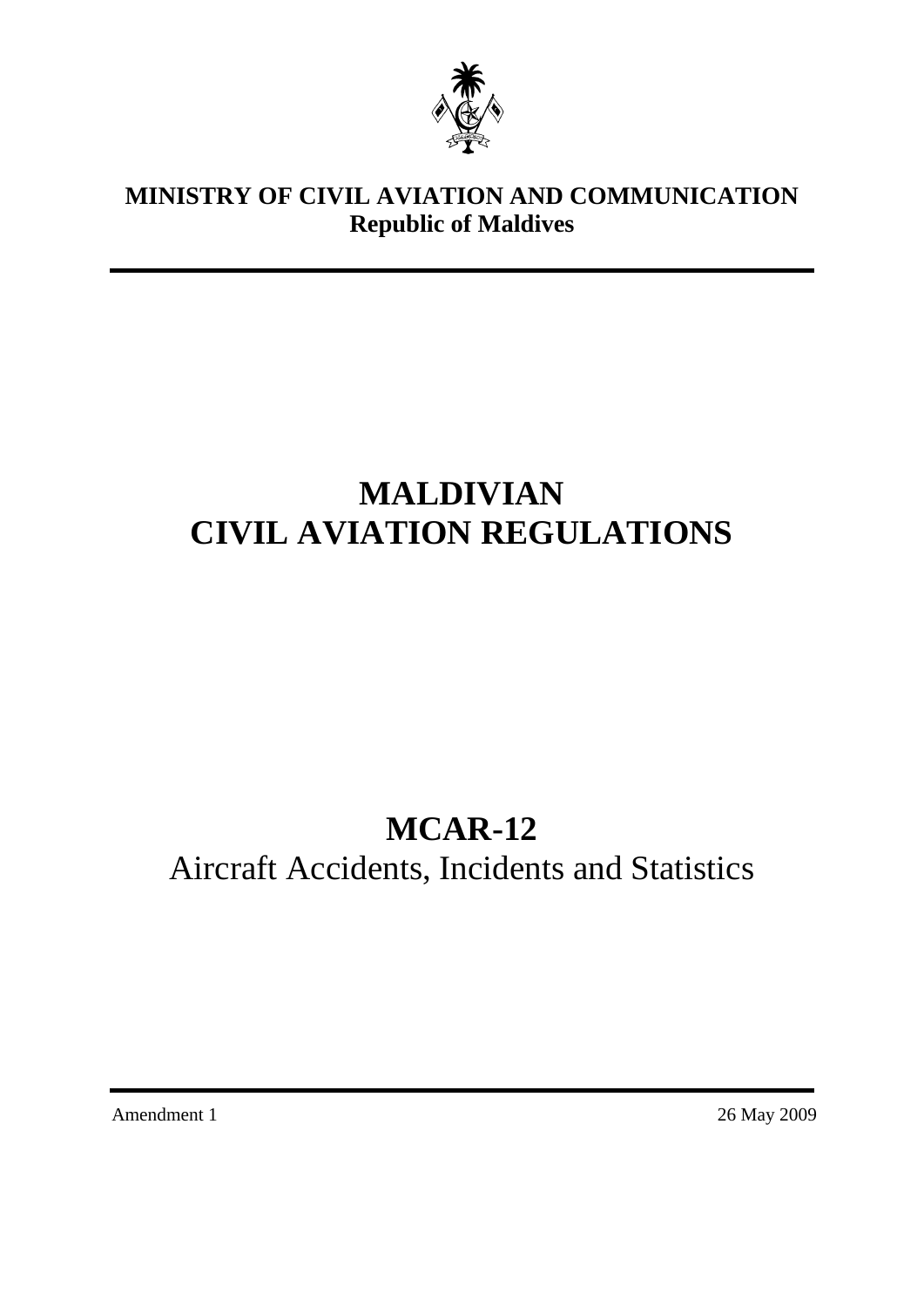# **I. LIST OF AMENDMENTS**

| Amendment<br>No.:    | <b>Section</b><br>and Page<br><b>No.:</b> | <b>Issue</b><br>date: | <b>Date</b><br><b>Inserted:</b> | <b>Inserted</b><br>By: | <b>Date</b><br><b>Removed:</b> | <b>Removed</b><br>By: |
|----------------------|-------------------------------------------|-----------------------|---------------------------------|------------------------|--------------------------------|-----------------------|
| <b>Initial Issue</b> | All                                       | $21 - 4 - 09$         | $21 - 4 - 09$                   | CAD                    |                                |                       |
| Amendment 1          | $\overline{8-1}$ , 9-1,<br>2-1 to 2-23    | $26 - 5 - 09$         | $26 - 5 - 09$                   | CAD                    |                                |                       |
|                      |                                           |                       |                                 |                        |                                |                       |
|                      |                                           |                       |                                 |                        |                                |                       |
|                      |                                           |                       |                                 |                        |                                |                       |
|                      |                                           |                       |                                 |                        |                                |                       |
|                      |                                           |                       |                                 |                        |                                |                       |
|                      |                                           |                       |                                 |                        |                                |                       |
|                      |                                           |                       |                                 |                        |                                |                       |
|                      |                                           |                       |                                 |                        |                                |                       |
|                      |                                           |                       |                                 |                        |                                |                       |
|                      |                                           |                       |                                 |                        |                                |                       |
|                      |                                           |                       |                                 |                        |                                |                       |
|                      |                                           |                       |                                 |                        |                                |                       |
|                      |                                           |                       |                                 |                        |                                |                       |
|                      |                                           |                       |                                 |                        |                                |                       |
|                      |                                           |                       |                                 |                        |                                |                       |
|                      |                                           |                       |                                 |                        |                                |                       |
|                      |                                           |                       |                                 |                        |                                |                       |
|                      |                                           |                       |                                 |                        |                                |                       |
|                      |                                           |                       |                                 |                        |                                |                       |
|                      |                                           |                       |                                 |                        |                                |                       |
|                      |                                           |                       |                                 |                        |                                |                       |
|                      |                                           |                       |                                 |                        |                                |                       |
|                      |                                           |                       |                                 |                        |                                |                       |
|                      |                                           |                       |                                 |                        |                                |                       |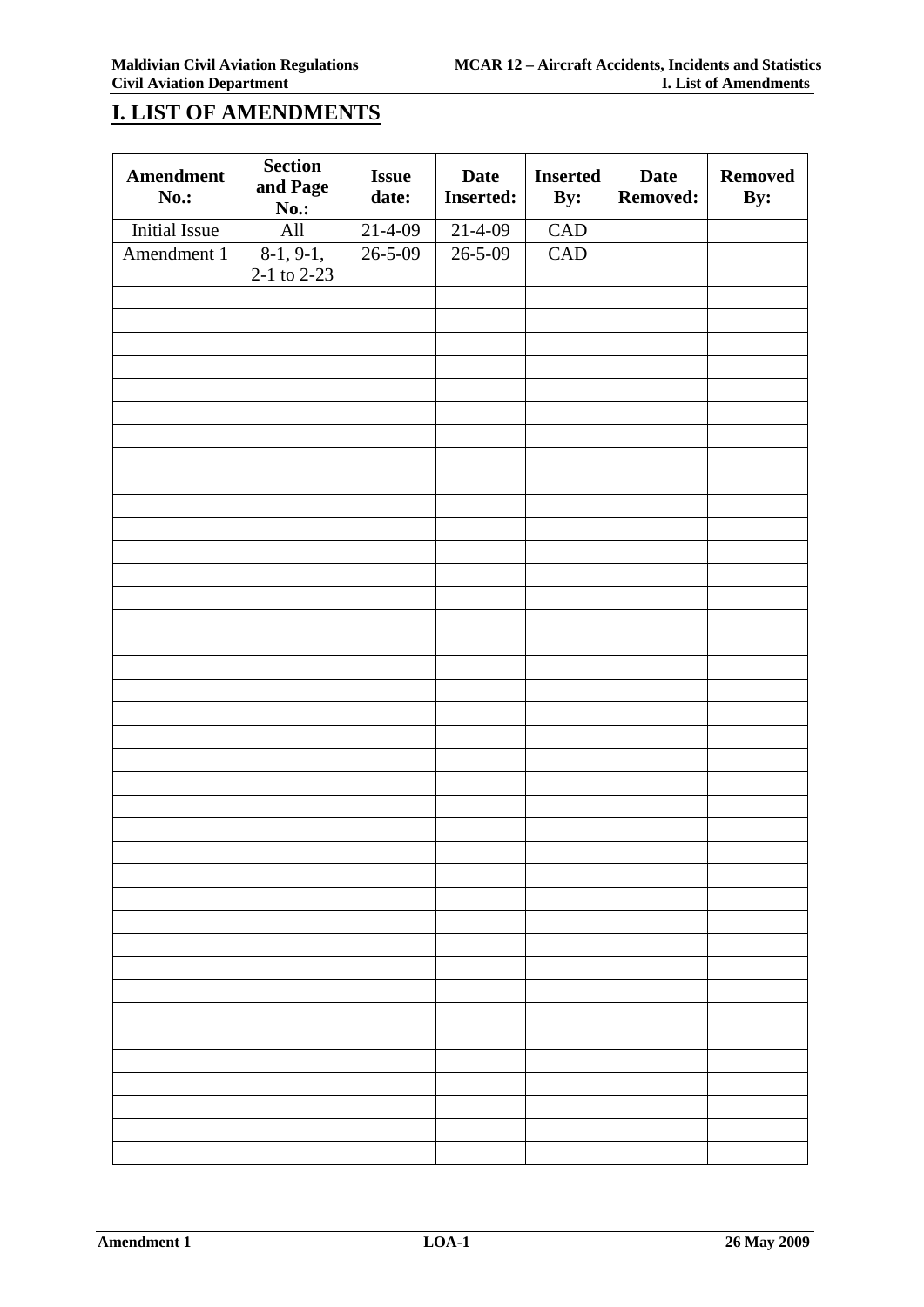# **II. LIST OF EFFECTIVE PAGES**

| <b>Section</b>                                             | Page     | <b>Amendment No.</b> | Date        |
|------------------------------------------------------------|----------|----------------------|-------------|
| <b>List of Amendments</b>                                  | $LOA-1$  | Amendment 1          | 26 May 2009 |
| <b>List of Effective Pages</b>                             | LEP-1    | Amendment 1          | 26 May 2009 |
| <b>Table of Contents</b>                                   | TOC-1    | <b>Initial Issue</b> | 21 Apr 2009 |
|                                                            | $TOC-2$  | <b>Initial Issue</b> | 21 Apr 2009 |
|                                                            | TOC-3    | <b>Initial Issue</b> | 21 Apr 2009 |
|                                                            | TOC-4    | <b>Initial Issue</b> | 21 Apr 2009 |
|                                                            | TOC-5    | Amendment 1          | 26 May 2009 |
| <b>Chapter 1 - RESERVED</b>                                |          |                      |             |
| <b>Chapter 2 – Applicability</b>                           | $2 - 1$  | <b>Initial Issue</b> | 21 Apr 2009 |
| <b>Chapter 3 – General</b>                                 | $3 - 1$  | <b>Initial Issue</b> | 21 Apr 2009 |
|                                                            | $3 - 2$  | <b>Initial Issue</b> | 21 Apr 2009 |
| <b>Chapter 4 – Notification</b>                            | $4 - 1$  | <b>Initial Issue</b> | 21 Apr 2009 |
|                                                            | $4 - 2$  | <b>Initial Issue</b> | 21 Apr 2009 |
|                                                            | $4 - 3$  | <b>Initial Issue</b> | 21 Apr 2009 |
| <b>Chapter 5 – Investigation</b>                           | $5 - 1$  | <b>Initial Issue</b> | 21 Apr 2009 |
|                                                            | $5 - 2$  | <b>Initial Issue</b> | 21 Apr 2009 |
|                                                            | $5 - 3$  | <b>Initial Issue</b> | 21 Apr 2009 |
|                                                            | $5 - 4$  | <b>Initial Issue</b> | 21 Apr 2009 |
|                                                            | $5 - 5$  | <b>Initial Issue</b> | 21 Apr 2009 |
|                                                            | $5 - 6$  | <b>Initial Issue</b> | 21 Apr 2009 |
|                                                            | $5 - 7$  | <b>Initial Issue</b> | 21 Apr 2009 |
|                                                            | $5 - 8$  | <b>Initial Issue</b> | 21 Apr 2009 |
|                                                            | $5-9$    | <b>Initial Issue</b> | 21 Apr 2009 |
|                                                            | $5 - 10$ | <b>Initial Issue</b> | 21 Apr 2009 |
|                                                            | $5 - 11$ | <b>Initial Issue</b> | 21 Apr 2009 |
|                                                            | $5 - 12$ | <b>Initial Issue</b> | 21 Apr 2009 |
| <b>Chapter 6 – Final Report</b>                            | $6 - 1$  | <b>Initial Issue</b> | 21 Apr 2009 |
|                                                            | $6 - 2$  | <b>Initial Issue</b> | 21 Apr 2009 |
|                                                            | $6 - 3$  | <b>Initial Issue</b> | 21 Apr 2009 |
| <b>Chapter 7 - ADREP Reporting</b>                         | $7 - 1$  | <b>Initial Issue</b> | 21 Apr 2009 |
|                                                            | $7 - 2$  | <b>Initial Issue</b> | 21 Apr 2009 |
| <b>Chapter 8 – Accident Prevention Measures</b>            | $8 - 1$  | Amendment 1          | 26 May 2009 |
|                                                            | $8 - 2$  | <b>Initial Issue</b> | 21 Apr 2009 |
| <b>Chapter 9 – Operating Data and</b><br><b>Statistics</b> | $9-1$    | Amendment 1          | 26 May 2009 |
| <b>Attachment A</b>                                        | $A1-A1$  | <b>Initial Issue</b> | 21 Apr 2009 |
| <b>Attachment B</b>                                        | $A2-A3$  | <b>Initial Issue</b> | 21 Apr 2009 |
| <b>Attachment C</b>                                        | $A4-A4$  | Initial Issue        | 21 Apr 2009 |
| <b>Attachment D</b>                                        | $A5-A6$  | <b>Initial Issue</b> | 21 Apr 2009 |
| <b>Attachment E</b>                                        | $A7-A9$  | <b>Initial Issue</b> | 21 Apr 2009 |
| Section 2 – Acceptable Means of                            | $2 - 1$  | Amendment 1          | 26 May 2009 |
| Compliance 12.8.1(a)                                       | $2 - 2$  | Amendment 1          | 26 May 2009 |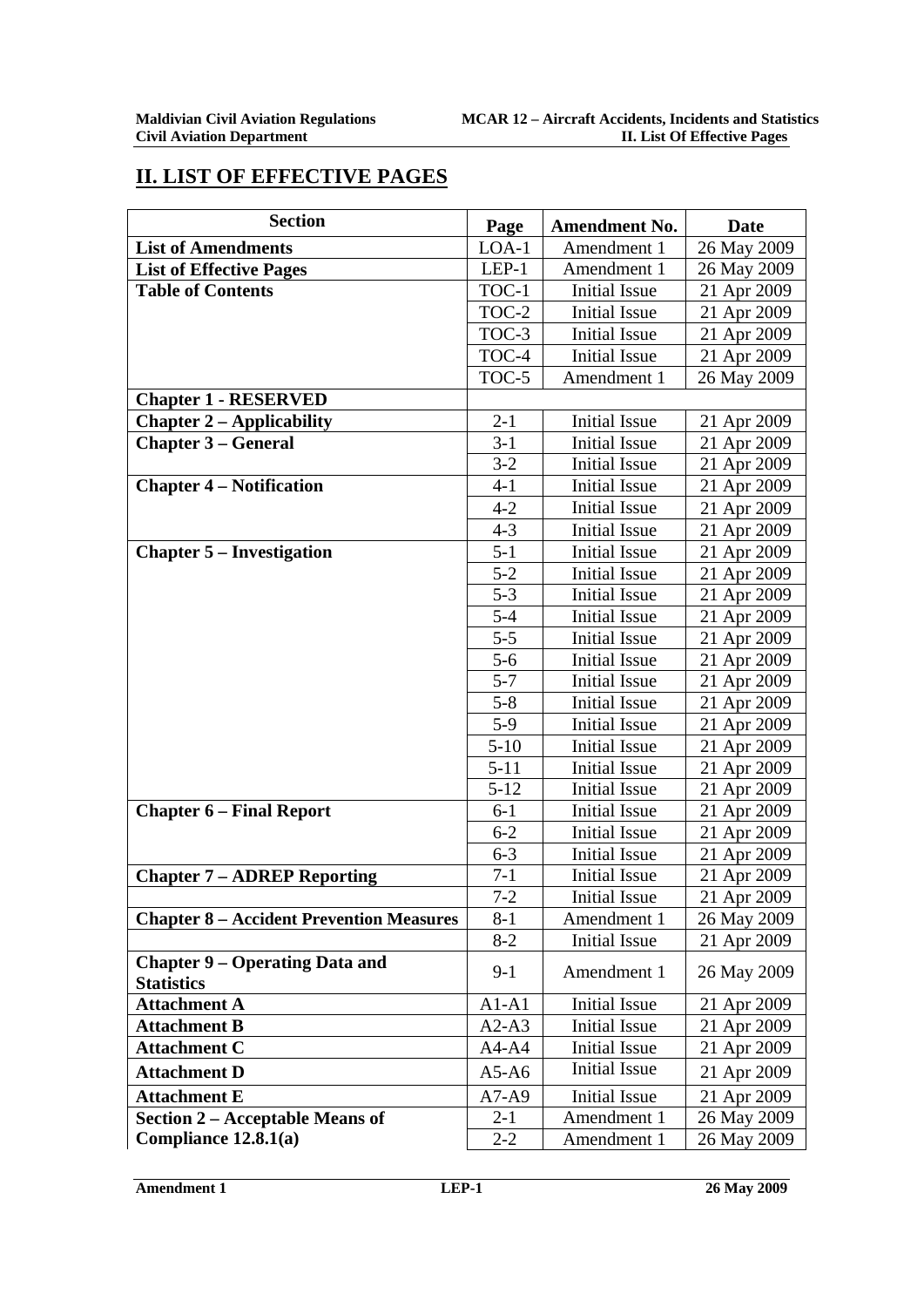| <b>Section 2 – Acceptable Means of</b> | $2 - 3$  | Amendment 1 | 26 May 2009 |
|----------------------------------------|----------|-------------|-------------|
| Compliance 12.8.1(a)                   | $2 - 4$  | Amendment 1 | 26 May 2009 |
|                                        | $2 - 5$  | Amendment 1 | 26 May 2009 |
|                                        | $2 - 6$  | Amendment 1 | 26 May 2009 |
|                                        | $2 - 7$  | Amendment 1 | 26 May 2009 |
|                                        | $2 - 8$  | Amendment 1 | 26 May 2009 |
|                                        | $2-9$    | Amendment 1 | 26 May 2009 |
|                                        | $2 - 10$ | Amendment 1 | 26 May 2009 |
|                                        | $2 - 11$ | Amendment 1 | 26 May 2009 |
|                                        | $2 - 12$ | Amendment 1 | 26 May 2009 |
|                                        | $2 - 13$ | Amendment 1 | 26 May 2009 |
|                                        | $2 - 14$ | Amendment 1 | 26 May 2009 |
|                                        | $2 - 15$ | Amendment 1 | 26 May 2009 |
|                                        | $2 - 16$ | Amendment 1 | 26 May 2009 |
|                                        | $2 - 17$ | Amendment 1 | 26 May 2009 |
|                                        | $2 - 18$ | Amendment 1 | 26 May 2009 |
|                                        | $2-19$   | Amendment 1 | 26 May 2009 |
|                                        | $2 - 20$ | Amendment 1 | 26 May 2009 |
|                                        | $2 - 21$ | Amendment 1 | 26 May 2009 |
|                                        | $2 - 22$ | Amendment 1 | 26 May 2009 |
|                                        | $2 - 23$ | Amendment 1 | 26 May 2009 |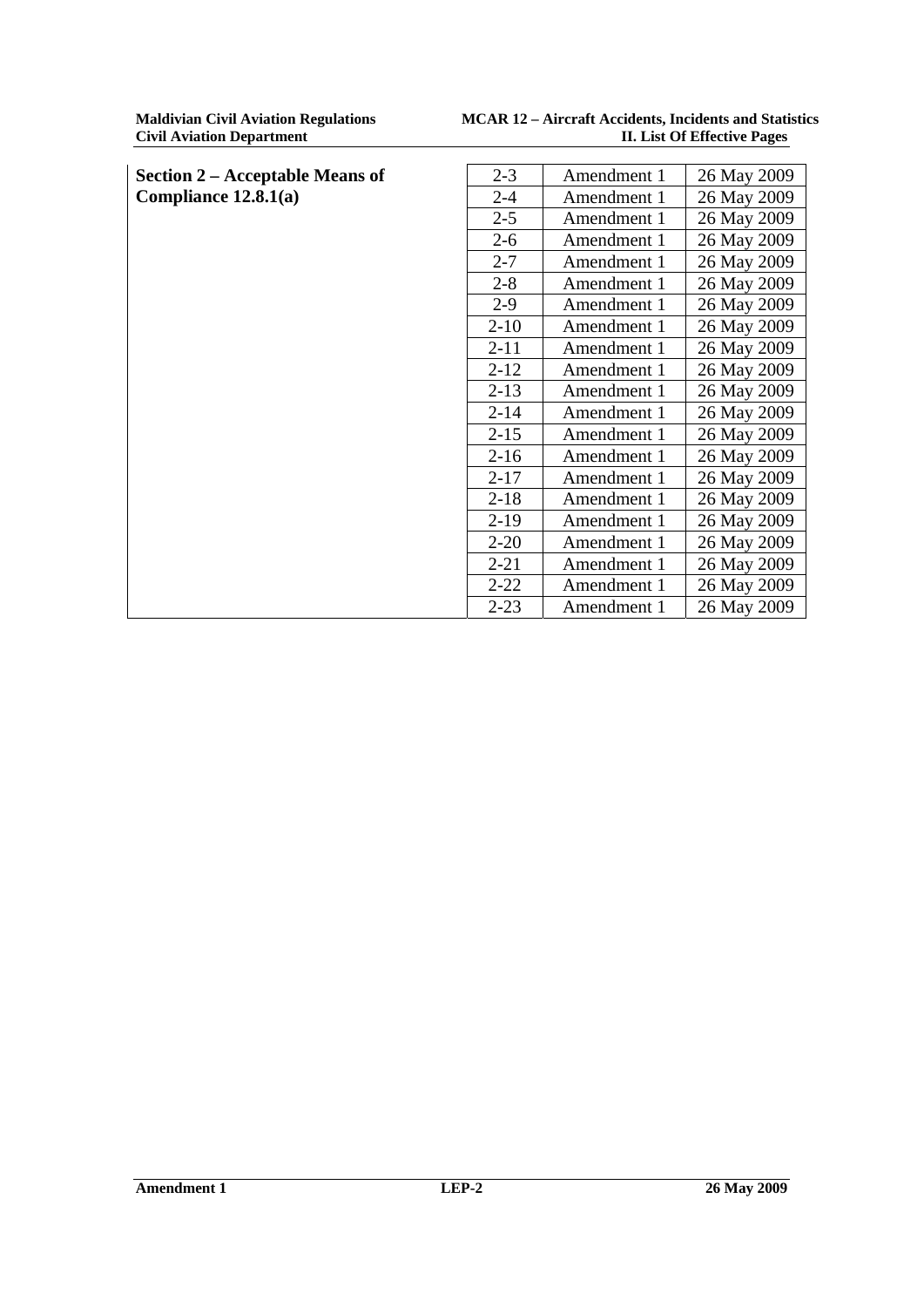#### **III.TABLE OF CONTENTS**

I. LIST OF AMENDMENTS

II. LIST OF EFFECTIVE PAGES

III. TABLE OF CONTENTS

#### **CHAPTER 1** *RESERVED*

#### **CHAPTER 2 APPLICABILITY**

**Application** 

| MCAR-12.2.0 | Effectivity                   |
|-------------|-------------------------------|
| MCAR-12.2.1 | General                       |
| MCAR-12.2.2 | Leased and Chartered Aircraft |
| MCAR-12.2.3 | <b>CAD</b> Authority          |

#### **CHAPTER 3 GENERAL**

| MCAR-12.3.1 | Objective of the Investigation                                  |
|-------------|-----------------------------------------------------------------|
| MCAR-12.3.2 | Protection of Evidence, Custody and Removal of Aircraft         |
| MCAR-12.3.3 | Requests from State of Registry/Operator/Design or Manufacturer |
| MCAR-12.3.4 | <b>Release from Custody</b>                                     |

### **CHAPTER 4 NOTIFICATION**

#### **ACCIDENTS OR SERIOUS INCIDENTS IN THE TERRITORY OF A CONTRACTING STATE TO AIRCRAFT OF ANOTHER CONTRACTING STATE**

#### **Responsibility of AICC as the State of Occurrence**

| MCAR-12.4.1 | Forwarding                    |
|-------------|-------------------------------|
| MCAR-12.4.2 | <b>Format and Content</b>     |
| MCAR-12.4.3 | Language                      |
| MCAR-12.4.4 | <b>Additional Information</b> |

**Responsibility of AICC as the State of Registry, State of the Operator, State of Design, State of Manufacturer** 

| MCAR-12.4.6 | Information – Participation |
|-------------|-----------------------------|
| MCAR-12.4.7 | Forwarding                  |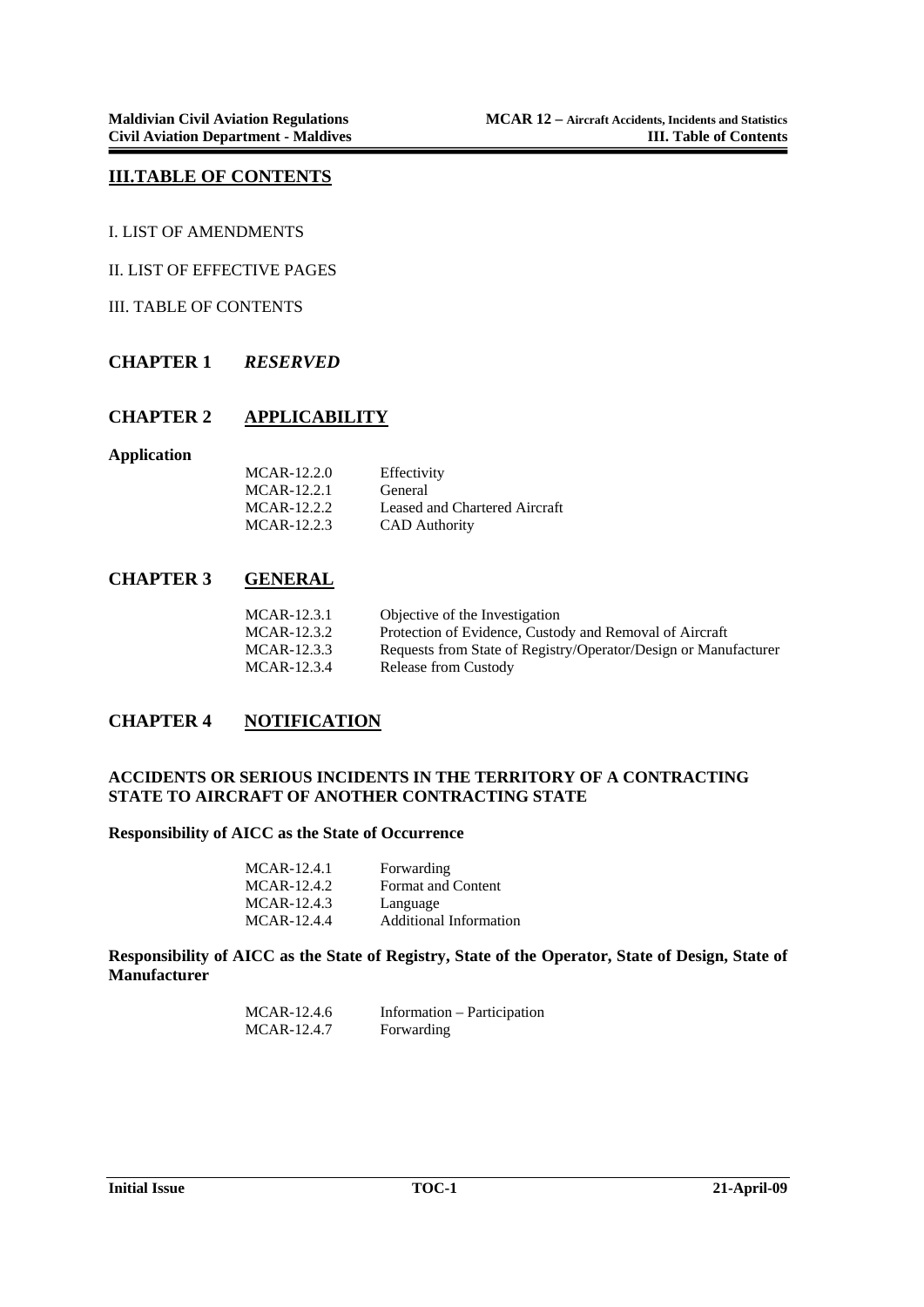#### **ACCIDENTS OR SERIOUS INCIDENTS IN THE TERRITORY OF THE STATE OF REGISTRY, IN A NON-CONTRACTING STATE OR OUTSIDE THE TERRITORY OF ANY STATE**

**Responsibility of the State of Registry** 

MCAR-12.4.8 Responsibility of the State of Registry

**Responsibility of the State of the Operator, the State of Design and the State of Manufacture** 

MCAR-12.4.9 Information — Participation

#### **CHAPTER 5 INVESTIGATION**

#### **RESPONSIBILITY FOR INSTITUTING AND CONDUCTING THE INVESTIGATION**

**Accidents or Incidents in the Territory of a Contracting State** 

MCAR-12.5.1 State Of Occurrence

**Accidents or Serious Incidents in the Territory of a Non-Contracting State** 

MCAR-12.5.2 State Of Registry

#### **Accidents or Serious Incidents outside the Territory of any State**

MCAR-12.5.3 State Of Registry

#### **ORGANIZATION AND CONDUCT OF THE INVESTIGATION**

#### **Responsibility of the State Conducting the Investigation**

| MCAR-12.5.4  | General                                             |
|--------------|-----------------------------------------------------|
| MCAR-12.5.4B | <b>Investigation Team</b>                           |
| MCAR-12.5.5  | Investigator-In-Charge – Designation                |
| MCAR-12.5.6  | Investigator-In-Charge – Access and Control         |
| MCAR-12.5.6B | Furnishing Of Information                           |
| MCAR-12.5.6C | Serving Of Notices or Documents                     |
| MCAR-12.5.6D | Powers of Investigators                             |
| MCAR-12.5.6E | <b>Obstruction of Investigations</b>                |
| MCAR-12.5.6F | Form and Conduct Of Investigations                  |
| MCAR-12.5.6G | Investigator-In-Charge's Report and Appeal          |
| MCAR-12.5.7  | <b>Flight Recorders</b>                             |
| MCAR-12.5.9  | <b>Autopsy Examinations</b>                         |
| MCAR-12.5.10 | Co-Ordination – Judicial Authorities                |
| MCAR-12.5.11 | Informing Aviation Security or Judicial Authorities |
| MCAR-12.5.12 | Non-Disclosure of Records                           |
| MCAR-12.5.13 | Re-Opening Of Investigation                         |
| MCAR-12.5.14 | Information – Accidents and Incidents               |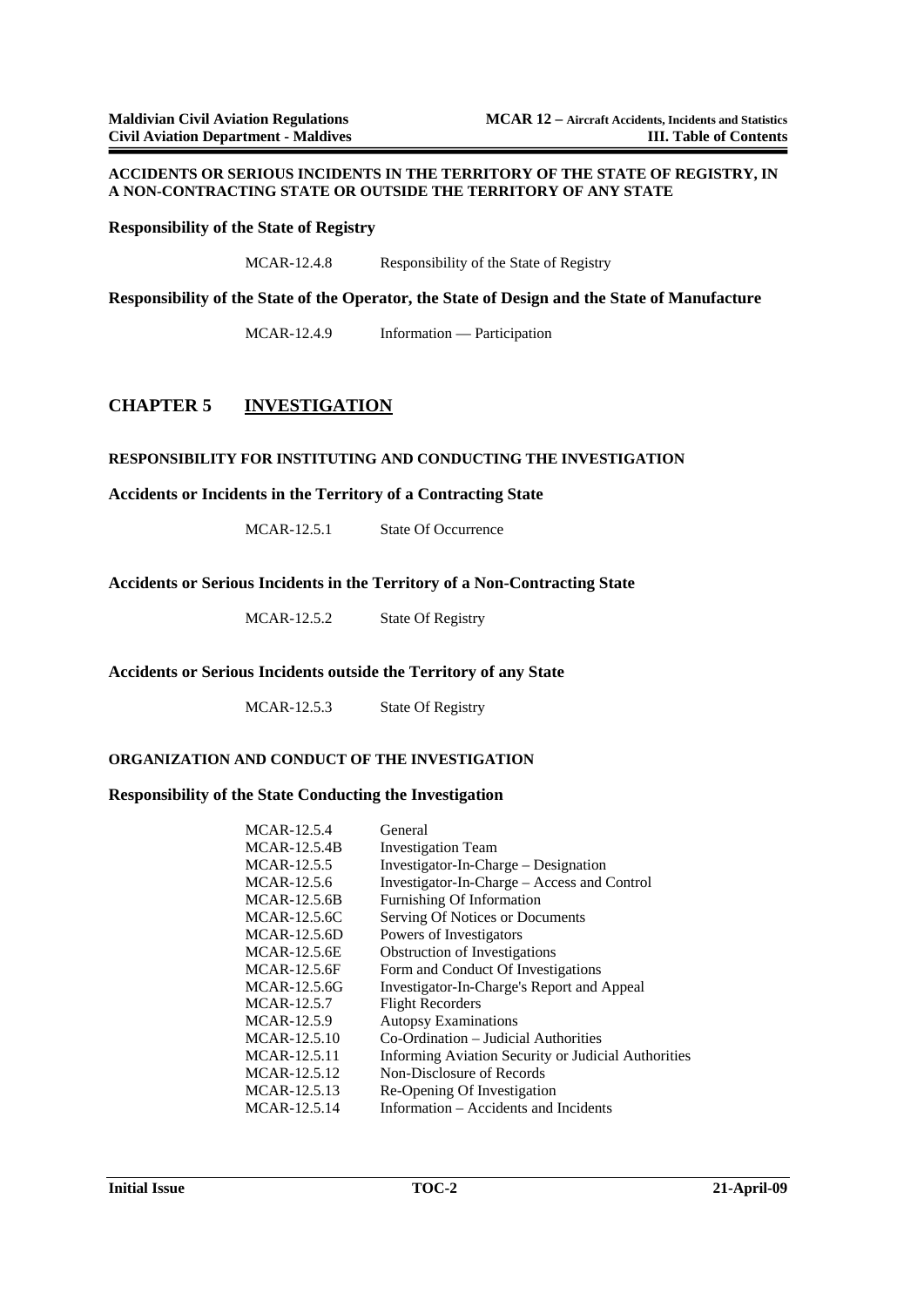#### **Responsibility of the State Of Registry and the State of the Operator**

| MCAR-12.5.16 | <b>Flight Recorders</b>            |
|--------------|------------------------------------|
| MCAR-12.5.17 | Organisational Information         |
| MCAR-12.5.18 | Participation in the Investigation |

#### **Participation of the State Of Registry, the State of the Operator, the State Of Design and the State of Manufacture**

| MCAR-12.5.18 | Rights             |
|--------------|--------------------|
| MCAR-12.5.22 | <b>Obligations</b> |

#### **Participation of Other States**

MCAR-12.5.23 Rights

#### **Entitlement of Accredited Representatives**

| MCAR-12.5.24 | <b>Advisers</b>    |
|--------------|--------------------|
| MCAR-12.5.25 | Participation      |
| MCAR-12.5.26 | <b>Obligations</b> |

#### **Participation of States Having Suffered Fatalities or Serious Injuries to Its Citizens**

MCAR-12.5.27 Rights and Entitlements

#### **CHAPTER 6 FINAL REPORT**

#### **Responsibility of Any State**

MCAR-12.6.2 Release of Information – Consent

#### **Responsibility of the State Conducting the Investigation**

| MCAR-12.6.3 | Consultation                  |
|-------------|-------------------------------|
| MCAR-12.6.4 | Recipients                    |
| MCAR-12.6.5 | Release of Final Report       |
| MCAR-12.6.8 | <b>Safety Recommendations</b> |

#### **Responsibility of a State Receiving Safety Recommendations**

MCAR-12.6.10 Actions on Safety Recommendations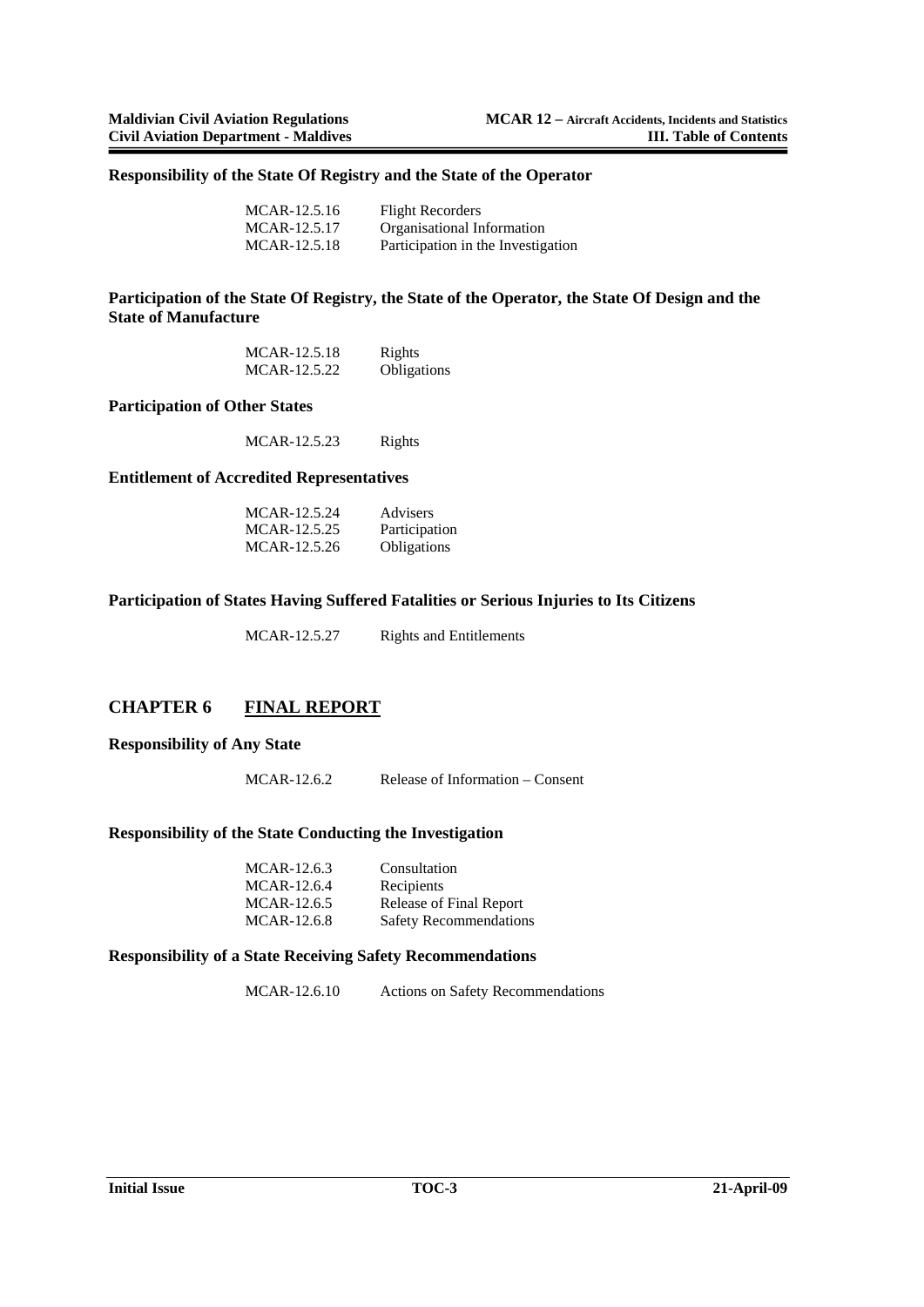#### **CHAPTER 7 ADREP REPORTING**

#### **PRELIMINARY REPORT**

#### **Responsibility of the State Conducting the Investigation**

| MCAR-12.7.1 | Accidents to Aircraft Over 2250 Kg       |
|-------------|------------------------------------------|
| MCAR-12.7.2 | Accidents to Aircraft of 2250 Kg or Less |
| MCAR-12.7.3 | Language                                 |
| MCAR-12.7.4 | Dispatch                                 |

#### **ACCIDENT/INCIDENT DATA REPORT**

#### **Responsibility of the State Conducting the Investigation**

| MCAR-12.7.5 | Accidents to Aircraft Over 2250 Kg        |
|-------------|-------------------------------------------|
| MCAR-12.7.6 | Additional Information                    |
| MCAR-12.7.7 | Incidents Involving Aircraft Over 5700 Kg |

#### **CHAPTER 8 ACCIDENT PREVENTION MEASURES**

| MCAR-12.8.1 | <b>Incident Reporting Systems</b>     |
|-------------|---------------------------------------|
| MCAR-12.8.2 | Analysis – Preventive Actions         |
| MCAR-12.8.3 | Forwarding Of Incident Information    |
| MCAR-12.8.4 | Database systems                      |
| MCAR-12.8.6 | Analysis of Data – Preventive Actions |
| MCAR-12.8.8 | <b>Exchange of Safety Information</b> |

### **CHAPTER 9 OPERATING DATA AND STATISTICS**

| MCAR-12.9.1 | Aircraft operating statistics              |
|-------------|--------------------------------------------|
| MCAR-12.9.2 | Confidentiality of statistical information |

**Attachment A RIGHTS AND OBLIGATIONS OF THE STATE OF THE OPERATOR IN RESPECT OF ACCIDENTS AND INCIDENTS INVOLVING LEASED, CHARTERED OR INTERCHANGED AIRCRAFT** 

- **Attachment B NOTIFICATION AND REPORTING CHECKLIST**
- **Attachment C LIST OF EXAMPLES OF SERIOUS INCIDENTS**
- **Attachment D GUIDELINES FOR FLIGHT RECORDER READ-OUT AND ANALYSIS**
- **Attachment E LEGAL GUIDANCE FOR THE PROTECTION OF INFORMATION FROM SAFETY DATA COLLECTION AND PROCESSING SYSTEMS**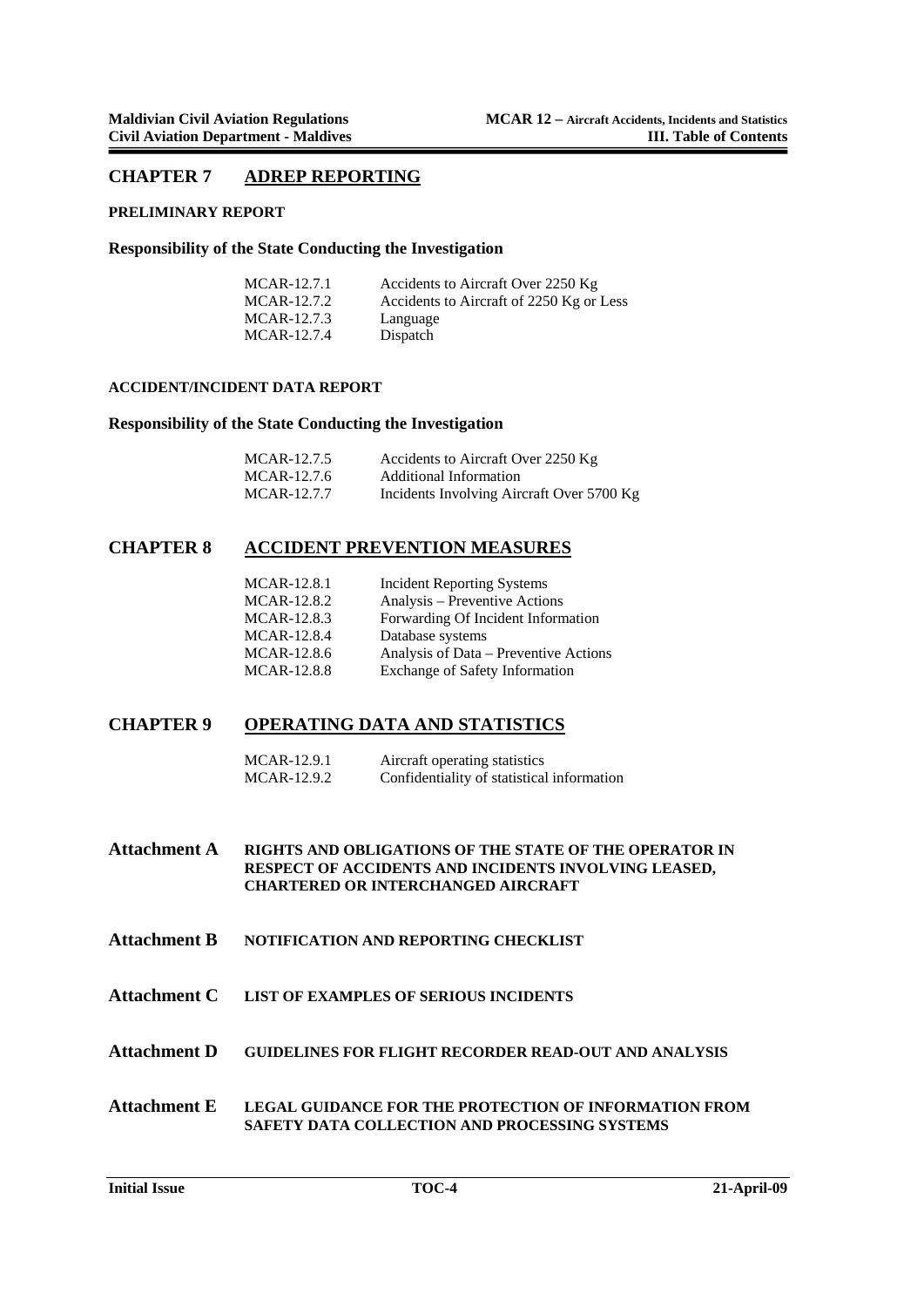#### SECTION 2 ACCEPTABLE MEANS OF COMPLIANCE (AMC)

- **1 PURPOSE**
- **2 APPLICABILITY**
- **3 OBJECTIVE**
- **4 REPORTING TO CAD**
- **5 NOTIFICATION OF ACCIDENTS AND SERIOUS INCIDENTS**
- **6 REPORTING TIME**
- **7 CONTENT OF REPORTS**
- **8 RESERVED**
- **9 REPORTING BETWEEN ORGANISATIONS**

#### **10 REPORTABLE OCCURRENCES**

#### **I. AIRCRAFT FLIGHT OPERATIONS**

- A. Operation of the Aircraft
- B. Emergencies
- C. Crew Incapacitation
- D. Injury
- E. Meteorology
- F. Security
- G. Other Occurrences

#### **II. AIRCRAFT TECHNICAL**

- A. Structural
- B. Systems
- C. Propulsion (including Engines, Propellers and Rotor Systems) and APUs
- D. Human Factors
- E. Other Occurrences

#### **III. AIRCRAFT MAINTENANCE AND REPAIR**

#### **IV. AIR NAVIGATION SERVICES, FACILITIES AND GROUND SERVICES**

- A. Air Navigation Services
- B. Aerodrome and Aerodrome Facilities
- C. Passenger Handling, Baggage and Cargo
- D. Aircraft Ground Handling and Servicing

#### **Annex 1 to AMC 12.8.1(a)**

#### **Annex II to AMC 12.8.1(a)**

#### **Appendix to Annex II**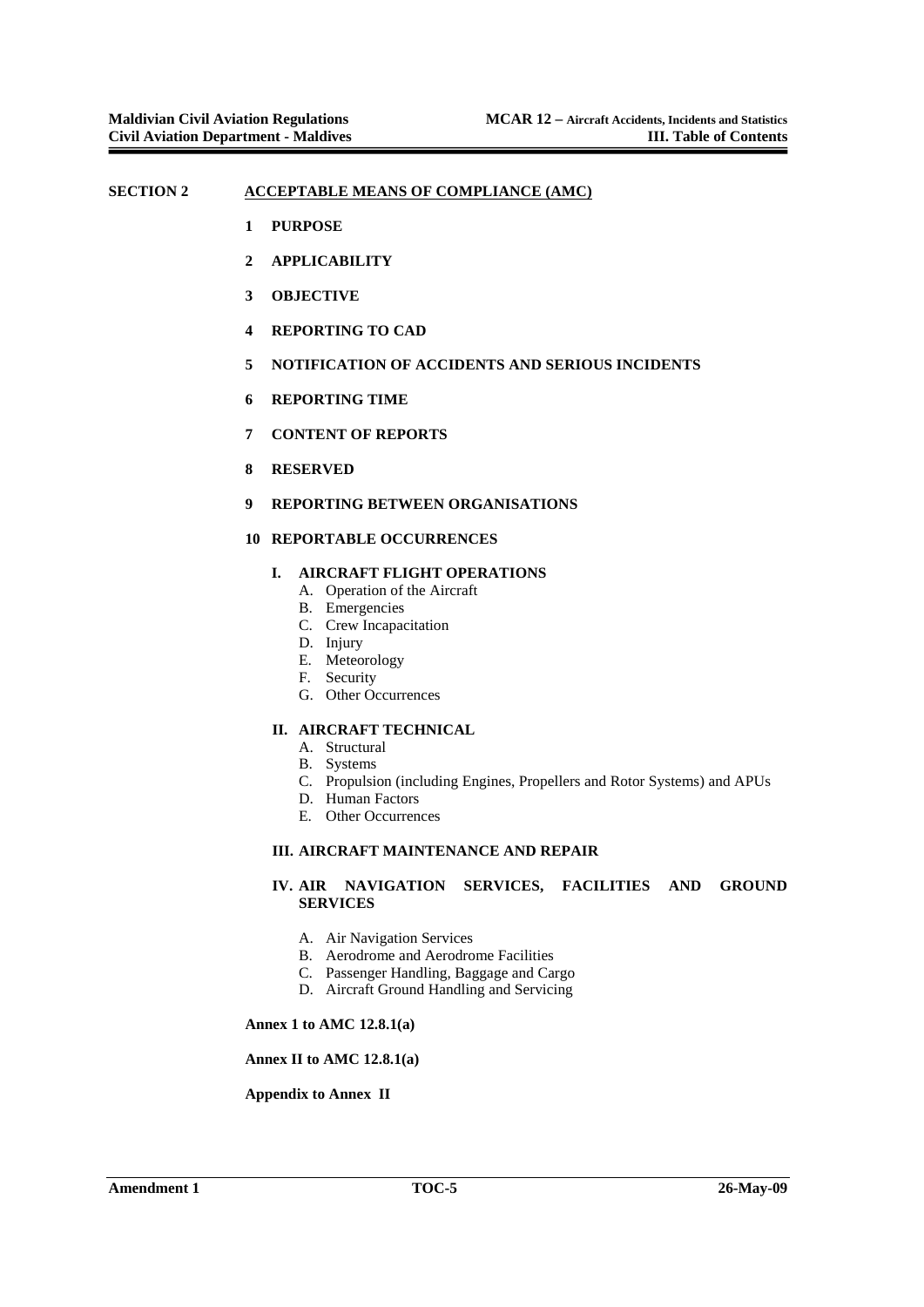### **CHAPTER 1**

### **RESERVED**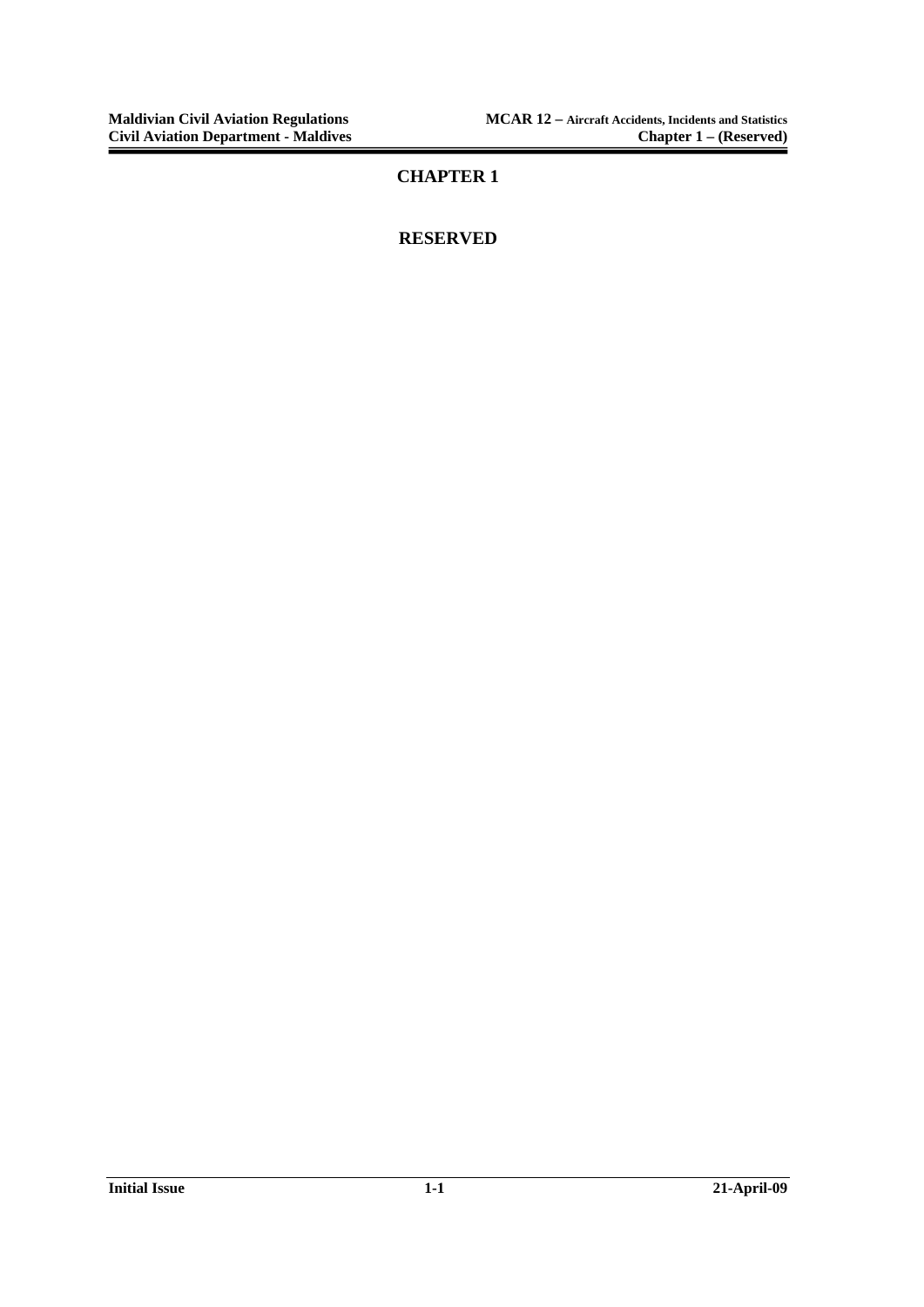#### **CHAPTER 2 APPLICABILITY**

### **APPLICATION**

#### **MCAR-12.2.0 Effectivity**

This MCAR-12 becomes effective on 21 April 2009.

#### **MCAR-12.2.1 General**

Unless otherwise stated, this Regulation shall apply to activities following accidents and incidents involving civil aircraft wherever they occur and apply:

- a) to occurrences arising out of or in the course of air navigation, which occur to civil aircraft in or over the Republic of Maldives; or
- b) to such occurrences, which occur elsewhere to civil aircraft registered in the Republic of Maldives.

#### **MCAR-12.2.2 Leased and Chartered Aircraft**

In these Regulations the specifications concerning the State of the Operator apply only when the aircraft is leased, chartered or interchanged and when Maldives is not the State of Registry and if it interchanges, in respect of these Regulations, in part or in whole, the functions and obligations of the State of Registry.

#### **MCAR-12.2.3 CAD Authority**

CAD is vested by the Government of the Republic of Maldives as the Competent Authority for the development and promulgation of Regulations pertaining to aircraft accident investigation.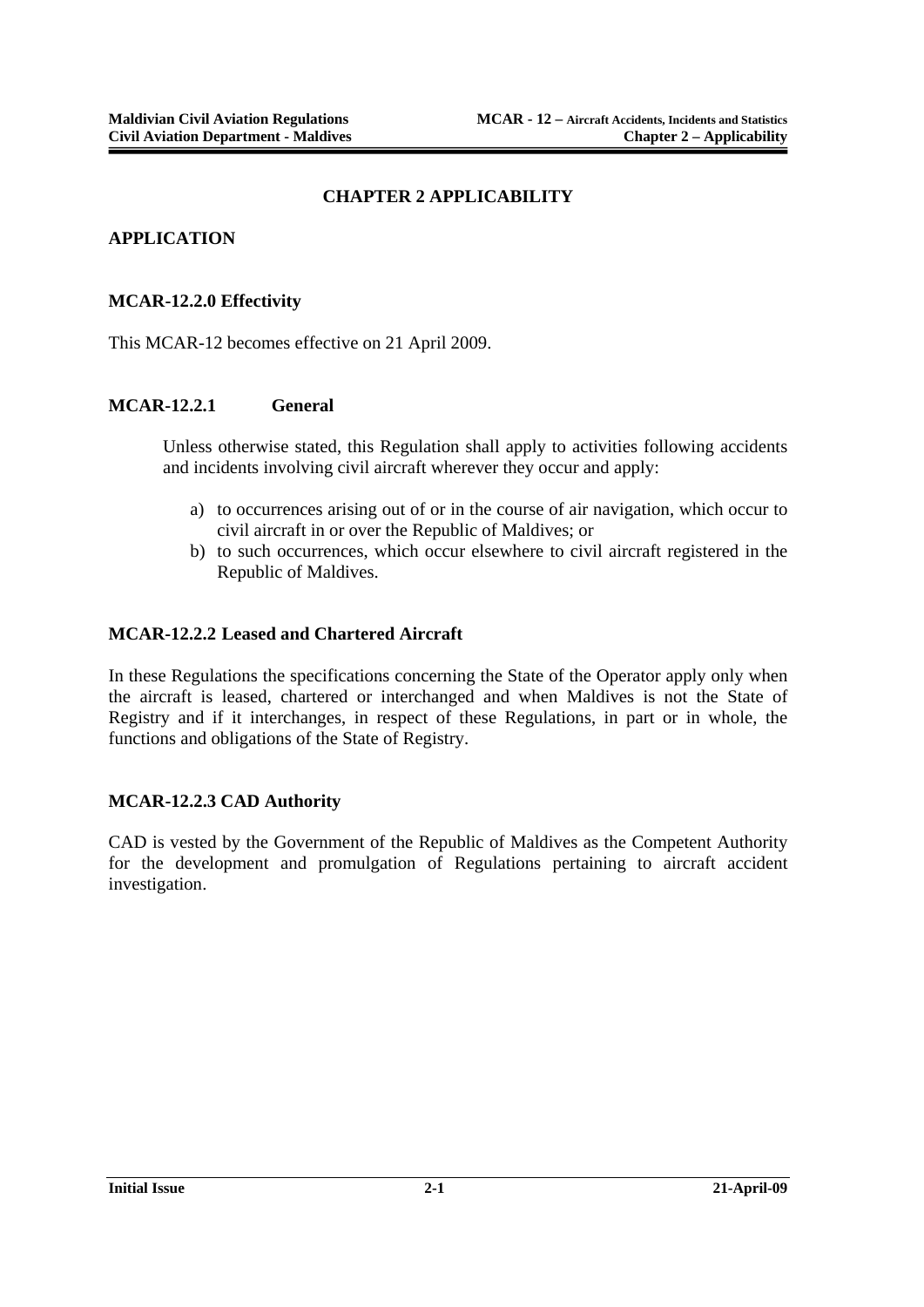### **CHAPTER 3 GENERAL**

### **MCAR-12.3.1 OBJECTIVE OF THE INVESTIGATION**

The sole objective of the investigation of an accident or incident shall be the prevention of accidents and incidents. It is not the purpose of this activity to apportion blame or liability.

#### **MCAR-12.3.2 PROTECTION OF EVIDENCE, CUSTODY AND REMOVAL OF AIRCRAFT**

#### a) **Responsibility of the State of Occurrence**

1) Accident Investigation Coordination Committee (AICC), acting on behalf of the State of Occurrence, shall take all reasonable measures to protect the evidence and to maintain safe custody of the aircraft and its contents for such a period as may be necessary for the purposes of an investigation. Protection of evidence shall include the preservation, by photographic or other means of any evidence, which might be removed, effaced, lost or destroyed. Safe custody shall include protection against further damage, access by unauthorised persons, pilfering and deterioration.

**Note**: *The protection of flight recorder's evidence requires that the recovery and handling of the recorder and its recordings be assigned only to qualified personnel.* 

#### b) **Protection of Evidence**

- 1) When a reportable accident occurs in or over the Republic of Maldives, no person other than an authorised person shall have access to the aircraft involved in the accident and neither the aircraft nor its contents shall, except under the authority of AICC, be removed or otherwise interfered with.
- 2) The aircraft may be removed or interfered with so far as may be necessary for the purpose of extricating persons or animals, removing any mails, valuables and dangerous goods carried by the aircraft, preventing destruction by fire or other cause, or preventing any danger or obstruction to the public or to air navigation or to other transport or, under the supervision of an Investigator, for the purpose of removing any other property from the aircraft;
- 3) Should the aircraft be wrecked on water, the aircraft or any of its contents may be removed to such extent as may be necessary for bringing it or them to a place of safety.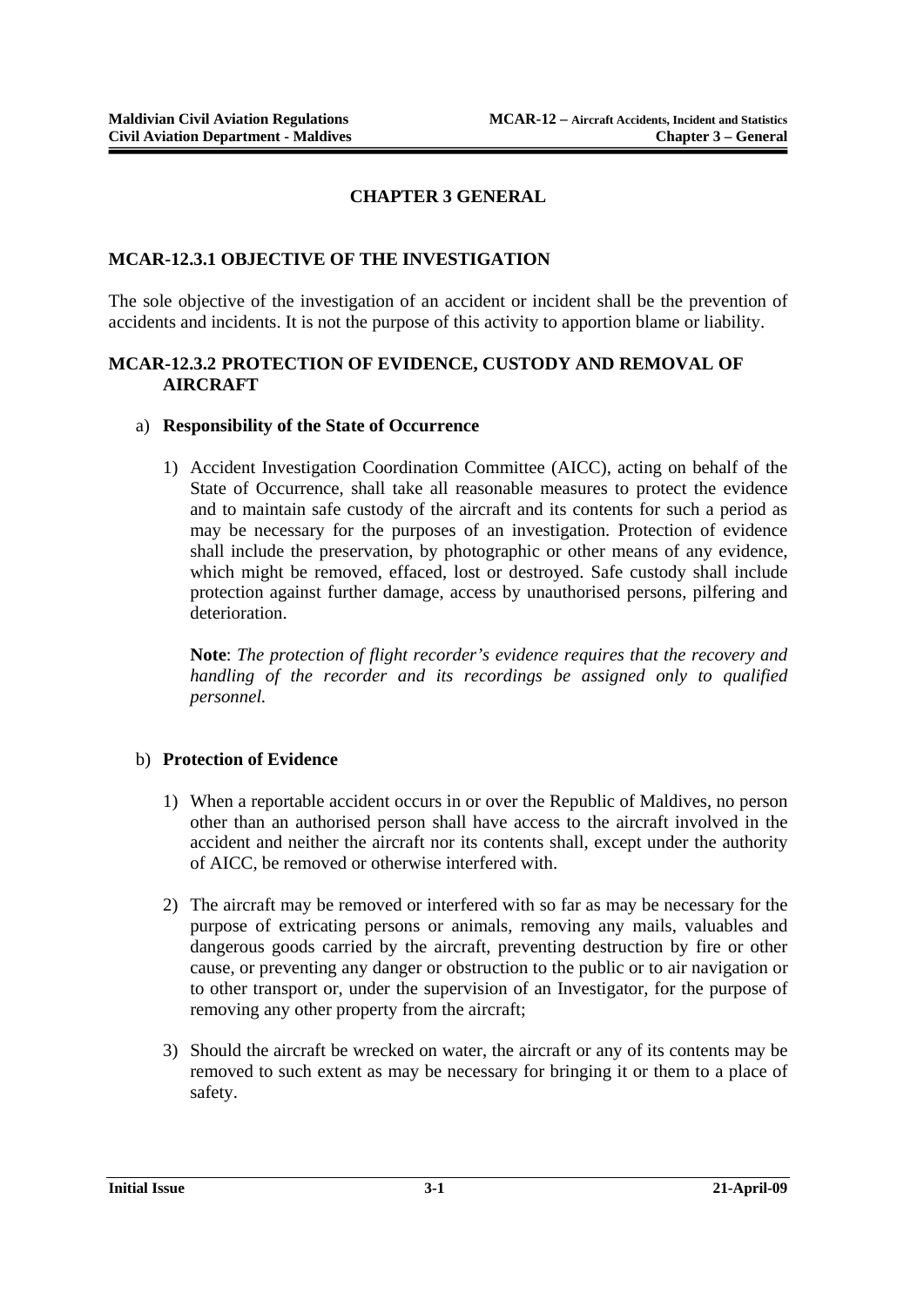- 4) The operator of an aircraft involved in an accident or incident for which notification must be given, is responsible for preserving to the extent possible any aircraft wreckage and cargo aboard the aircraft and all records, including all recording mediums of flight, maintenance, and voice recorders pertaining to the operation and maintenance of the aircraft and to the airmen, until AICC takes custody thereof and a release is granted.
- 5) Where it is necessary to move aircraft wreckage or cargo, sketches, descriptive notes, and photographs shall be made, if possible, of the original position and condition of the wreckage and any significant impact marks.
- 6) The operator of an aircraft involved in an accident or incident shall retain all records, reports, internal documents, and memoranda dealing with the accident or incident, until authorised by AICC to the contrary.

### **MCAR-12.3.3 Requests from State of Registry/Operator/Design or Manufacturer**

If a request is received from the State of Registry, the State of the Operator, the State of Design or the State of Manufacturer that the aircraft, its contents, any other evidence remain undisturbed pending inspection by an accredited representative of the requesting State, AICC acting on behalf of the State of Occurrence, shall take all necessary steps to comply with such request, so far as this is reasonably practicable and compatible with the proper conduct of the investigation; provided that the aircraft may be moved to the extent necessary to extricate persons, animals, mails and valuables, to prevent destruction by fire or other causes, or to eliminate any danger or obstruction to air navigation, to other transport or to the public, and provided that it does not result in undue delay in returning the aircraft to service where this is practicable.

#### **MCAR-12.3.4 Release from Custody**

Subject to the provisions of the paragraph 12.3.2 and 12.3.3 above, AICC acting on behalf of the State of Occurrence, shall release custody of the aircraft, its contents or any parts thereof as soon as they are no longer required in the investigation, to any person or persons duly designated by the State of Registry or the State of the Operator, as applicable. For this purpose AICC shall facilitate access to the aircraft, its contents, or any parts thereof, provided that, if the aircraft, its contents or any parts thereof, lie in an area within which AICC finds it impracticable to grant such access, it shall itself effect removal to a point where access can be given.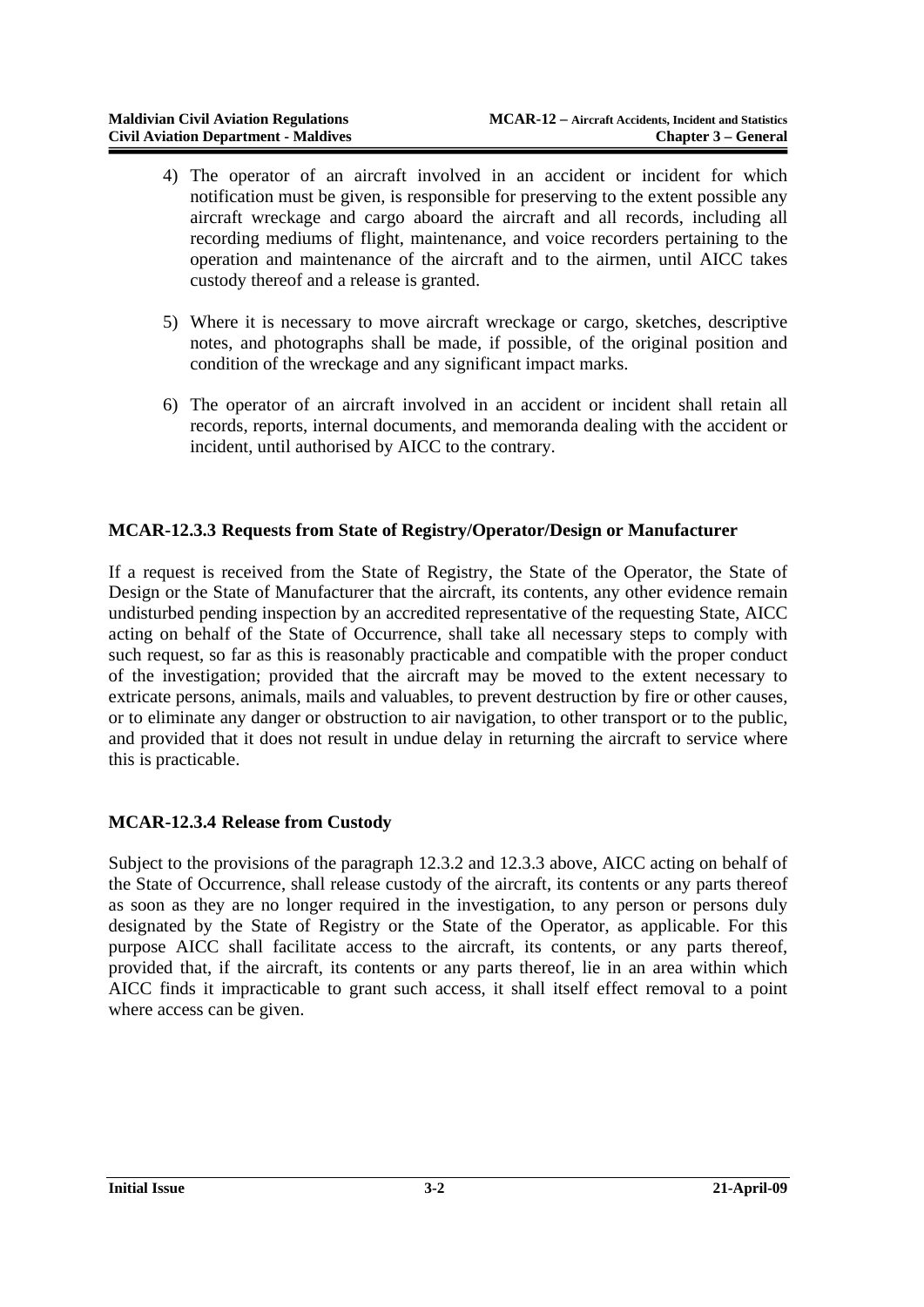### **CHAPTER 4 NOTIFICATION**

### **ACCIDENTS OR SERIOUS INCIDENTS IN THE TERRITORY OF A CONTRACTING STATE TO AIRCRAFT OF ANOTHER CONTRACTING STATE**

### **RESPONSIBILITY OF AICC ACTING ON BEHALF OF THE STATE OF OCCURRENCE**

This section applies to the responsibility of AICC acting on behalf of the State of Occurrence for an accident or serious incident to aircraft of another Contracting State.

### **MCAR-12.4.1 FORWARDING**

AICC, if the State of Occurrence is Maldives, shall forward a notification of an accident or serious incident with a minimum of delay and by the most suitable and quickest means available to;

- 1) the State of Registry;
- 2) the State of the Operator;
- 3) the State of Design;
- 4) the State of Manufacturer; and
- 5) the International Civil Aviation Organisation, when the aircraft involved is of a maximum mass of over 2250kg

However, when the State of Occurrence is not aware of a serious incident, the State of Registry or the State of the Operator, as appropriate, shall forward a notification of such an incident to the State of Design, the State of Manufacture and the State of Occurrence.

### **MCAR-12.4.2 FORMAT AND CONTENT**

The above notification shall be given in plain language and contain as much of the following information as is readily available, but its dispatch shall not be delayed due to the lack of complete information:

- a) for accidents the identifying abbreviation ACCID, for serious incidents INCID;
- b) manufacturer, model, nationality and registration marks, and serial number of the aircraft;
- c) name of owner, operator and hirer, if any, of the aircraft;
- d) name of the pilot in command; nationality of crew and passengers;
- e) date and time (local time or UTC) of the accident or serious incident;
- f) last point of departure and point of intended landing of the aircraft;
- g) position of the aircraft with reference to some easily defined geographical point and latitude and longitude;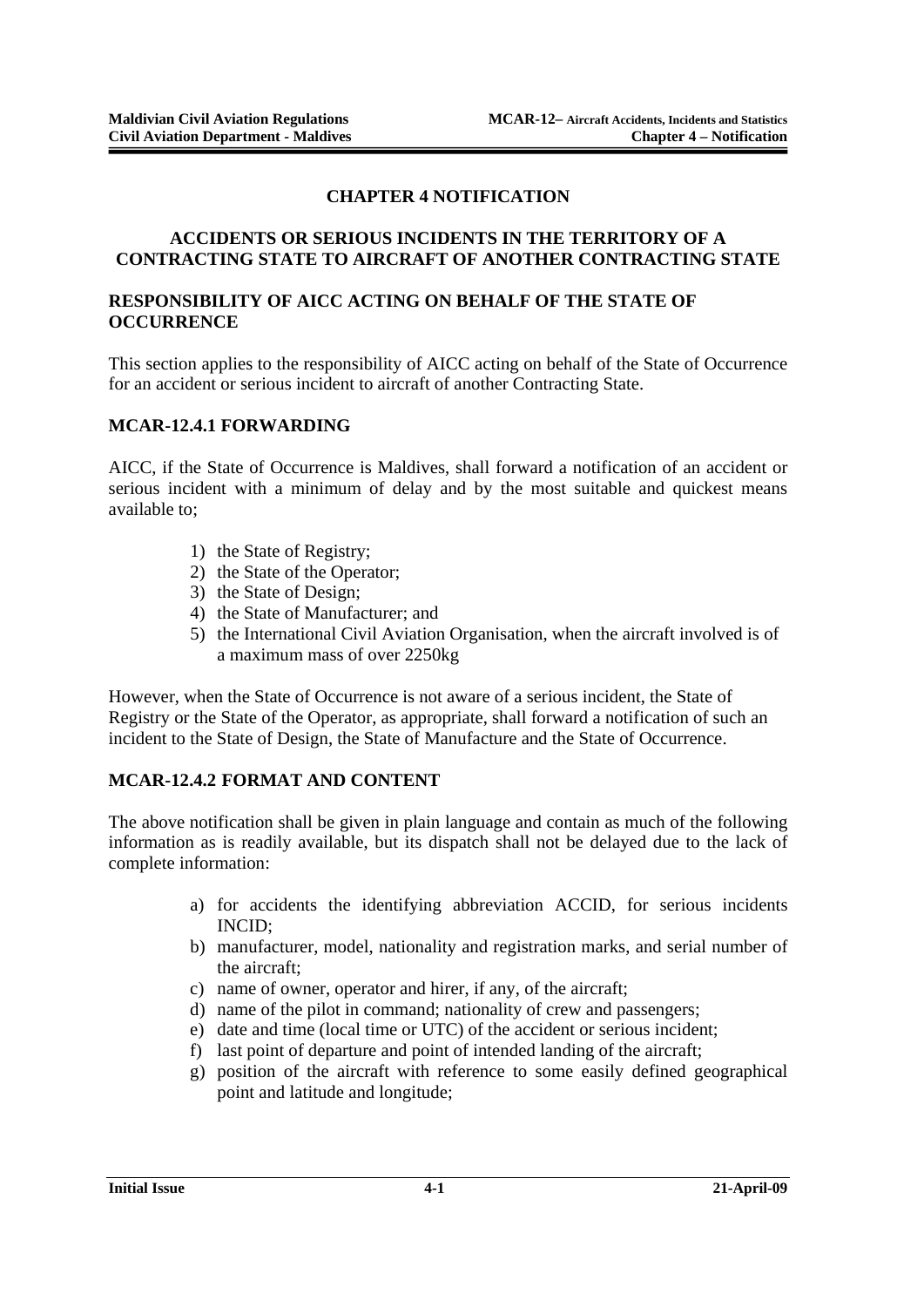- h) number of crew and passengers; aboard, killed and seriously injured; others, killed and seriously injured;
- i) description of the accident or serious incident and the extent of damage to the aircraft so far as is known;
- j) an indication to what extent the investigation will be conducted or is proposed to be delegated by AICC.
- k) physical characteristics of the accident or serious incident area; as well as an indication of access difficulties or special requirements to reach the site;
- l) identification of the originating authority and means to contact the investigator-in-charge and the accident investigation authority of the State of Occurrence at any time; and
- m) presence and description of dangerous goods on board the aircraft.

### **MCAR-12.4.3 LANGUAGE**

The notification shall be prepared in the English language.

#### **MCAR-12.4.4 ADDITIONAL INFORMATION**

As soon as possible to do so, AICC, acting on behalf of the State of Occurrence shall dispatch the details omitted from the notification as well as other known relevant information.

### **RESPONSIBILITY OF THE STATE OF REGISTRY, STATE OF THE OPERATOR, STATE OF DESIGN, STATE OF MANUFACTURER**

The State of Registry, the State of the Operator, the State of Design and the State of Manufacture should acknowledge receipt of the notification of an accident or serious incident

#### **MCAR-12.4.6 Information – Participation**

a) Upon receipt of the notification, the State of Registry or the State of the Operator or the State of Design or the State of Manufacturer shall, as soon as possible, provide the State of Occurrence with any relevant information available to them regarding the aircraft and flight crew involved in the accident or serious incident. States shall also inform the State of Occurrence whether it intends to appoint an accredited representative and if such an accredited representative is appointed the name and contact details; as well as the expected date of arrival if the accredited representative will travel to the State of Occurrence.

*Note 1. — In accordance with 12.5.18, the State of Registry, the State of the Operator, the State of Design and the State of Manufacture have the right to appoint an accredited representative to participate in the investigation.*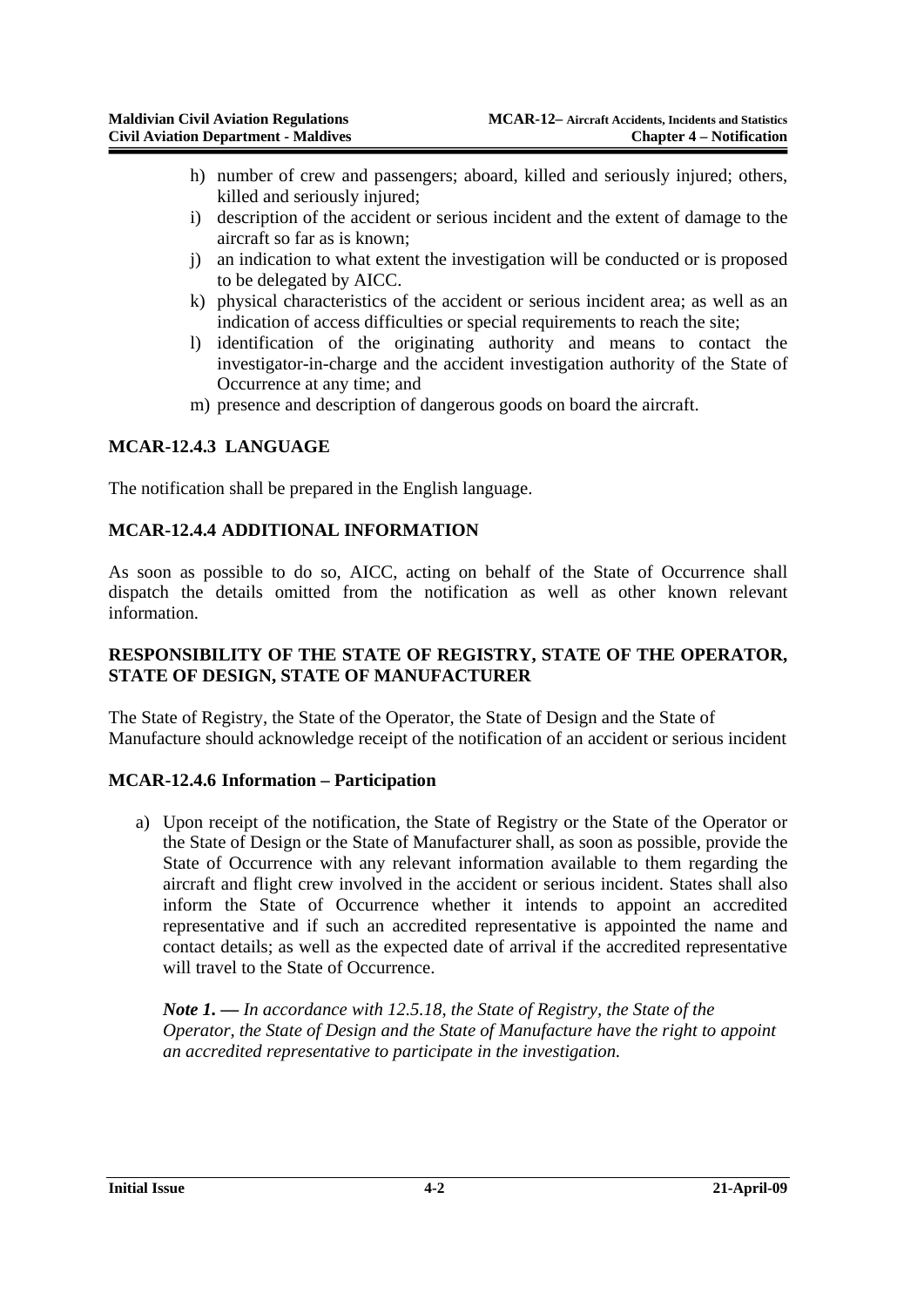*Note 2.— In accordance with 12.5.22, the attention of the State of Registry, the State of the Operator, the State of Design and the State of Manufacture is drawn to their obligation to appoint an accredited representative when specifically requested to do so by the State conducting the investigation of an accident to an aircraft over 2,250 kg. Their attention is also drawn to the usefulness of their presence and participation in the investigation.* 

b) Upon receipt of the notification, the State of the Operator shall, with a minimum of delay and by the most suitable and quickest means available, provide the State of Occurrence with details of dangerous goods on board the aircraft.

### **ACCIDENTS OR SERIOUS INCIDENTS IN THE TERRITORY OF THE STATE OF REGISTRY, IN A NON-CONTRACTING STATE OR OUTSIDE THE TERRITORY OF ANY STATE**

### **RESPONSIBILITY OF THE STATE OF REGISTRY**

### **MCAR-12.4.8 Forwarding**

When AICC, acting on behalf of the State of Registry, institutes the investigation of an accident, AICC shall forward a notification in accordance with the paragraph 12.4.2 and 12.4.3 above, with a minimum delay, and by the most suitable and quickest means available to;

- 1) the State of the Operator;
- 2) the State of Design;
- 3) the State of Manufacturer; and
- 4) the International Civil Aviation Organisation, when the aircraft involved is of a maximum mass of over 2250 kg.

### **RESPONSIBILITY OF THE STATE OF THE OPERATOR, THE STATE OF DESIGN AND THE STATE OF MANUFACTURE**

The State of the Operator, the State of Design and the State of Manufacture should acknowledge receipt of the notification of an accident or serious incident.

### **MCAR-12.4.9 Information — Participation**

a) Upon receipt of the notification the State of the Operator, the State of Design and the State of Manufacturer shall, upon request, provide AICC with any relevant information available to them regarding the aircraft and flight crew involved in the accident or serious incident. AICC shall also inform the State of Registry whether it intends to appoint an accredited representative, and if such an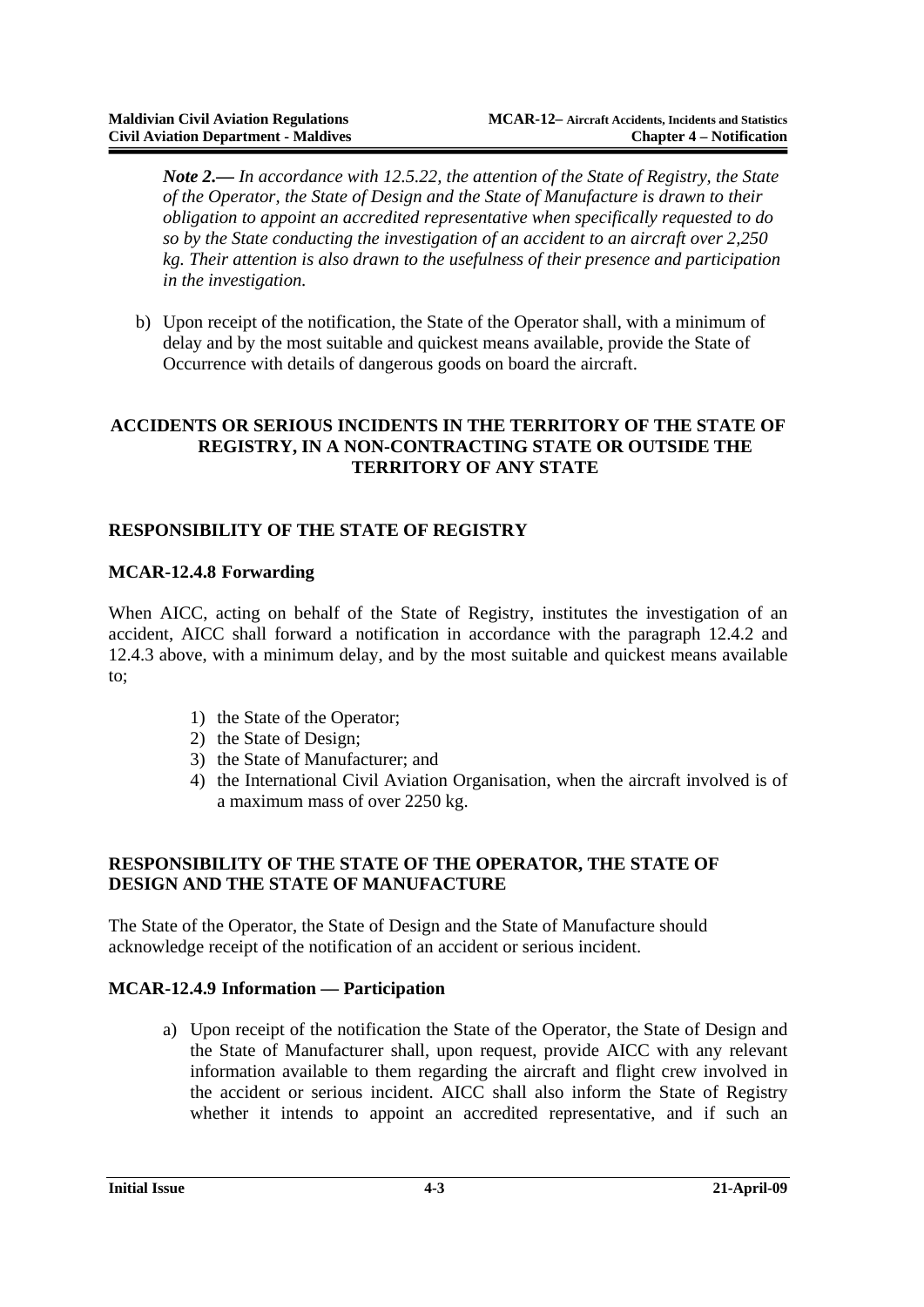accredited representative is appointed the name and contact details, as well as the expected date of arrival if the accredited representative will be present at the investigation.

b) Upon receipt of any notification, AICC, acting on behalf of the State of the Operator, shall with a minimum of delay and by the most suitable and quickest means available provide the State of Registry with details of dangerous goods onboard the aircraft.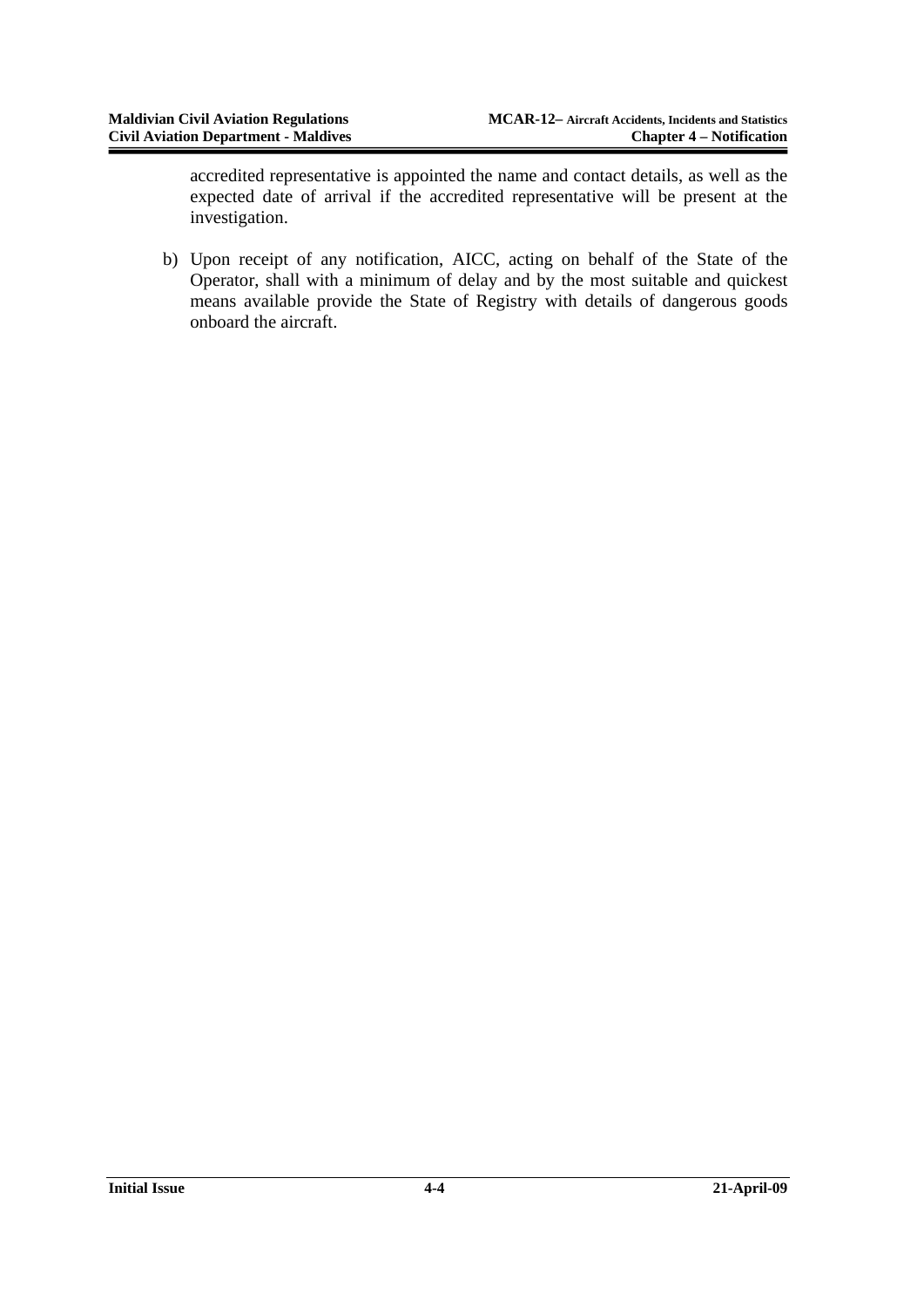### **CHAPTER 5 INVESTIGATION**

### **RESPONSIBILITY FOR INSTITUTING AND CONDUCTING THE INVESTIGATION**

### **ACCIDENTS OR INCIDENTS IN THE TERRITORY OF A CONTRACTING STATE**

#### **MCAR-12.5.1 STATE OF OCCURRENCE**

AICC, acting on behalf of the State of Occurrence, shall institute an investigation into the circumstances of the accident or serious incident. AICC shall be responsible for the conduct of the investigation, but may delegate the whole or any part of the conducting of such investigation to another State by mutual arrangement and consent. In any event AICC shall use every means to facilitate the investigation.

**Recommendation. —** *AICC, acting on behalf of the State of Occurrence, should institute an investigation into the circumstances of a serious incident. Such a State may delegate the whole or any part of the conducting of such investigation to another State by mutual arrangement and consent. In any event AICC should use every means to facilitate the investigation.* 

*Note 1. — The above provision does not exclude other already existing types of investigation of incidents (serious or not) by other organizations.* 

*Note 2. — When the whole investigation is delegated to another State, such a State is expected to be responsible for the conduct of the investigation, including the issuance of the Final Report and the ADREP reporting. When a part of the investigation is delegated, AICC usually retains the responsibility for the conduct of the investigation.*

#### **ACCIDENTS OR SERIOUS INCIDENTS IN THE TERRITORY OF A NON-CONTRACTING STATE**

#### **MCAR-12.5.2 STATE OF REGISTRY**

When the accident or serious incident has occurred in the territory of a non-Contracting State, which does not intend to conduct an investigation in accordance with MCAR-12 or ICAO Annex 13, AICC, acting on behalf of the State of Registry or State of the Operator, should endeavour to institute and conduct an investigation in co-operation with the State of Occurrence but, failing such co-operation, should itself conduct an investigation with such information as is available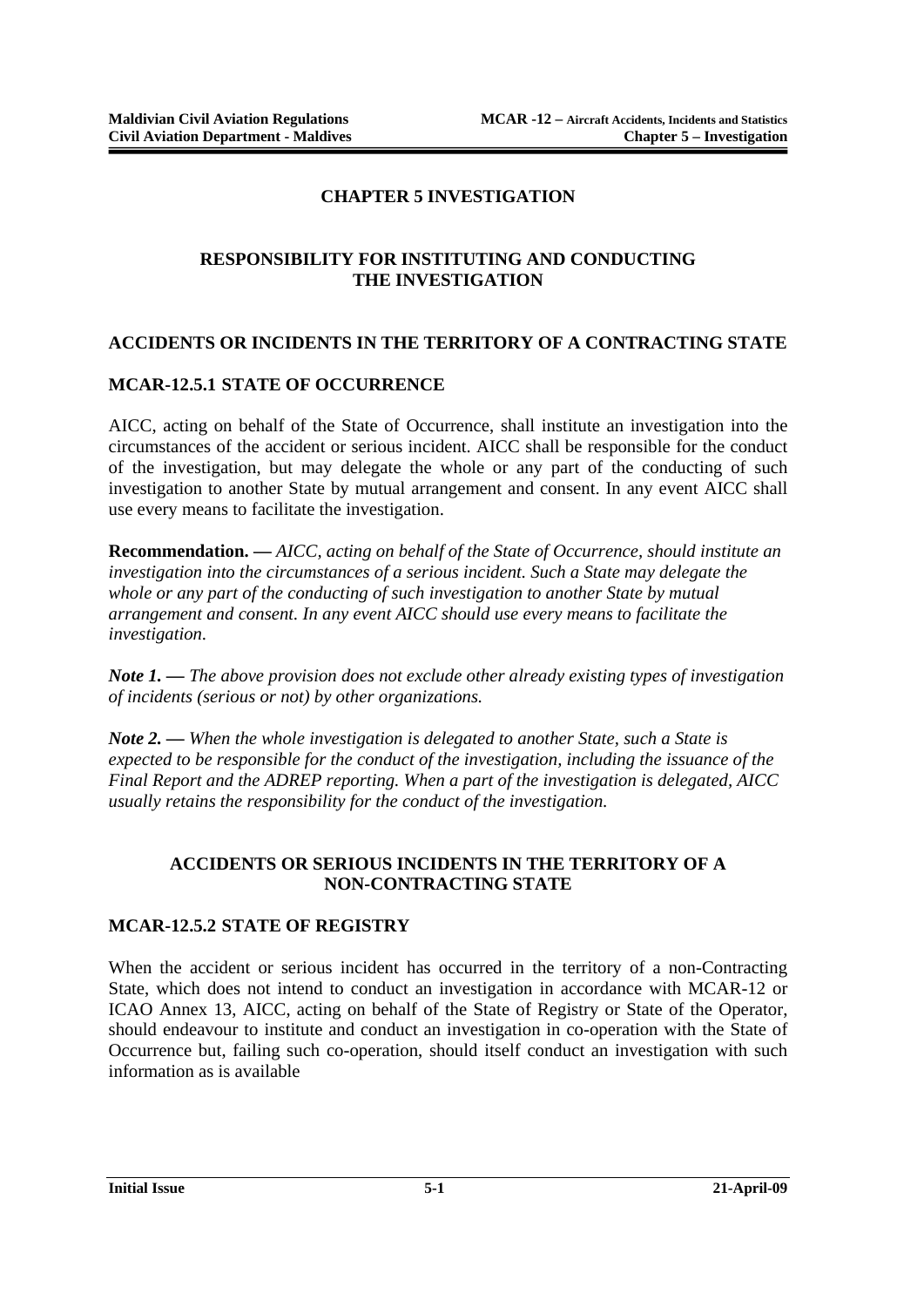#### **ACCIDENTS OR SERIOUS INCIDENTS OUTSIDE THE TERRITORY OF ANY STATE**

#### **MCAR-12.5.3 STATE OF REGISTRY**

- a) When the location of the accident or the serious incident cannot definitely be established as being in the territory of any State, AICC, acting on behalf of the State of Registry, shall institute and conduct an investigation of the accident or serious incident. However, it may delegate the whole or any part of the investigation to another State by mutual arrangement and consent.
- b) States nearest the scene of an accident in international waters shall provide such assistance as they are able and shall, likewise, respond to requests by the State of Registry.

**Recommendation. —** *If the State of Registry is a non-Contracting State which does not intend to conduct an investigation in accordance with MCAR-12 or ICAO Annex*  13, the State of the Operator or, failing that, the State of Design or the State of *Manufacture should endeavour to institute and conduct an investigation. However, such a State may delegate the whole or any part of the investigation to another State by mutual arrangement and consent.*

### **ORGANIZATION AND CONDUCT OF THE INVESTIGATION**

### **RESPONSIBILITY OF THE STATE CONDUCTING THE INVESTIGATION**

#### **MCAR-12.5.4A GENERAL**

- a) AICC shall have independence in the conduct of the investigation and have unrestricted authority over its conduct, consistent with the provisions of these regulations. The investigation shall include:
	- 1) the gathering, recording and analysis of all available relevant information on that accident or incident;
	- 2) if appropriate, the issuance of safety recommendations;
	- 3) if possible, the determination of the causes; and
	- 4) the completion of the Final Report.
- b) When possible the scene of the accident shall be visited, the wreckage examined and statements taken from witnesses.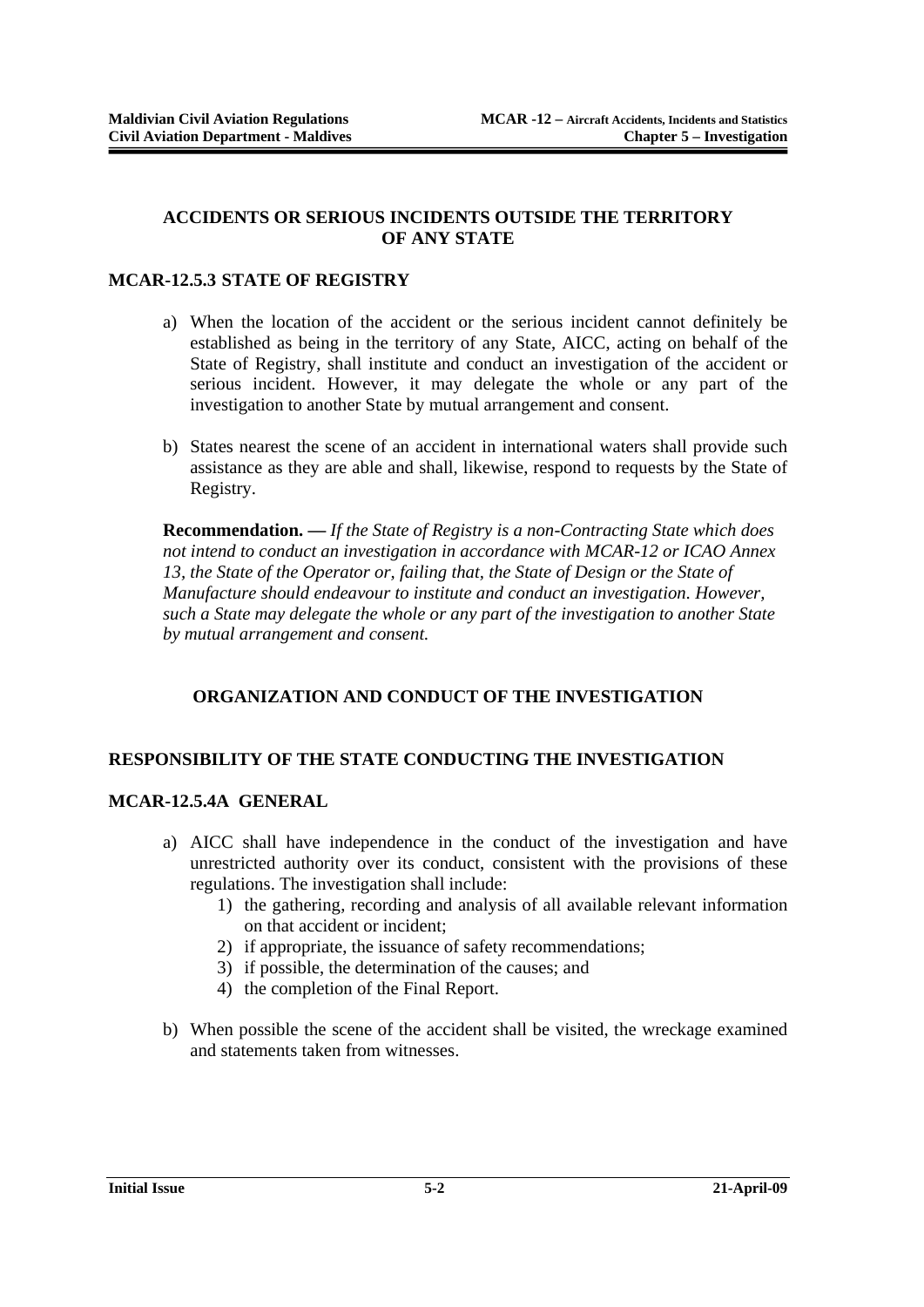*Recommendation.— Any judicial or administration proceedings to apportion blame or liability should be separate from any investigation conducted under these regulations.* 

### **MCAR-12.5.4B INVESTIGATION TEAM**

For the purpose of carrying out investigations into accidents and incidents to which these Regulations apply, the Chairperson of the AICC shall convene an Accident Investigation Team. When an accident or incident involves a civil and a military aircraft, the Team shall be composed of equal numbers of Investigators appointed by AICC and those of the relevant military aviation authority. The committee shall be under the direction of an Investigator-incharge

### **MCAR-12.5.5 INVESTIGATOR-IN-CHARGE – DESIGNATION**

- a) Chairperson of the AICC shall designate the Investigator-in-charge of the investigation and shall initiate the investigation immediately.
- b) The Investigator-in-charge shall determine whether or not an investigation shall be carried out into any accident or incident to which these Regulations apply and the form of the investigation. He may himself carry out, or may cause an Investigator(s) to carry out, an investigation of any such accident.
- c) Without any prejudice to the power of an Investigator to seek such advice or assistance as he may deem necessary in making an investigation, AICC may at the request of the Investigator-in-charge, appoint additional experts from whatever source, to assist the Investigator in a particular investigation and such person(s) shall for the purpose of so doing have such of the powers of an Investigator under these Regulations, as may be specified in their appointment.

### **MCAR-12.5.6A INVESTIGATOR-IN-CHARGE – ACCESS AND CONTROL**

- a) The Investigator-in-charge shall have unhampered access to the wreckage and all relevant material, including flight recorders and ATS records, and shall have unrestricted control over it to ensure that a detailed examination can be made without delay by authorised personnel participating in the investigation.
- b) The Investigator-in-charge may at any time publish, or cause to be published, information relating to an accident whether or not such an accident is subject of an investigation or undergoing a re-opening of the original investigation.

### **MCAR-12.5.6B FURNISHING OF INFORMATION**

Where an accident to which these Regulations apply occurs, whether in or over the Republic of Maldives or elsewhere, the owner, operator, pilot in command, hirer or any other person involved in the loading or operation of the aircraft shall, if so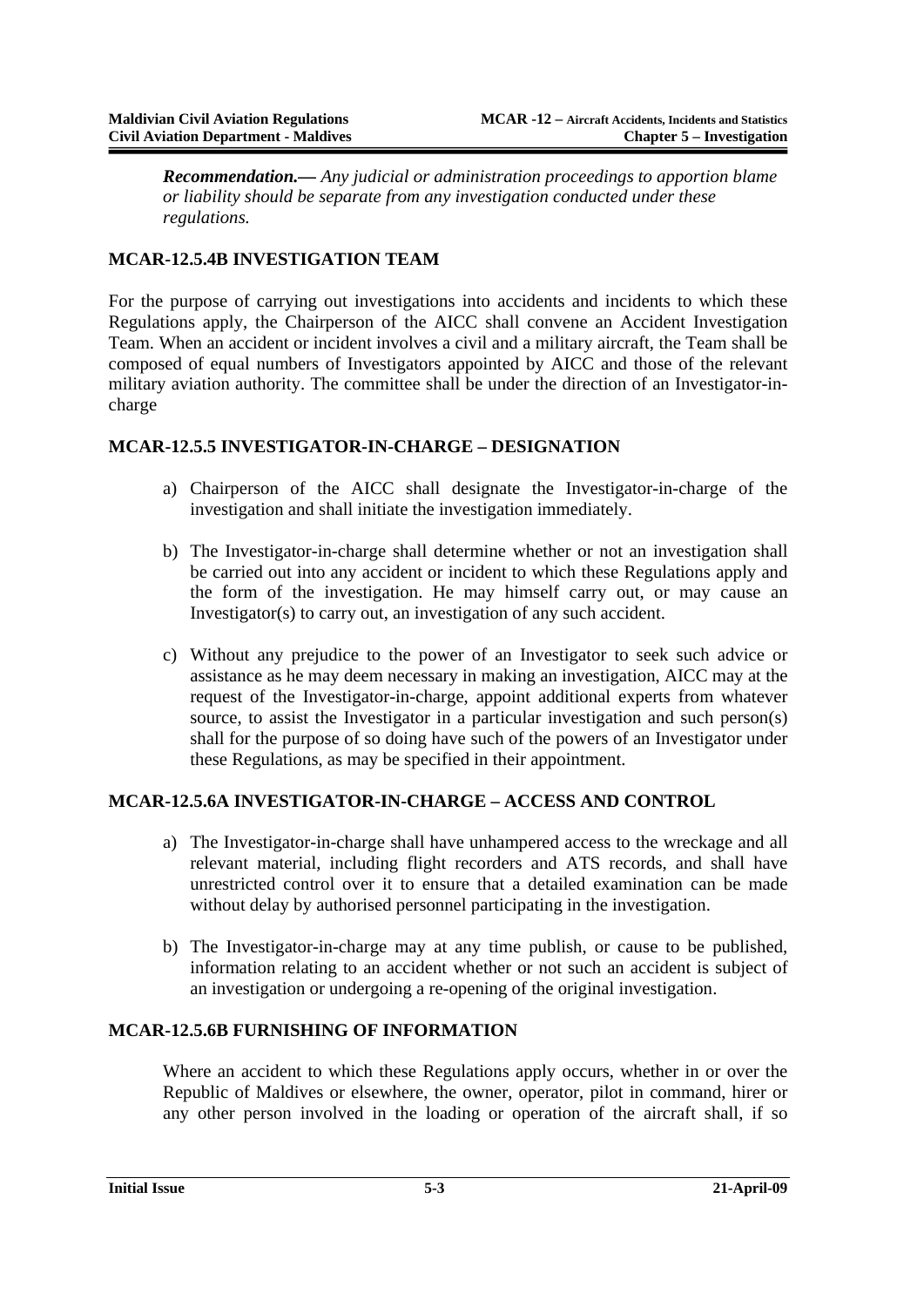required by notice in writing given to him by the Investigator-in-charge, send to the Investigator-in-charge, within such time as may be specified in the notice, such information as is in his possession or control with respect to the accident and in such form as the Investigator-in-charge may require.

#### **MCAR-12.5.6C SERVING OF NOTICES OR DOCUMENTS**

Any notice or other document required or authorised by any provision of these Regulations to be served on or given to any person, may be served or given:

- 1) by delivering it to that person;
- 2) by leaving it at his usual or last-known residence or place of business, whether in the Republic of Maldives or elsewhere;
- 3) by sending it to him by post at that address; or
- 4) by sending it to him at that address by telex or facsimile, in which case the document is regarded as served when received.

### **MCAR-12.5.6D POWERS OF INVESTIGATORS**

For the purpose of the investigation of any accident or incident to which these Regulations apply, or any inquiries undertaken with a view to determining whether any such investigation should be held, an Investigator shall have power:

- 1) by summons, under his authority, to call before him and examine all persons as he thinks fit, to require such persons to answer any questions or furnish any information or procure any documents, and articles which the Investigator may consider relevant and to retain any such books, papers, documents and articles until the completion of the investigation, or, as the case may be, it is determined that an investigation shall not be carried out;
- 2) to take statements from all such persons as he thinks fit and to require any such person to make and sign a declaration of the truth of the statements made by him;
- 3) on production if required of his credentials, to remove, test, take measures for the preservation of or otherwise deal with any aircraft other than an aircraft involved in the accident or incident where it appears to the investigating Inspector requisite for the purposes of the investigation, and
- 4) to have access to and examine any aircraft involved in any such accident and the place where the accident occurred and to require any such aircraft or any part of equipment thereof to be preserved unaltered pending investigation;
- 5) to examine, remove, test and take measures for the preservation of, or otherwise deal with, the aircraft involved in the accident, or, where it appears to the Investigator to be necessary for the purposes of such investigation, any other aircraft, or any part of such aircraft or anything contained therein;
- 6) on production, if required, of his credentials, to enter and inspect any place, building or aircraft, the entry or inspection whereof appears to the Investigator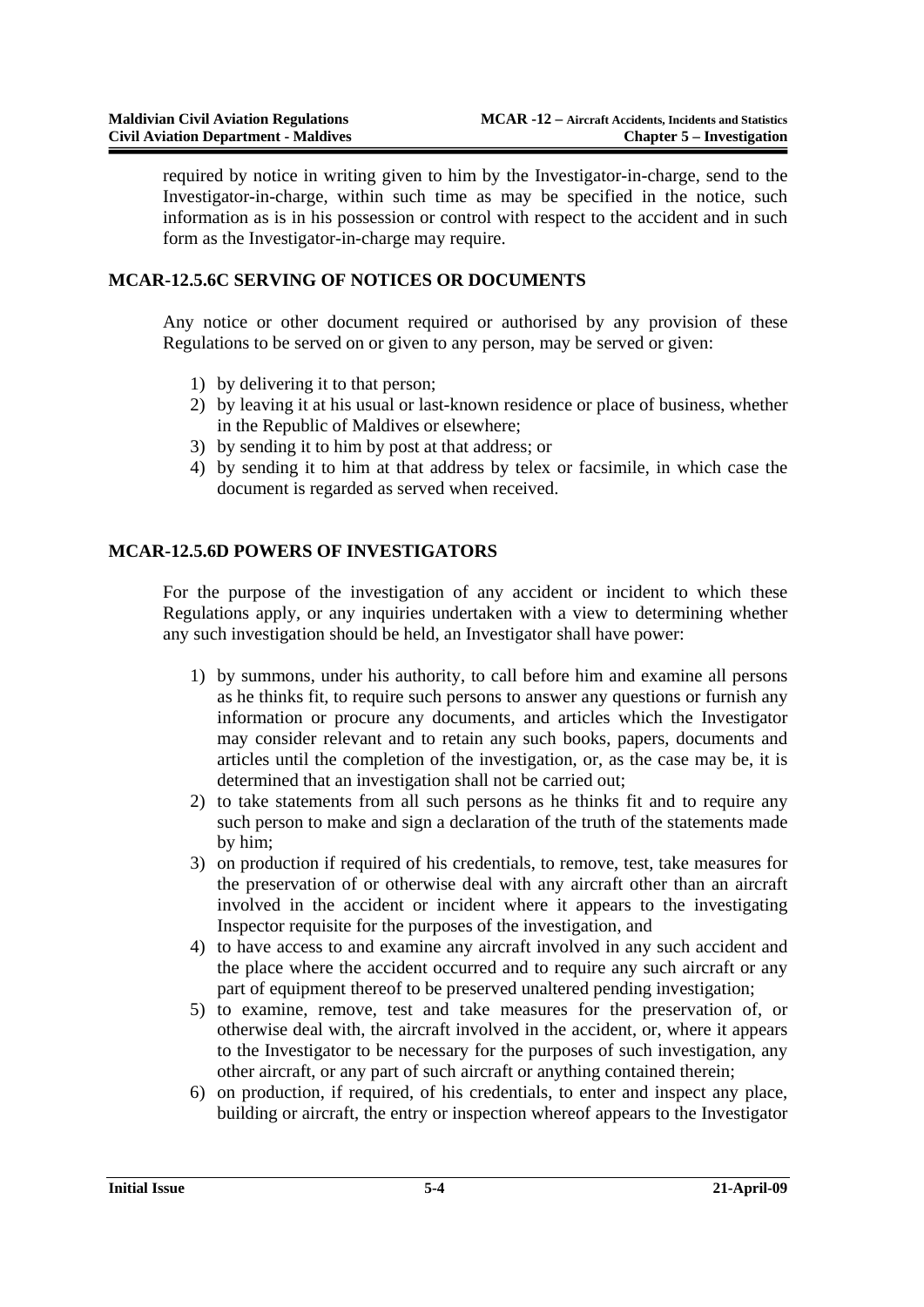to be necessary for the purpose of any such investigation except that an Investigator shall not have power to enter any premises which at the time are being used as a dwelling;

7) to take such measures for the preservation of evidence as he considers appropriate.

### **MCAR-12.5.6E OBSTRUCTION OF INVESTIGATIONS**

- 1) No person shall obstruct or impede an Investigator, or any person acting under the authority of AICC, in the exercise of any powers or duties under these Regulations.
- 2) No person shall without reasonable excuse, fail to comply with any summons or requisition of an Investigator conducting an investigation or undertaking any inquiries with a view to determining whether any investigation should be held under these Regulations.

### **MCAR-12.5.6F FORM AND CONDUCT OF INVESTIGATIONS**

- 1) An investigation into any accident to which these Regulations apply may be a formal investigation or a field investigation.
- 2) Public notice that a formal investigation is taking place shall be given in such a manner as the Investigator-in-charge may decide and shall invite any persons who desire to make representations concerning the circumstances or causes of the accident, to do so in writing within the time to be specified in the notice.
- 3) All investigations shall be held in private.
- 4) Where it appears to the Investigator in the course of any investigations that in order to resolve any conflict of evidence or that for any other reason it is expedient to do so, he may permit any person to appear before him and to call evidence and examine witnesses.
- 5) The Investigator-in-charge, in co-ordination with the Accident Investigation Team, may determine that any investigation being carried out into an accident shall be discontinued. In the event of a formal investigation being discontinued no report shall be made thereon to AICC. However, public notice should be given, in such a manner as the Investigator-in-charge may determine that the investigation has been discontinued.
- 6) Following the discontinuance of any investigation, the Investigator-in-charge shall submit to AICC, such information as he considers desirable in the interest of the avoidance of accidents in the future.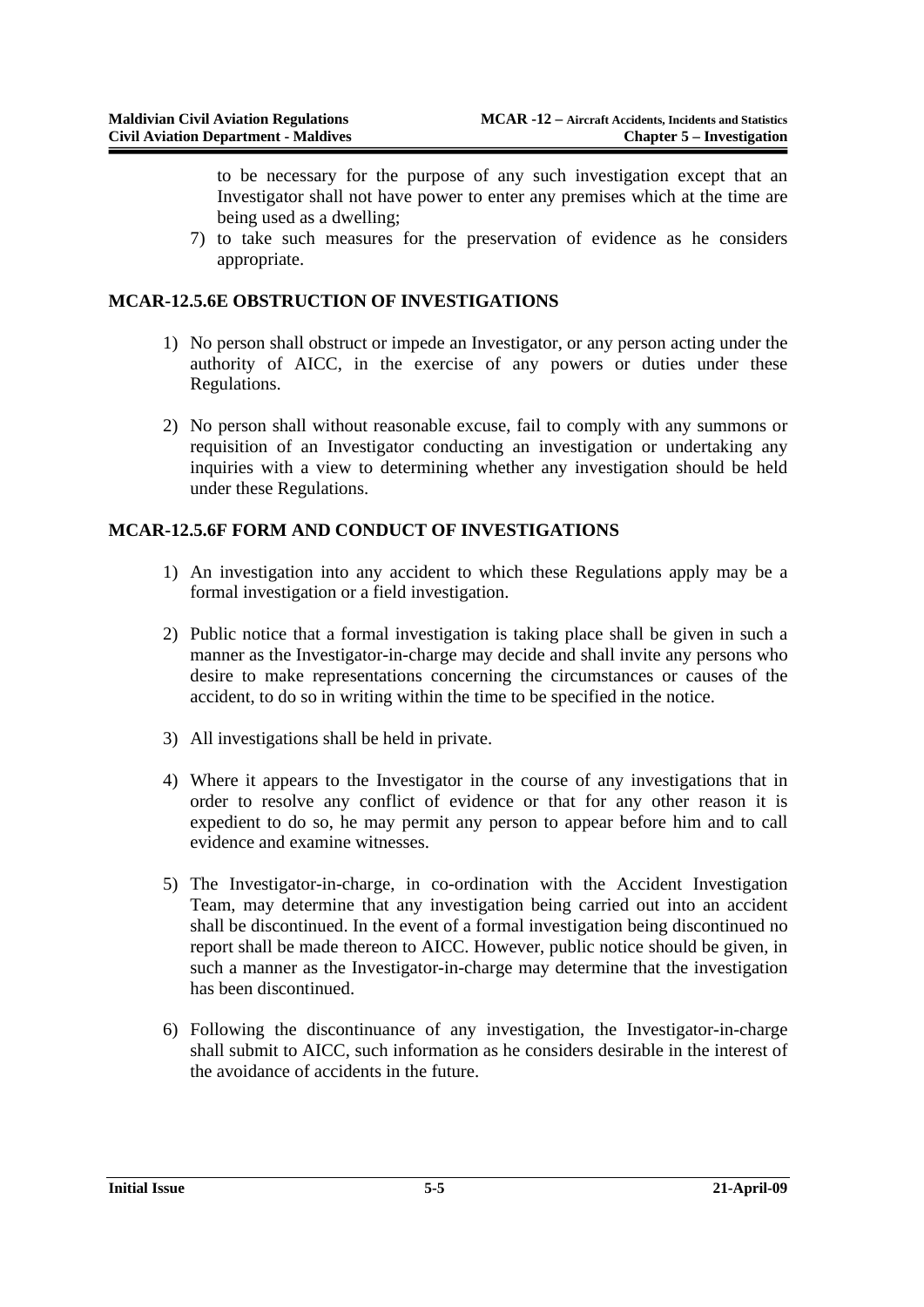#### **MCAR-12.5.6G INVESTIGATOR-IN-CHARGE'S REPORT AND APPEAL**

#### a) **Investigator's Report**

Subject to the provisions of paragraph 12.5.6G (b), upon completion of a formal investigation, the Investigator-in-charge shall submit to AICC, a draft Final Report of the Investigator(s) who carried out the investigation. The report shall state the facts relating to the accident followed by an analysis of the facts and conclusions as to the causes of the accident, together with any recommendations, which the Investigator-incharge may make with a view to the preservation of life and the avoidance of accidents in the future.

### b) **Representation**

- 1) No report(s) shall be submitted in accordance with the paragraph 12.5.6G (a), in respect of an accident until the Investigator-in-charge has:
	- i. where it appears to him to be practicable to do so, served notice under this Regulation upon the operator and commander of the aircraft involved in the accident and on any person whose reputation is, in the Investigator-incharge's opinion, likely to be adversely affected by the report or, if any of the foregoing be a deceased individual, upon such person or persons as appear to the Investigator-in-charge, at the time he proposes to serve Notice, to represent best the interest of the deceased in the matter; and
	- ii. considered any representations, which may be made to him/her in accordance with sub-paragraph 12.5.6G (b) 3), by or on behalf of the person served with such a notice.
- 2) The Notice referred to in sub-paragraph 12.5.6G (b) 1), shall include particulars of any proposed analysis of facts and conclusions as to the cause or causes of the accident, which may affect the person on whom or in respect of whom the Notice is served.
- 3) Written representations made to the Investigator-in-charge pursuant to subparagraph 12.5.6G (b), shall be within 28 days from the service of the Notice referred to in that sub-paragraph. The Investigator-in-charge shall have the power to extend such period, and this power may be exercised notwithstanding that the period so prescribed has expired.
- 4) After considering the written representation, the Investigator-in-charge may determine that the person(s) concerned shall be heard by the Team and shall have the right to give evidence, produce witnesses and examine any other witnesses giving evidence. The Investigator(s) who made the report shall be entitled to be heard.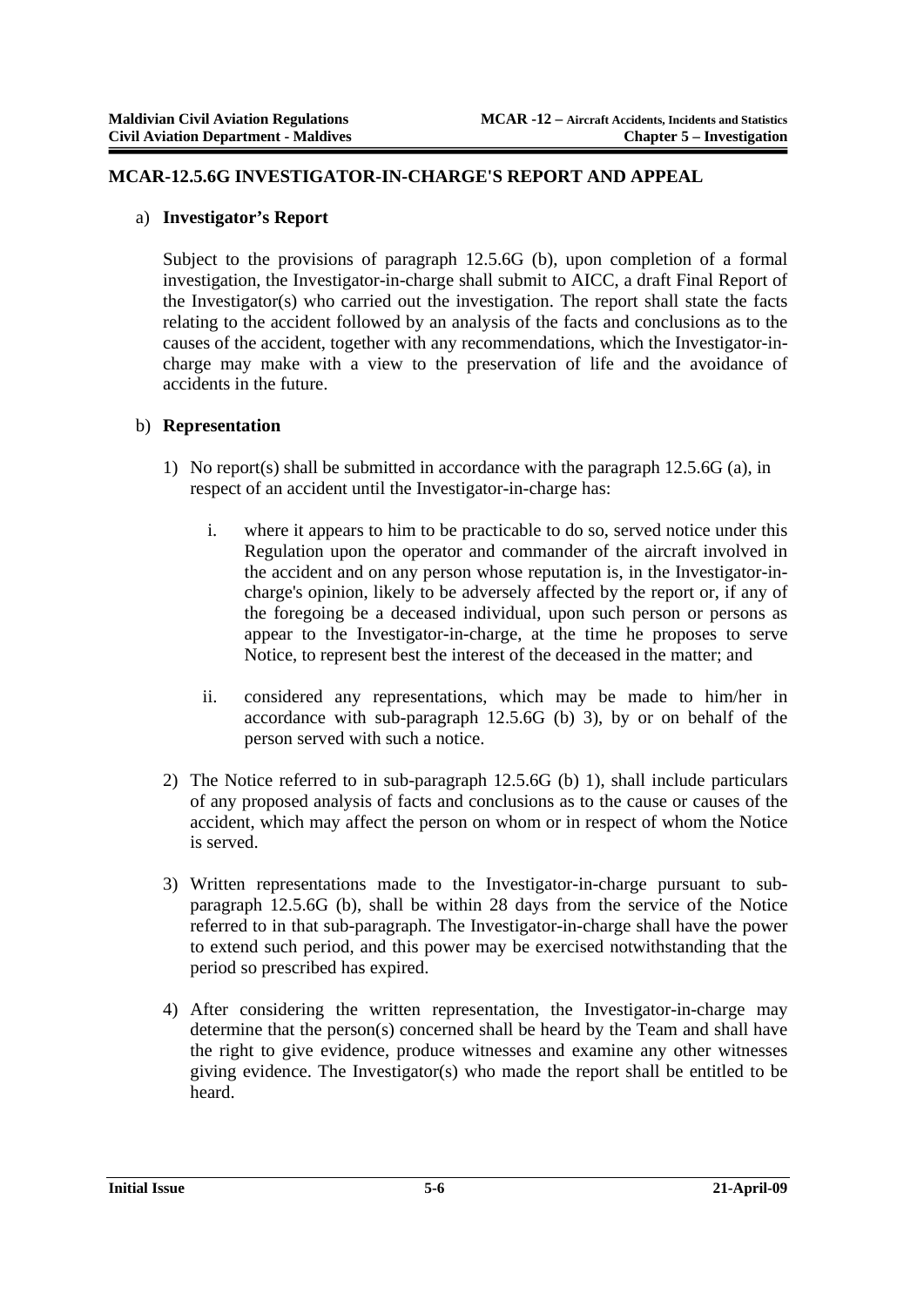- 5) The Accident Investigation Team shall have full investigative powers under these regulations and, in addition, the Investigator-in-charge may administer an oath to or require a solemn affirmation from any witness.
- 6) Where new and important evidence is given which was not provided to the original investigation, the Team may recommend that the investigation be reopened.
- 7) Where at any time the Team is satisfied that any of the findings and conclusions in the Investigator-in-charge's report do not adversely affect the reputation of the person in respect of whom the Notice was served, the Team may recommend to the Investigator-in-charge that the proceedings in respect of those findings and conclusions be discontinued and the report be submitted to AICC.

## **MCAR-12.5.7 FLIGHT RECORDERS**

- a) AICC, when conducting the investigation, shall arrange for the readout of the flight recorders without delay. Effective use shall be made of flight recorders in the investigation of all accidents and incidents.
- b) In the event that AICC does not have adequate facilities to read out the flight recorders, it shall use the facilities made available to it by other States, giving consideration to the following:
	- 1) the capabilities of the readout facility;
	- 2) the timeliness of the readout; and
	- 3) the location of the read out facility.

### **MCAR-12.5.9 AUTOPSY EXAMINATIONS**

AICC, when conducting the investigation into a fatal accident, shall arrange for complete autopsy examination of fatally injured flight crew and, subject to the particular circumstances, of fatally injured passengers and cabin crew, by a pathologist, preferably experienced in accident investigation. These examinations shall be expeditious and complete.

*Recommendation.— When appropriate, AICC should arrange for the medical examination of the crew, passengers and involved aviation personnel, by a physician, preferably experienced in accident investigation. These examinations should be expeditious.* 

## **MCAR-12.5.10 CO-ORDINATION – JUDICIAL AUTHORITIES**

AICC, when conducting the investigation, shall recognise the need for co-ordination between the Investigator-in-charge and the judicial authorities. Particular attention shall be given to evidence, which requires prompt recording and analysis for the investigation to be successful,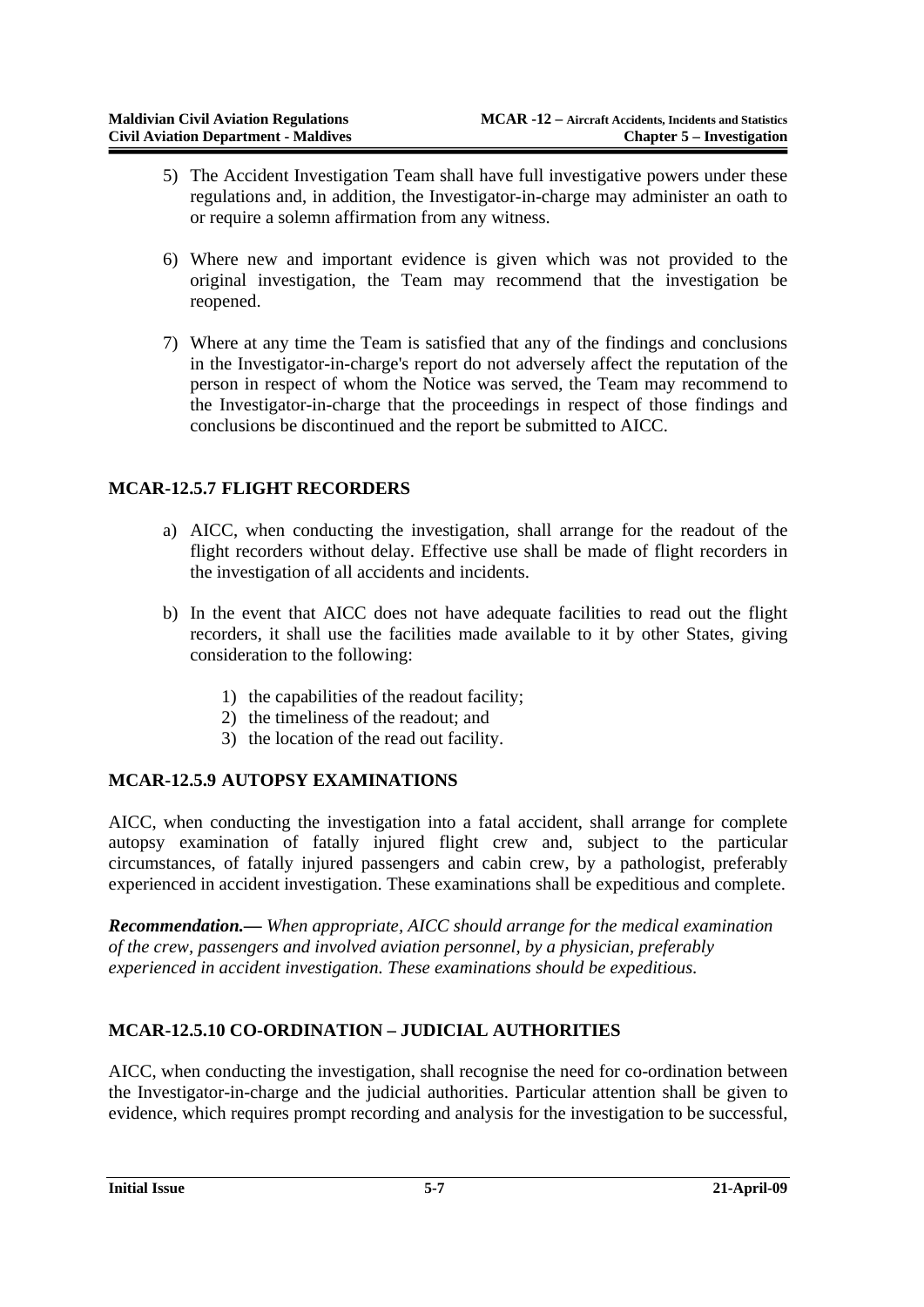such as the examination and identification of victims and readouts of flight recorder recordings.

### **MCAR-12.5.11 INFORMING AVIATION SECURITY OR JUDICIAL AUTHORITIES**

- a) If, in the course of an investigation it becomes known, or it is suspected, that an act of unlawful interference was involved, the Investigator-in-charge shall immediately initiate action to ensure that the aviation security authorities of the State(s) concerned are so informed.
- b) If the Investigator-in-charge finds evidence or suspects that the accident or incident was a result of a criminal act, he shall refer the matter to the competent and relevant judicial authorities of the State(s) concerned with a view to the institution of necessary legal proceedings.

### **MCAR-12.5.12 NON-DISCLOSURE OF RECORDS**

- a) AICC, when conducting the investigation into an accident or incident, shall not make the following records available for purposes other than accident or incident investigation, unless the appropriate authority for the administration of justice in that State determines that their disclosure outweighs the adverse domestic and international impact such action may have on that or any future investigations:
	- 1) all statements taken from persons by the investigation authorities in the course of their investigation;
	- 2) all communications between persons having been involved in the operation of the aircraft;
	- 3) medical or private information regarding persons involved in the accident or incident;
	- 4) cockpit voice recordings and transcripts from such recordings; and
	- 5) recordings and transcripts of recordings from air traffic control units; and
	- 6) opinions expressed in the analysis of information, including flight recorder information.
- b) These records shall be included in the Final Report or its appendices only when pertinent to the analysis of the accident or incident. Parts of the records not relevant to the analysis shall not be disclosed.

### **MCAR-12.5.13 RE-OPENING OF INVESTIGATION**

a) If, after AICC investigation has been closed, new and significant evidence becomes available, AICC, if it conducted the investigation, shall re-open it. However, when the State, which conducted the investigation did not institute it,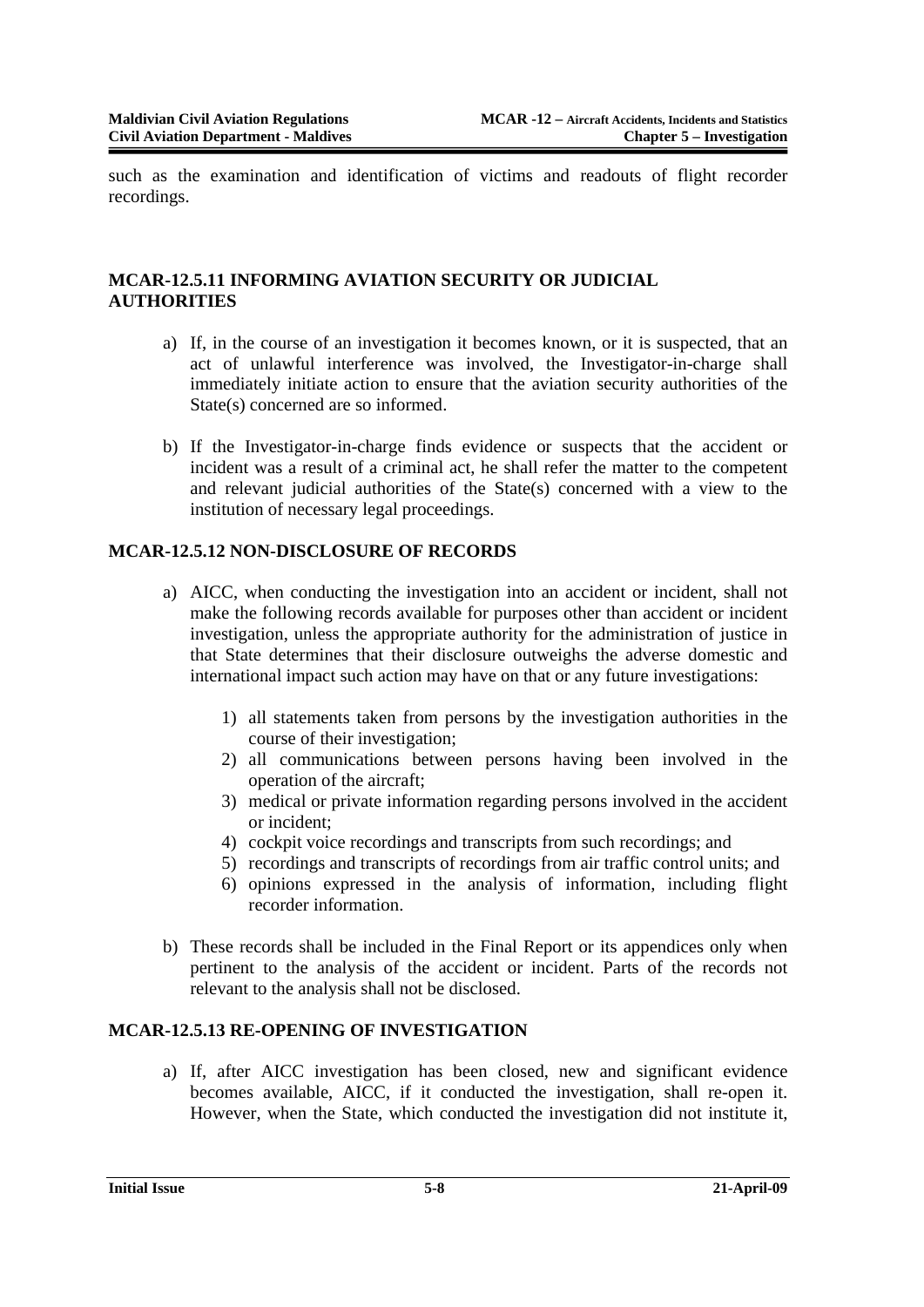that State shall first obtain the consent of the State, which instituted the investigation.

b) Any investigation reopened shall be subject to and conducted in accordance with the provisions of these Regulations relating to a formal investigation thereof.

### **RESPONSIBILITY OF ANY OTHER STATE**

### **MCAR-12.5.14 INFORMATION – ACCIDENTS AND INCIDENTS**

- a) AICC shall, on request from the State conducting the investigation of an accident or an incident, provide that State with all the relevant information available to it.
- b) AICC, in regard to any facilities or services of which have been, or would normally have been, used by an aircraft prior to an accident or an incident, and which has information pertinent to the investigation, shall provide such information to the State conducting the investigation.

### **RESPONSIBILITY OF THE STATE OF REGISTRY AND THE STATE OF THE OPERATOR**

### **MCAR-12.5.16 FLIGHT RECORDERS**

When an aircraft involved in an accident or a serious incident lands in a State other than the State of Occurrence, AICC, acting on behalf of the State of Registry or the State of the Operator shall, on request from the State conducting the investigation, furnish the latter State with the flight recorder records and, if necessary, the associated flight recorders.

### **MCAR-12.5.17 ORGANISATIONAL INFORMATION**

AICC, acting on behalf of the State of Registry and/or the State of the Operator, on request from the State conducting the investigation, shall provide pertinent information on any organisation whose activities may have directly or indirectly influenced the operation of the aircraft.

### **PARTICIPATION IN THE INVESTIGATION**

### **PARTICIPATION OF THE STATE OF REGISTRY, THE STATE OF THE OPERATOR, THE STATE OF DESIGN AND THE STATE OF MANUFACTURE**

*Note.— Nothing in this Annex is intended to imply that the accredited representative and advisers of a State have to be always present in the State in which the investigation is conducted.*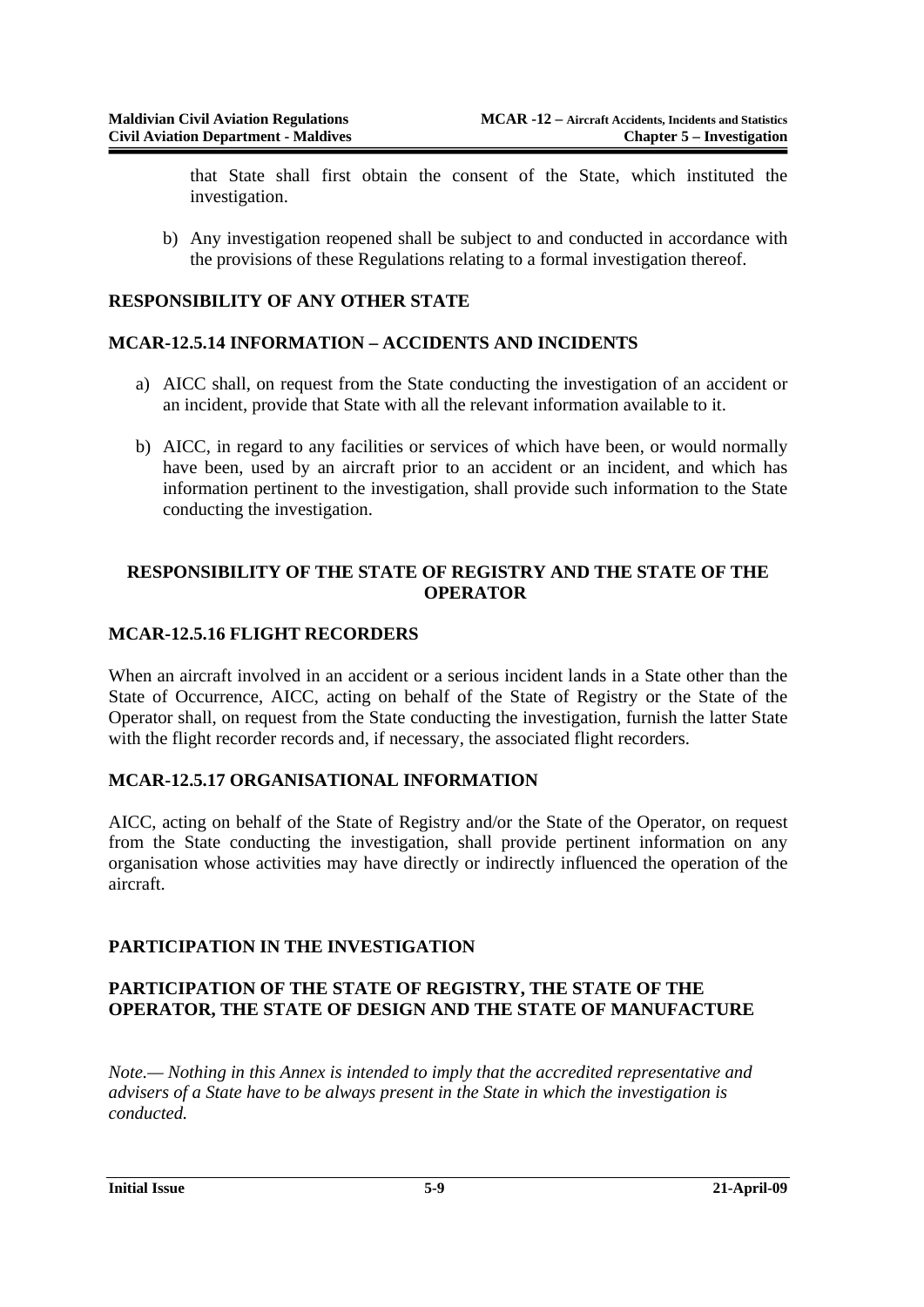#### **MCAR-12.5.18 RIGHTS**

a) The State of Registry, the State of the Operator, the State of Design and the State of Manufacturer shall each be entitled to appoint an accredited representative to participate in the investigation.

*Note.— Nothing in this Standard is intended to preclude the State that designed or manufactured the powerplant or major components of the aircraft from requesting participation in the investigation of an accident.* 

b) The State of Registry, or the State of the Operator, shall appoint one or more advisers proposed by the operator to assist its accredited representative.

*Recommendation.— When neither the State of Registry, nor the State of the Operator appoint an accredited representative, the State conducting the investigation should invite the operator to participate, subject to the procedures of the State conducting the investigation.* 

c) The State of Design and the State of Manufacture shall be entitled to appoint one or more advisers, proposed by the organizations responsible for the type design and the final assembly of the aircraft, to assist their accredited representatives.

*Recommendation.— When neither the State of Design, nor the State of Manufacture appoint an accredited representative, the State conducting the investigation should invite the organizations responsible for the type design and the final assembly of the aircraft to participate, subject to the procedures of the State conducting the investigation.* 

## **MCAR-12.5.22 OBLIGATIONS**

When the State conducting an investigation of an accident to an aircraft of a maximum mass of over 2250 kg specifically requests participation by AICC, acting on behalf of the State of Registry, the State of the Operator, the State of Design and the State of Manufacturer, AICC shall provide an accredited representative.

*Note 1.— Nothing in 12.5.22 is intended to preclude the State conducting an investigation from requesting the State that designed or manufactured the power plant or major components of the aircraft to appoint an accredited representative whenever the former State believes that a useful contribution can be made to the investigation or when such participation might result in increased safety.* 

*Note 2. — Nothing in 12.5.22 is intended to preclude the State conducting an investigation from requesting the State of Design and the State of Manufacture to give assistance in the investigation of accidents other than those in 12.5.22.*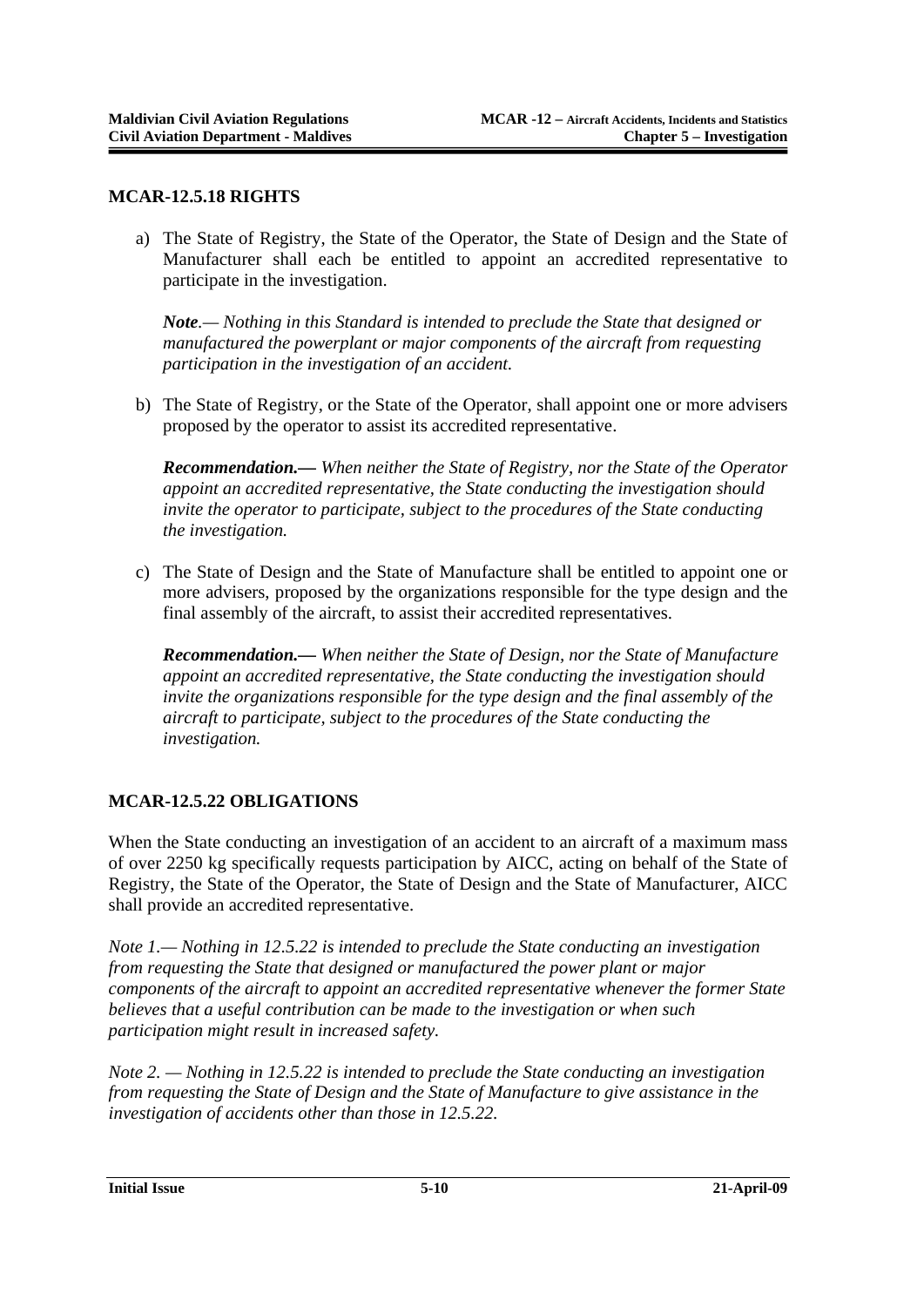#### **PARTICIPATION OF OTHER STATES**

#### **MCAR-12.5.23 RIGHTS**

Any State, which on request provides information, facilities or experts to the State conducting the investigation, shall be entitled to appoint an accredited representative to participate in the investigation.

*Note.— Any State that provides an operational base for field investigations, or is involved in search and rescue or wreckage recovery operations, or is involved as a State of a code-share or alliance partner of the operator, may also be invited to appoint an accredited representative to participate in the investigation.*

### **ENTITLEMENT OF ACCREDITED REPRESENTATIVES**

#### **MCAR-12.5.24 ADVISERS**

a) A State entitled to appoint an accredited representative shall also be entitled to appoint one or more advisers to assist the accredited representative in the investigation.

*Note 1.— Nothing in the above provisions is intended to preclude a State participating in an investigation from calling upon the best technical experts from any source and appointing such experts as advisers to its accredited representative.*

b) Advisers assisting an accredited representative shall be permitted, under the accredited representative's supervision, to participate in the investigation to the extent necessary to enable the accredited representative to make their participation effective.

#### **MCAR-12.5.25 PARTICIPATION**

- a) Participation in the investigation shall confer entitlement to participate in all aspects of the investigation, under the control of the Investigator-in-charge, in particular to;
	- 1) visit the scene of the accident;
	- 2) examine the wreckage;
	- 3) obtain witness information and suggest areas of questioning;
	- 4) have full access to all relevant evidence as soon as possible;
	- 5) receive copies of all pertinent documents;
	- 6) participate in readouts of recorded media;
	- 7) participate in off-scene investigative activities such as component examinations, technical briefings, tests and simulations;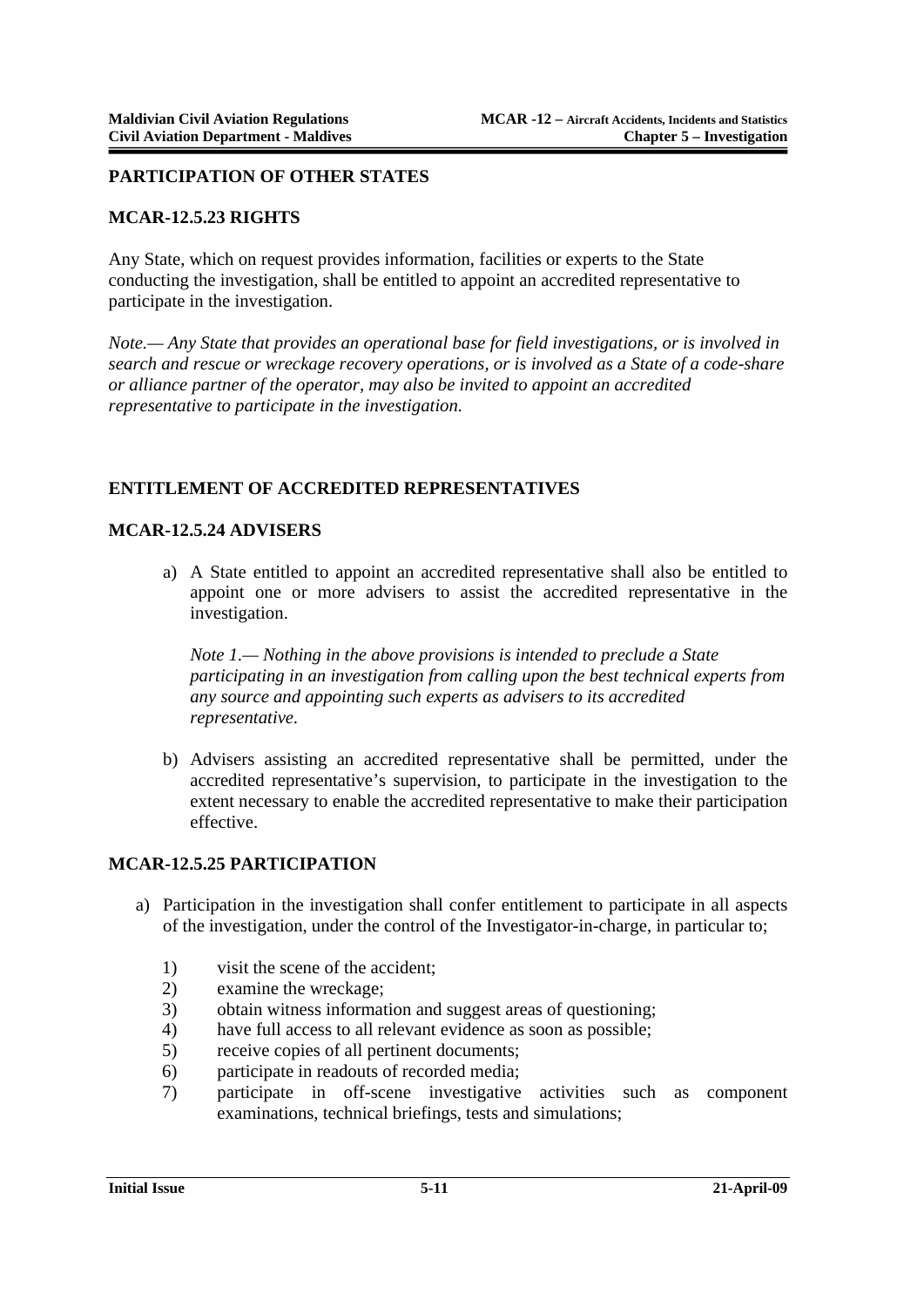- 8) participate in investigation progress meetings including deliberations related to analysis, findings, causes and safety recommendations; and
- 9) make submissions in respect of the various elements of the investigation.
- b) However, participation of States other than the State of Registry, the State of the Operator, the State of Design and the State of Manufacturer may be limited to those matters, which entitled such States to participation under paragraph 12.5.23

*Note 1.— It is recognized that the form of participation would be subject to the procedures of the State in which the investigation, or part thereof, is being conducted.*

*Note 2.— The collection and recording of information need not be delayed to await the arrival of an accredited representative.* 

*Note 3.— The pertinent documents referred to in subparagraph e) also include documents such as the reports on examinations of components or studies performed within the framework of the investigation.*

### **MCAR-12.5.26 Obligations**

The accredited representatives and their advisers;

- a) shall provide the State conducting the investigation with all relevant information available to them; and
- b) shall not divulge information on the progress and the findings of the investigation without the express consent of the State conducting the investigation.

### **PARTICIPATION OF STATES HAVING SUFFERED FATALITIES OR SERIOUS INJURIES TO ITS CITIZENS**

#### **MCAR-12.5.27 Rights and Entitlements**

A State, which has a special interest in an accident, by virtue of fatalities or serious injuries to its citizens shall, upon making a request to do so, be permitted by the State conducting the investigation to appoint an expert who shall be entitled to:

- a) visit the scene of the accident;
- b) have access to the relevant factual information;
- c) participate in the identification of the victims;
- d) assist in questioning surviving passengers who are citizens of the expert's State; and
- e) receive a copy of the Final Report.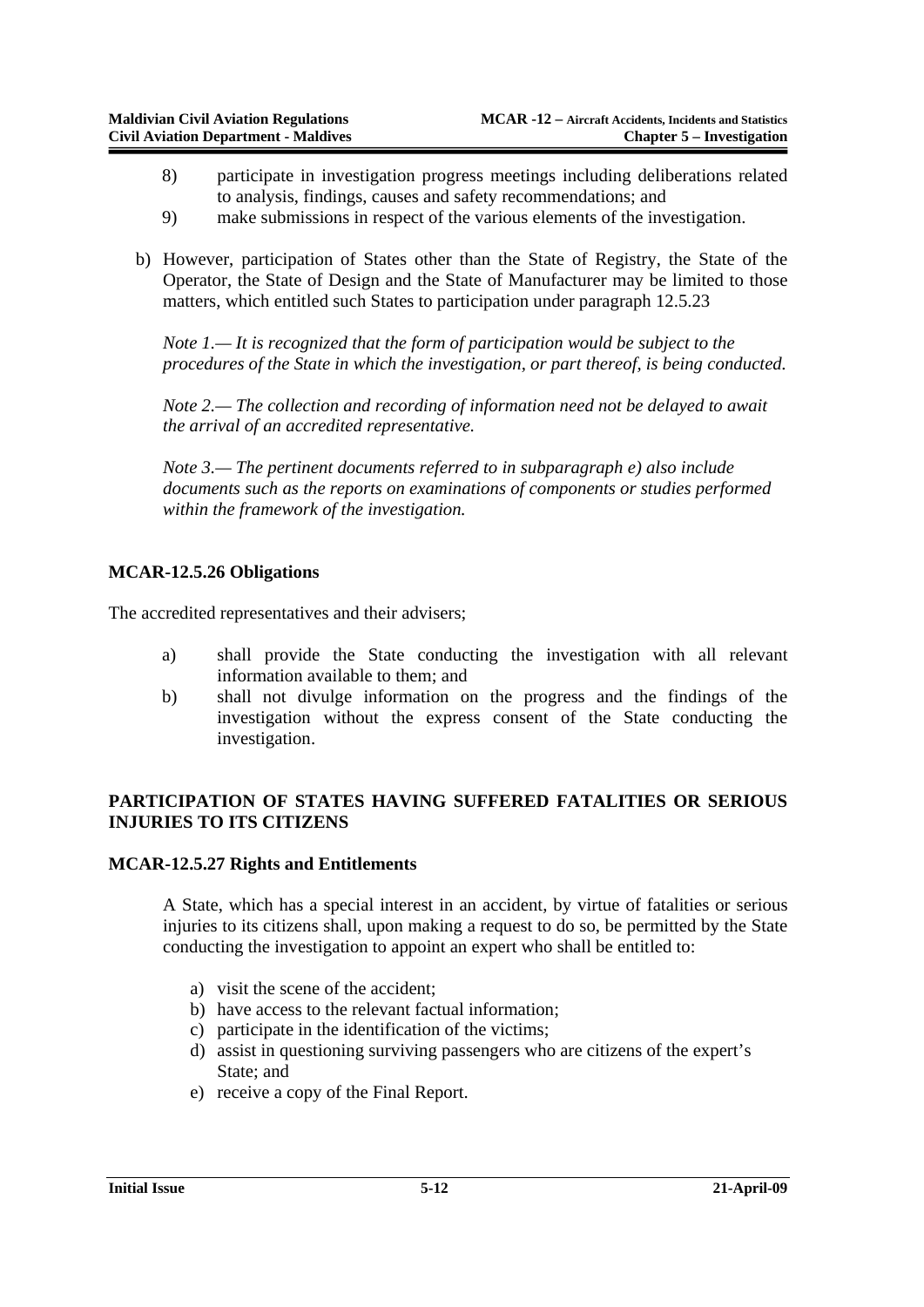### **CHAPTER 6 FINAL REPORT**

**MCAR-12.6.1 Recommendation.—** *The format of the Final Report in the Appendix should be used. However, it may be adapted to the circumstances of the accident or incident.*

### **RESPONSIBILITY OF ANY STATE**

#### **MCAR-12.6.2 RELEASE OF INFORMATION - CONSENT**

States shall not circulate, publish or give access to a draft report or any part thereof, or any documents obtained during an investigation of an accident or incident, without the express consent of the State which conducted the investigation, unless such reports or documents have already been published or released by that latter State.

### **RESPONSIBILITY OF THE STATE CONDUCTING THE INVESTIGATION**

#### **MCAR-12.6.3 CONSULTATION**

- a) AICC, if conducting the investigation, shall send a copy of the draft Final Report to the State, which instituted the investigation and to all States that participated in the investigation, inviting their significant and substantiated comments on the Report as soon as possible. The draft Final Report of the investigation shall be sent for comments to:
	- 1) the State of Registry;
	- 2) the State of the Operator
	- 3) the State of Design;
	- 4) the State of Manufacturer.
- b) If AICC receives comments within sixty days of the date of the transmittal letter it shall either amend the draft Final Report to include the substance of the comments received, or if desired by the State that provided comments, append the comments to the Final Report. If AICC receives no comments within sixty days of the date of the first transmittal letter, it shall issue the Final Report to the recipient States unless an extension of that period has been agreed by the States concerned.

*Note 1.— Comments to be appended to the Final Report are restricted to noneditorial-specific technical aspects of the Final Report upon which no agreement could be reached.* 

*Note 2.— When sending the draft Final Report to recipient States, AICC, if conducting the investigation may consider using the most suitable and quickest means available, such as facsimile, e-mail, courier service or express mail.*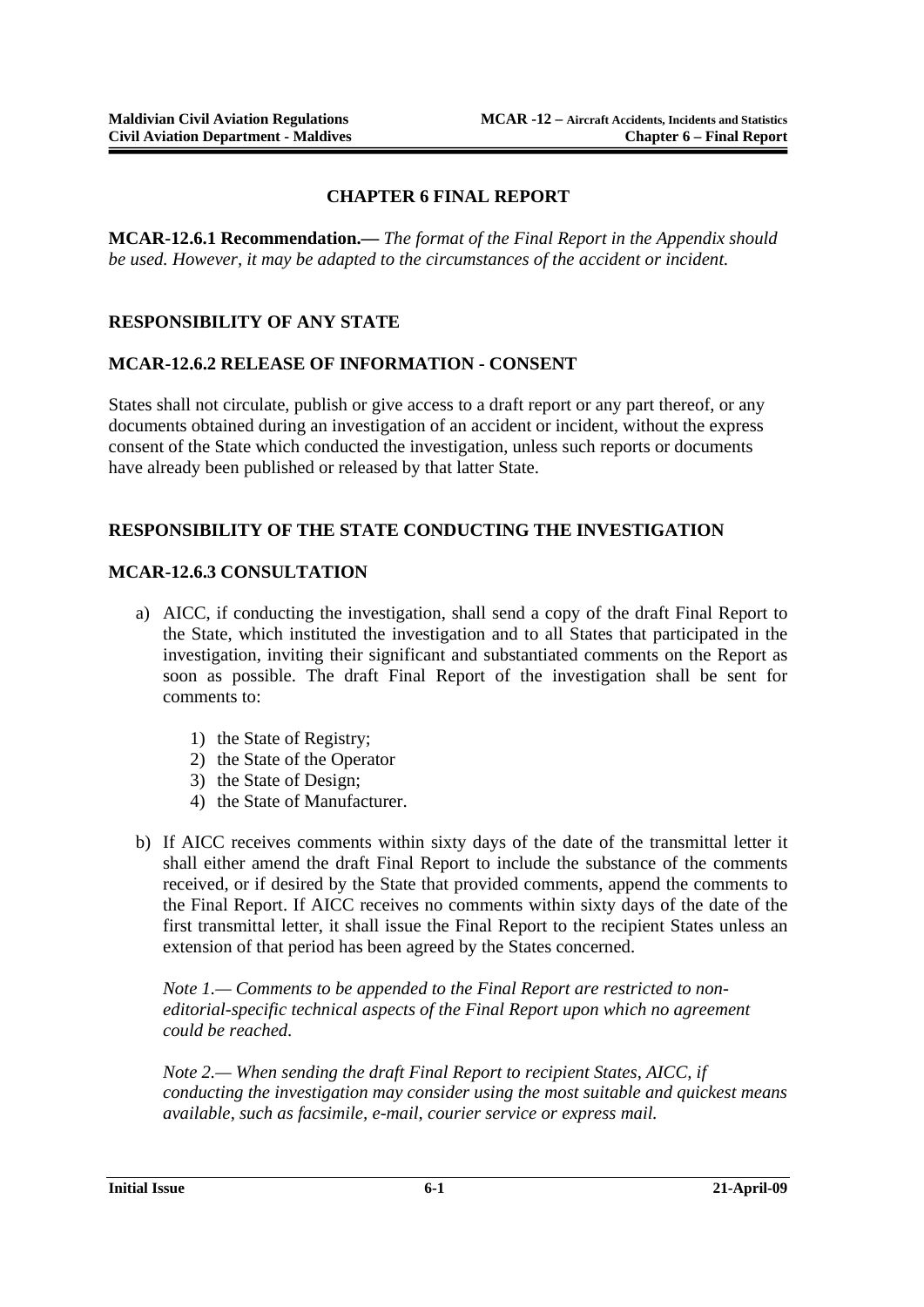**Recommendation.—** *AICC, if conducting the investigation should send, through the State of the Operator, a copy of the draft Final Report to the operator to enable the operator to submit comments on the draft Final Report.* 

**Recommendation.—** *AICC, if conducting the investigation should send, through the State of Design and the State of Manufacture, a copy of the draft Final Report to the organizations responsible for the type design and the final assembly of the aircraft to enable them to submit comments on the draft Final Report.*

### **MCAR-12.6.4 RECIPIENTS**

The Final Report of the investigation of an accident shall be sent with a minimum of delay by AICC to:

- a) the State which instituted the investigation;
- b) State of Registry;
- c) the State of the Operator;
- d) the State of Design;
- e) the State of Manufacturer;
- f) any States having suffered fatalities or serious injuries to its citizens;
- g) any State which provided relevant information, significant facilities or experts; and
- h) the International Civil Aviation Organisation, only for accidents involving an aircraft of maximum mass of over 5700 kg.

### **MCAR-12.6.5 RELEASE OF FINAL REPORT**

a) In the interest of accident prevention, AICC, if conducting the investigation of an accident or incident shall release the Final Report as soon as possible.

*Recommendation.— AICC, if conducting the investigation should release the Final Report in the shortest possible time and, if possible, within twelve months of the date of the occurrence. If the report cannot be released within twelve months, the State conducting the investigation should release an interim report on each anniversary of the occurrence, detailing the progress of the investigation and any safety issues raised.* 

b) When AICC has conducted an investigation into an accident or an incident involving an aircraft of a maximum mass of over 5 700 kg has released a Final Report that State shall send to the International Civil Aviation Organization a copy of the Final Report.

*Note.— Whenever practicable, the Final Report sent to ICAO is to be prepared in one of the working languages of the Organization and in the form shown in the Appendix.*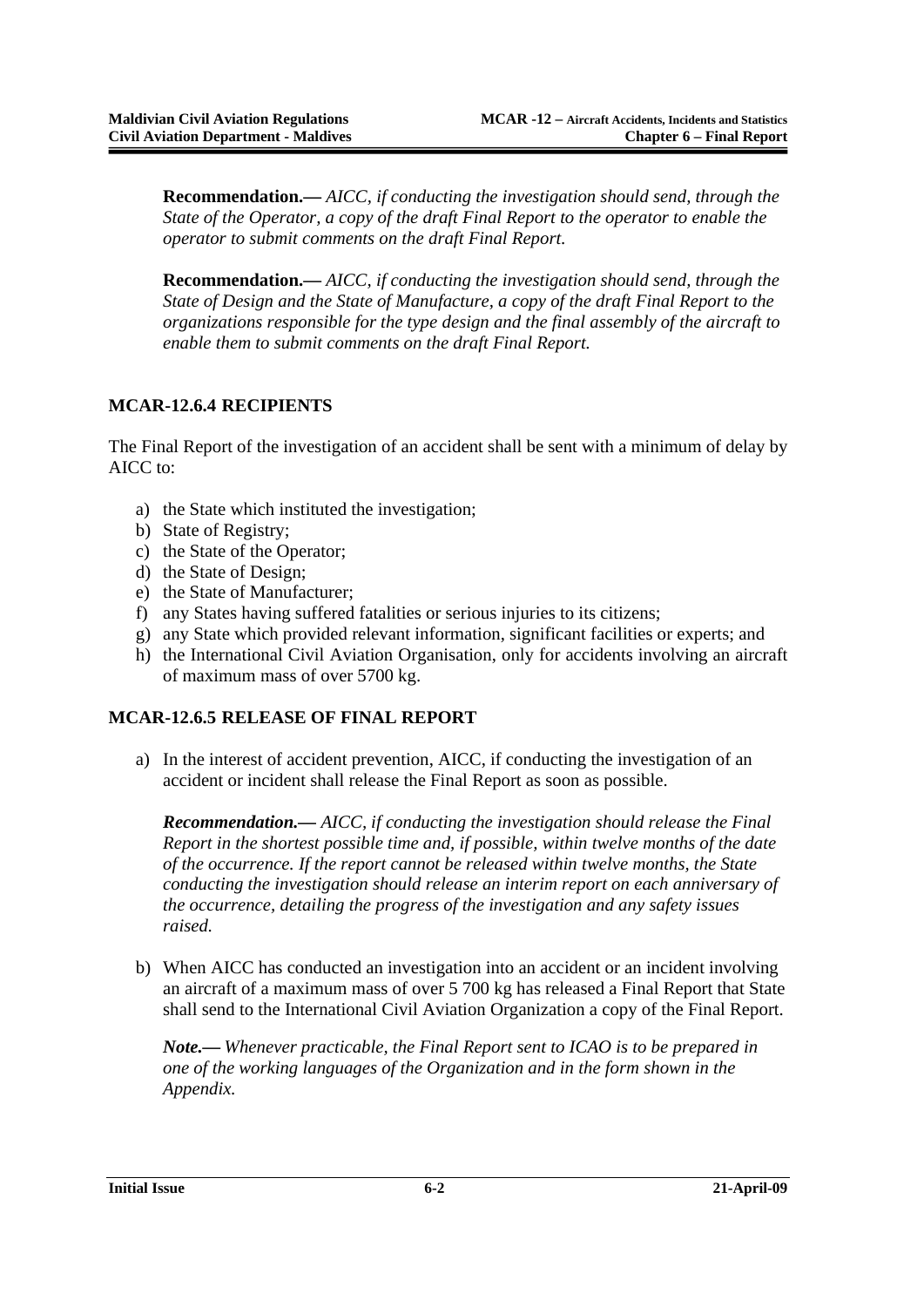#### **MCAR-12.6.8 SAFETY RECOMMENDATIONS**

- a) At any stage of the investigation of an accident or incident, AICC, acting on behalf of the accident or incident investigation authority, shall recommend to the appropriate authorities, including those in other States, any preventive action, which it considers necessary to be taken promptly to enhance aviation safety.
- b) AICC, if conducting investigations of accidents or incidents, shall address, when appropriate, any safety recommendations arising out of its investigations to the accident investigation authorities of other State(s) concerned and, when ICAO documents are involved, to ICAO.

*Note.— When Final Reports contain safety recommendations addressed to ICAO, because ICAO documents are involved, these reports must be accompanied by a letter outlining the specific action proposed.*

### **RESPONSIBILITY OF A STATE RECEIVING SAFETY RECOMMENDATIONS**

#### **MCAR-12.6.10 ACTIONS ON SAFETY RECOMMENDATIONS**

On receipt of any safety recommendations or other proposals for preventative action received, AICC shall inform the proposing State of the preventative action taken or under consideration, or the reasons why no action will be taken.

*Note.— Nothing in this Standard is intended to preclude the State conducting the investigation from making proposals for preventive action other than safety recommendations.*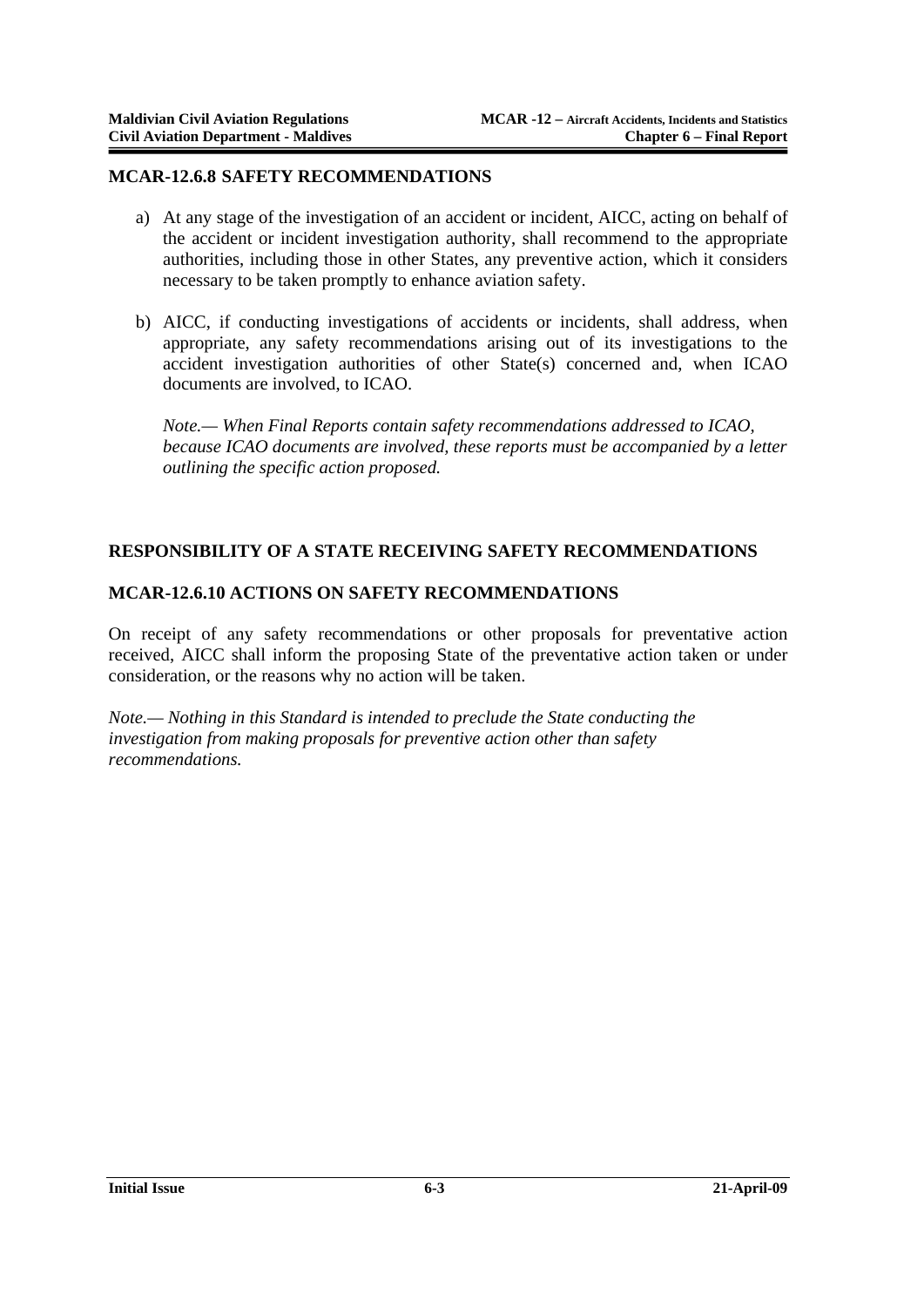#### **CHAPTER 7 ADREP REPORTING**

*Note 1. — Attachment B provides a notification and reporting checklist.* 

*Note 2. — The provisions of this chapter may require two separate reports for any one accident or incident. They are: Preliminary Report Accident/Incident Data Report*

#### **PRELIMINARY REPORT**

#### **RESPONSIBILITY OF AICC, ACTING ON BEHALF OF STATE CONDUCTING THE INVESTIGATION**

### **MCAR-12.7.1 ACCIDENTS TO AIRCRAFT OVER 2250 KG**

When the aircraft involved in an accident, is of a maximum mass of over 2250 kg, AICC, if conducting the investigation, shall send the Preliminary Report to:

- a) the State of Registry or the State of Occurrence, as appropriate;
- b) the State of the Operator;
- c) the State of Design;
- d) the State of Manufacture;
- e) any State which provided relevant information, significant facilities or experts; and
- f) the International Civil Aviation Organisation.

#### **MCAR-12.7.2 ACCIDENTS TO AIRCRAFT OF 2250 KG OR LESS**

When the aircraft of a maximum mass of 2250 kg or less is involved in an accident, and when airworthiness or matters considered to be of interest to other States are involved, AICC, if conducting the investigation, shall forward the Preliminary Report to:

- a) the State of Registry or the State of Occurrence, as appropriate;
- b) the State of the Operator;
- c) the State of Design;
- d) the State of Manufacture; and
- e) any State, which provided relevant information, significant facilities or experts.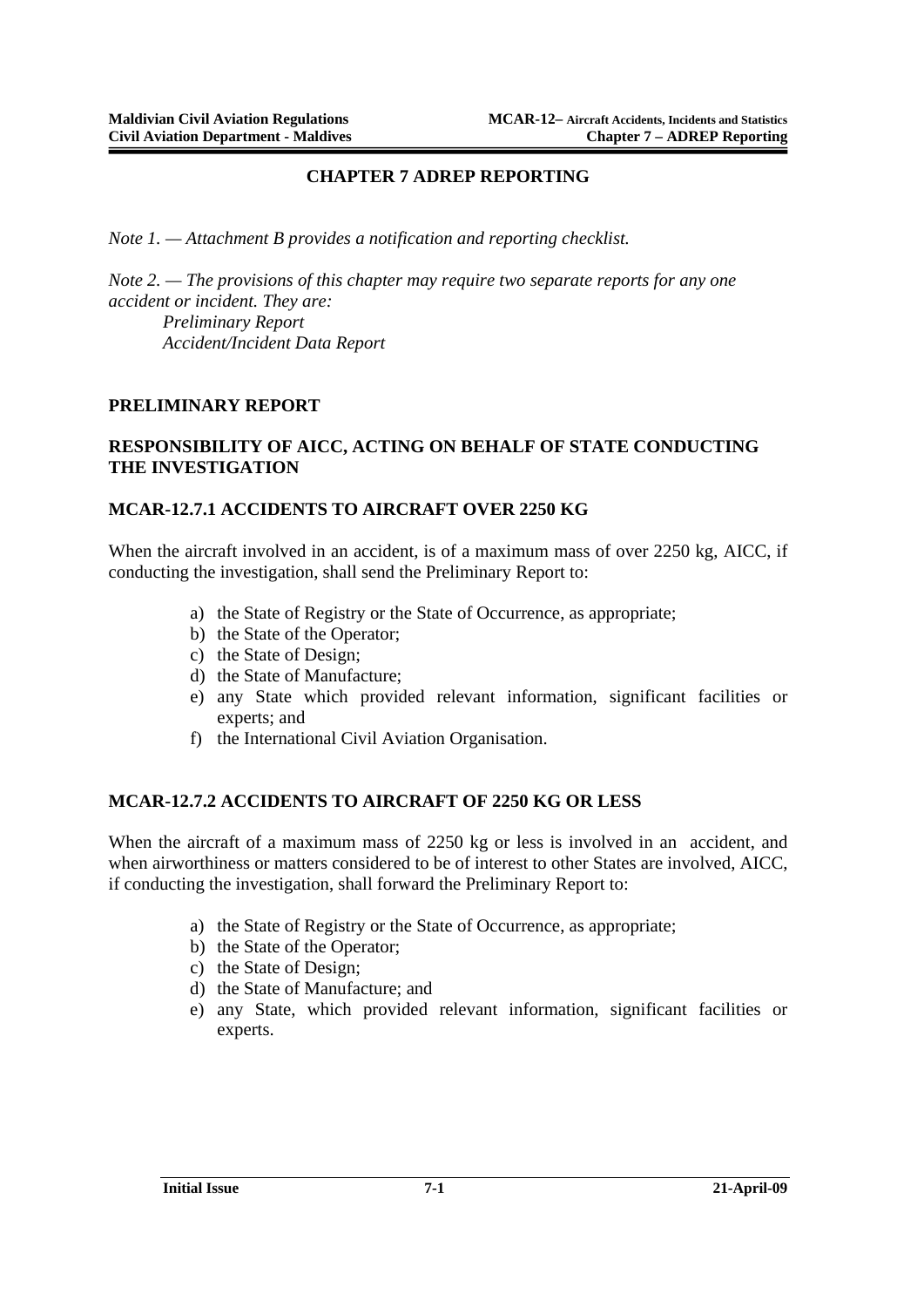### **MCAR-12.7.3 LANGUAGE**

The Preliminary Report shall be submitted to appropriate States and to the International Civil Aviation Organisation in the English language.

#### **MCAR-12.7.4 DISPATCH**

The Preliminary Report shall be sent by facsimile, e-mail, or airmail within thirty days of the date of the accident unless the Accident/Incident Data Report has been sent by that time. When matters directly affecting safety are involved it shall be sent as soon as the information is available and by the most suitable and quickest means available.

### **ACCIDENT/INCIDENT DATA REPORT**

### **RESPONSIBILITY OF AICC, ACTING ON BEHALF OF THE STATE CONDUCTING THE INVESTIGATION**

### **MCAR-12.7.5 ACCIDENTS TO AIRCRAFT OVER 2250 KG**

When the aircraft involved in an accident is of a maximum mass of over 2250 kg, AICC, if conducting the investigation, shall send, as soon as practicable after the investigation, the Accident Data Report to the International Civil Aviation Organisation.

### **MCAR-12.7.6 ADDITIONAL INFORMATION**

**Recommendation. —** AICC, if conducting the investigation should, upon request, provide other States with pertinent information additional to that made available in the Accident/Incident Data Report.

### **MCAR-12.7.7 INCIDENTS INVOLVING AIRCRAFT OVER 5700 KG**

If AICC conducts an investigation into an incident to an aircraft of a maximum mass of over 5700 kg, AICC shall send, as soon as practicable after the investigation, the Incident Data Report to the International Civil Aviation Organisation.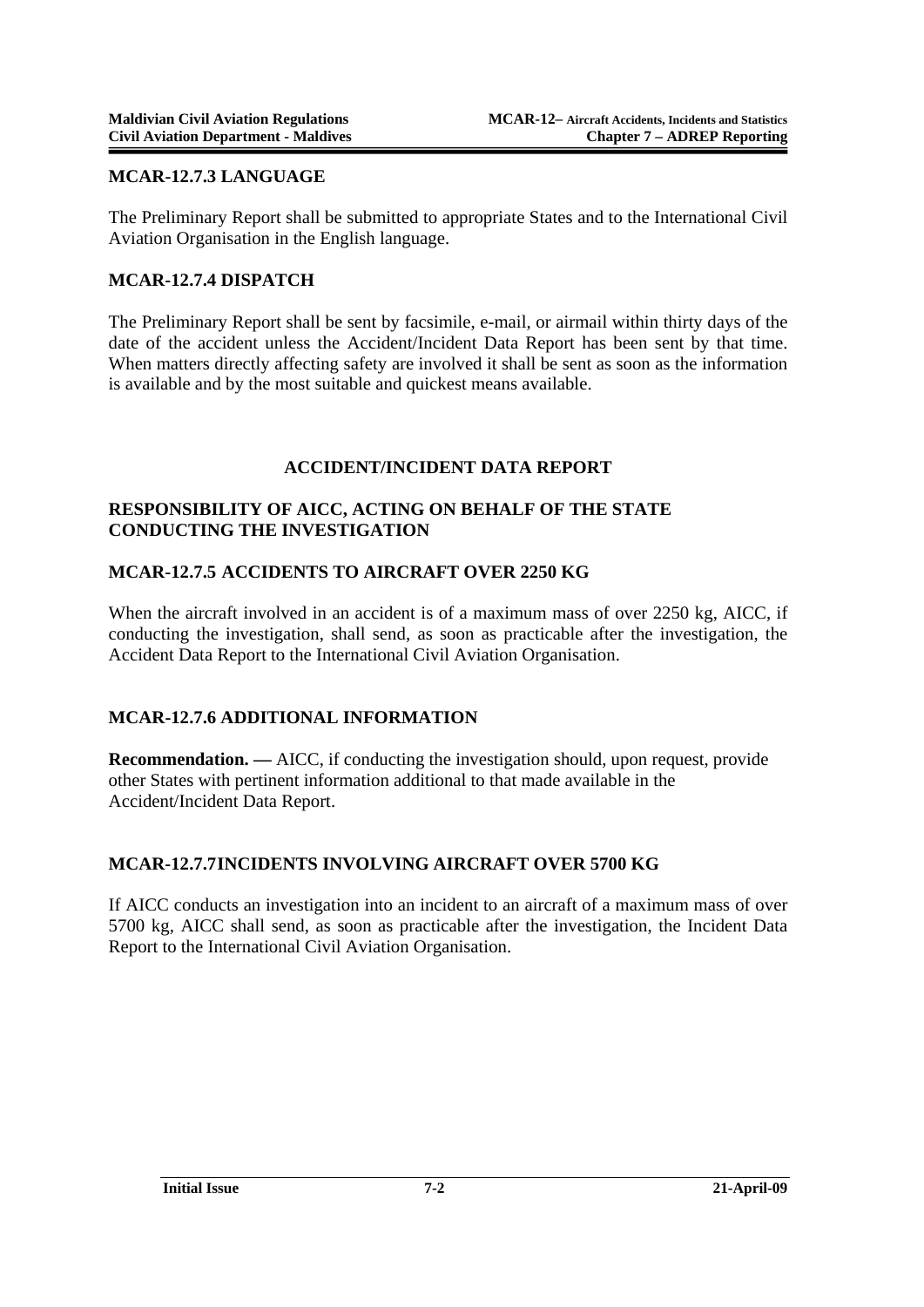### **CHAPTER 8 ACCIDENT PREVENTION MEASURES**

*Note. — The objective of these specifications is to promote accident prevention by analysis of accident and incident data and by a prompt exchange of information.*

### **MCAR-12.8.1 INCIDENT REPORTING SYSTEMS**

- a) CAD shall establish and maintain a mandatory incident reporting system to facilitate collection of information on actual or potential safety deficiencies. The following persons or organisations are responsible for reporting incidents under this provision:
- All operators of licensed Aerodromes
- Providers of Air Navigation Services in the Maldives
- MCAR-145 organisations as per MCAR-145.60
- Any person or organisation responsible in accordance with point MCAR-M.201 as per MCAR-M.202
- All Maldivian air operators
- b) CAD should establish a voluntary incident reporting system to facilitate the collection of information that may not be captured by a mandatory incident reporting system.
- c) Voluntary incident reporting shall be non-punitive and afford protection to the sources of the information.

*Note 1. — A non-punitive environment is fundamental to voluntary reporting.* 

*Note 2. — CAD is encouraged to facilitate and promote the voluntary reporting of events that could affect aviation safety by adjusting their applicable laws, regulations and policies, as necessary.* 

*Note 3. — Guidance related to both mandatory and voluntary incident reporting systems is contained in the Safety Management Manual (SMM) (Doc 9859).* 

*Note 4. — Attachment E contains legal guidance for the protection of information from safety data collection and processing systems.* 

### **MCAR-12.8.4 - DATABASE SYSTEMS**

CAD should establish an accident and incident database to facilitate the effective analysis of information obtained including that from its incident reporting systems.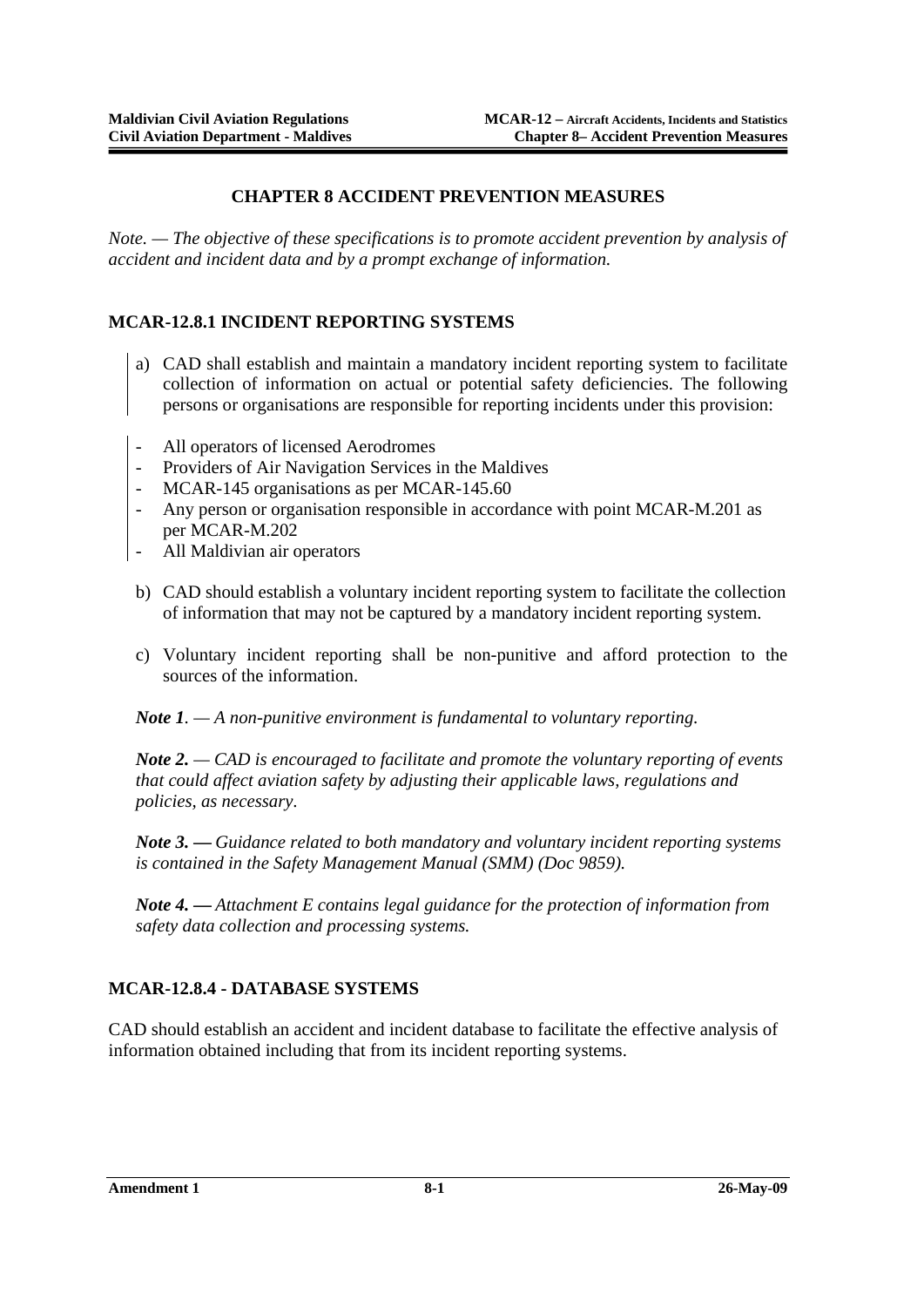The database systems should use standardized formats to facilitate data exchange.

#### **MCAR-12.8.6 - ANALYSIS OF DATA — PREVENTIVE ACTIONS**

a) CAD having established an accident and incident database and an incident reporting system shall analyse the information contained in its accident/incident reports and the database to determine any preventive actions required.

*Note. — Additional information on which to base preventive actions may be contained in the Final Reports on investigated accidents and incidents.* 

- b) If CAD, in the analysis of the information contained in its database, identifies safety matter considered to be of interest to other States, that State should forward such safety information to them as soon as possible.
- c) In addition to safety recommendations arising from accident and incident investigations, safety recommendations may result from diverse sources, including safety studies. If safety recommendations are addressed to an organization in another State, they should also be transmitted to that State's investigation authority.

### **MCAR-12.8.9 - EXCHANGE OF SAFETY INFORMATION**

CAD should promote the establishment of safety information sharing networks among all users of the aviation system and should facilitate the free exchange of information on actual and potential safety deficiencies.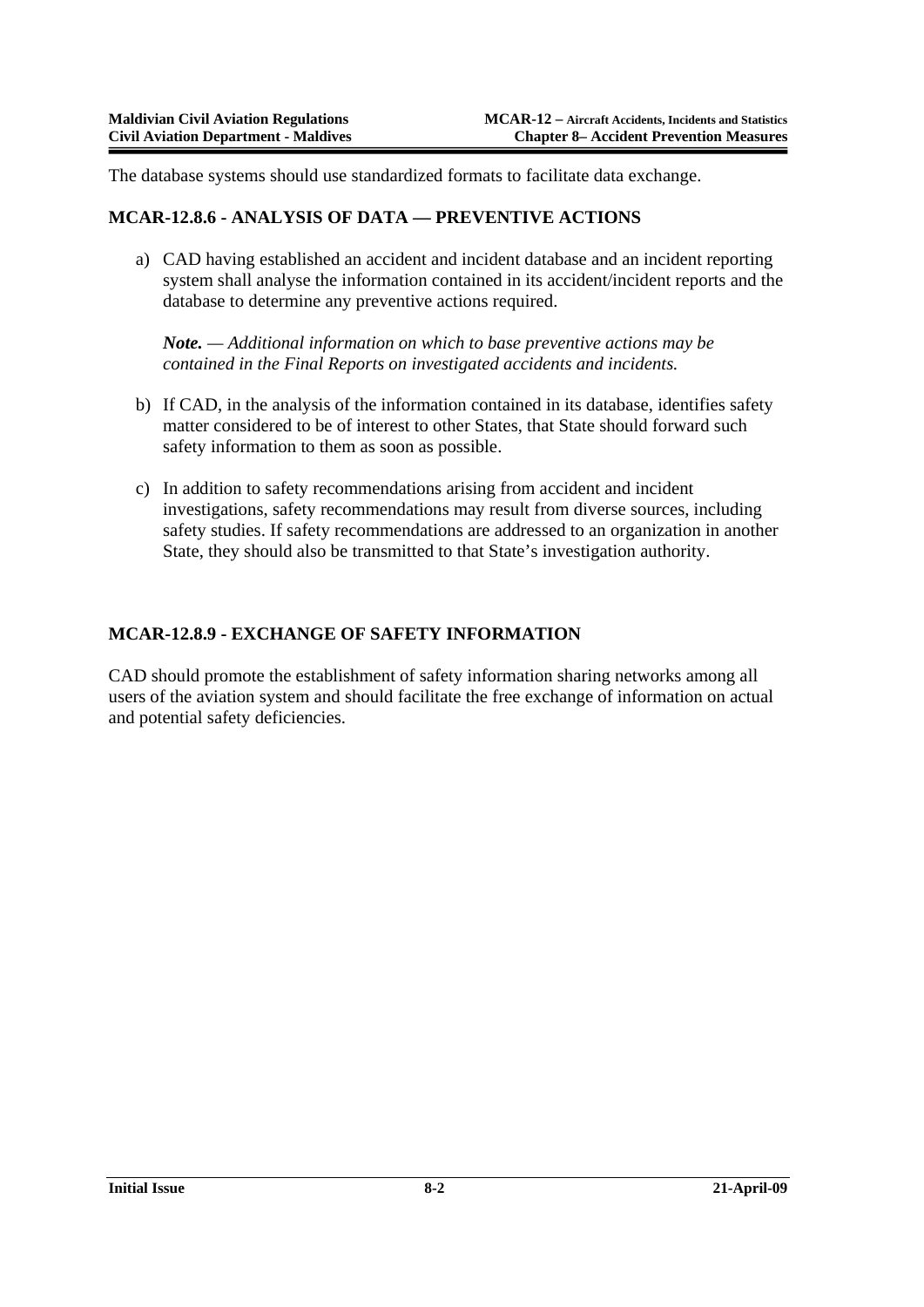#### **CHAPTER 9 OPERATING DATA AND STATISTICS**

#### **MCAR-12.9.1 Aircraft operating statistics**

- a) All Air transport undertakings granted with a certificate under these regulations shall submit the following statistical information in a form and manner as determined by the Director;
	- 1) Traffic
	- 2) On-flight Origin & Destination
	- 3) Traffic by Flight Stage
	- 4) Fleet and Personnel
	- 5) Financial Data
- b) All operators of licensed Aerodromes shall submit the following statistical information in a form and manner as determined by the Director;
	- 1) Traffic
	- 2) Financial Data
- c) Providers of Air Navigation Services in the Maldives shall submit the following statistical information in a form and manner as determined by the Director;
	- 1) Enroute Services Traffic Data
	- 2) Air Navigation Services Financial Data

#### **MCAR-12.9.2 Confidentiality of statistical information**

- a) The CAD or any person employed by the CAD shall not communicate to any person outside the CAD any financial information provided under 12.9.1 except:
	- 1) With the consent of the provider; or
	- 2) In accordance with Article 67 of Chicago Convention; or
	- 3) Pursuant to a statutory requirement.
- b) CAD will provide to the Council of the International Civil Aviation Organization statistics that relate to international air transport operations.

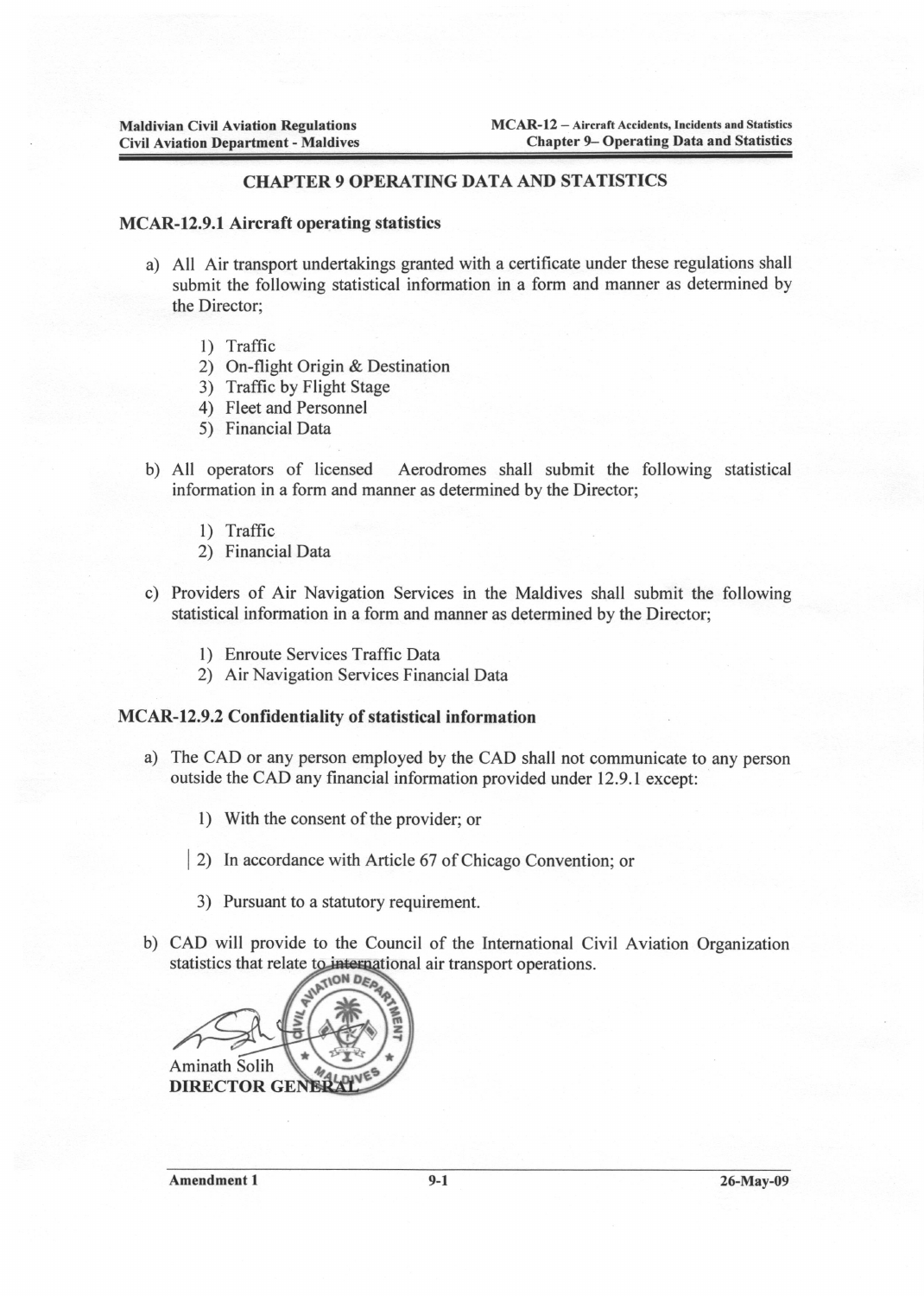#### **ATTACHMENTS**

#### **These Attachments do not constitute a part of MCAR 12 — Aircraft Accident, Incidents and Statistics**

The material contained herein is intended to assist in the application of MCAR 12

#### **ATTACHMENT A**

#### **RIGHTS AND OBLIGATIONS OF THE STATE OF THE OPERATOR IN RESPECT OF ACCIDENTS AND INCIDENTS INVOLVING LEASED, CHARTERED OR INTERCHANGED AIRCRAFT**

The Standards and Recommended Practices of Annex 13 —Aircraft Accident and Incident Investigation were developed when the State of Registry and the State of the Operator normally were the same. In recent years, however, international aircraft leasing and interchanging arrangements have developed so that in many instances the State of the Operator is different from the State of Registry. Leasing or interchange arrangements sometimes include the provision of flight crews from the State of Registry. However, more often, flight crews are provided by the State of the Operator and the aircraft operated under national legislation of the State of the Operator. Similarly, a variety of arrangements for airworthiness can emerge from these arrangements.

Airworthiness responsibility may rest, wholly or partly, with the State of the Operator or State of Registry. Sometimes the operator, in conformity with an airworthiness control system specified by the State of Registry, carries out maintenance and keeps records. In the event of an accident or an incident, it is important that any State which has assumed responsibility for the safety of an aircraft has the right to participate in an investigation, at least in respect of that responsibility. It is also important that the State conducting the investigation should have speedy access to all documents and other information relevant to that investigation.

When the location of an accident or an incident cannot definitely be established as being in the territory of another State, the State of the Operator, after consultation with the State of Registry, should accept full or partial responsibility for the conduct of the investigation.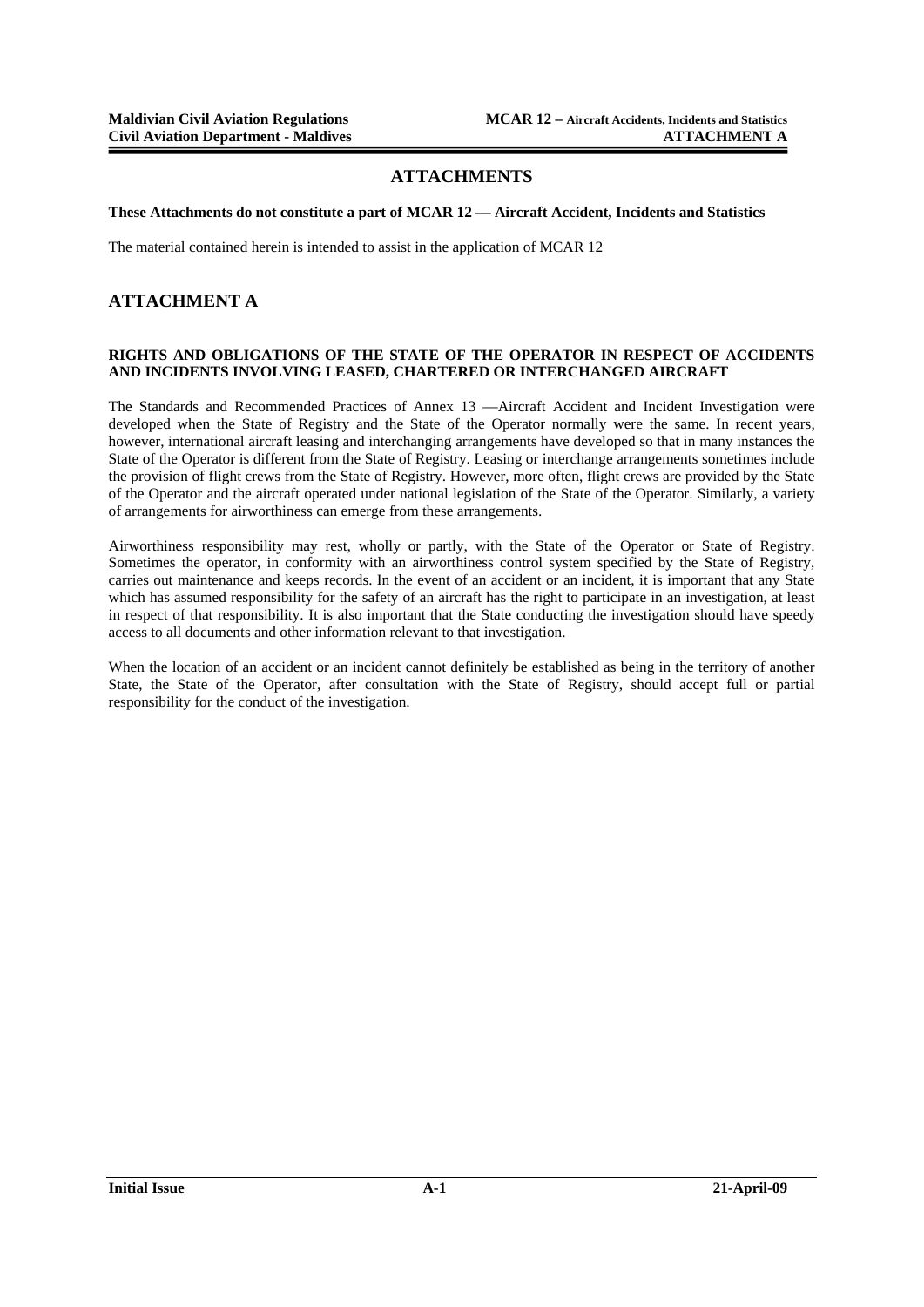#### **ATTACHMENT B**

#### **NOTIFICATION AND REPORTING CHECKLIST**

Note. — In this checklist, the following terms have the meaning indicated below:

— International occurrences: accidents and serious incidents occurring in the territory of a Contracting State to aircraft registered in another Contracting State;

— Domestic occurrences: accidents and serious incidents occurring in the territory of the State of Registry;

— Other occurrences: accidents and serious incidents occurring in the territory of a non-Contracting State, or outside the territory of any State.

#### **1. NOTIFICATION — ACCIDENTS AND SERIOUS INCIDENTS**

| From                     | For                                                       | Send to                                                                                                                                       | MCAR <sub>12</sub><br>reference |
|--------------------------|-----------------------------------------------------------|-----------------------------------------------------------------------------------------------------------------------------------------------|---------------------------------|
| State of Occurrence      | International occurrences:<br>All aircraft                | State of Registry<br>State of the Operator<br>State of Design<br><b>State of Manufacture</b><br>ICAO (when aircraft<br>over $2\,250\text{kg}$ | 12.4.1                          |
| <b>State of Registry</b> | Domestic and other occurrences:<br>Aircraft over 2, 250kg | State of the Operator<br>State of Design<br>State of Manufacture<br>ICAO (when aircraft<br>over 2, 250kg)                                     | 12.4.8                          |

#### **2. FINAL REPORT**

#### **Accidents and serious incidents wherever they occurred**

| From                 | Type of report      | concerning               | Send to                                                                                                                                                                                                                                                    | MCAR <sub>12</sub><br>reference |
|----------------------|---------------------|--------------------------|------------------------------------------------------------------------------------------------------------------------------------------------------------------------------------------------------------------------------------------------------------|---------------------------------|
| State conducting the | <b>FINAL REPORT</b> | All aircraft             | State instituting the investigation<br><b>State of Registry</b><br>State of the Operator<br>State of Design<br>State of Manufacture<br>State having interest<br>because of fatalities<br>State providing information,<br>significant facilities or experts | 12.6.4                          |
|                      |                     | Aircraft over<br>5,700kg | <b>ICAO</b>                                                                                                                                                                                                                                                | $12.6.5$ (b)                    |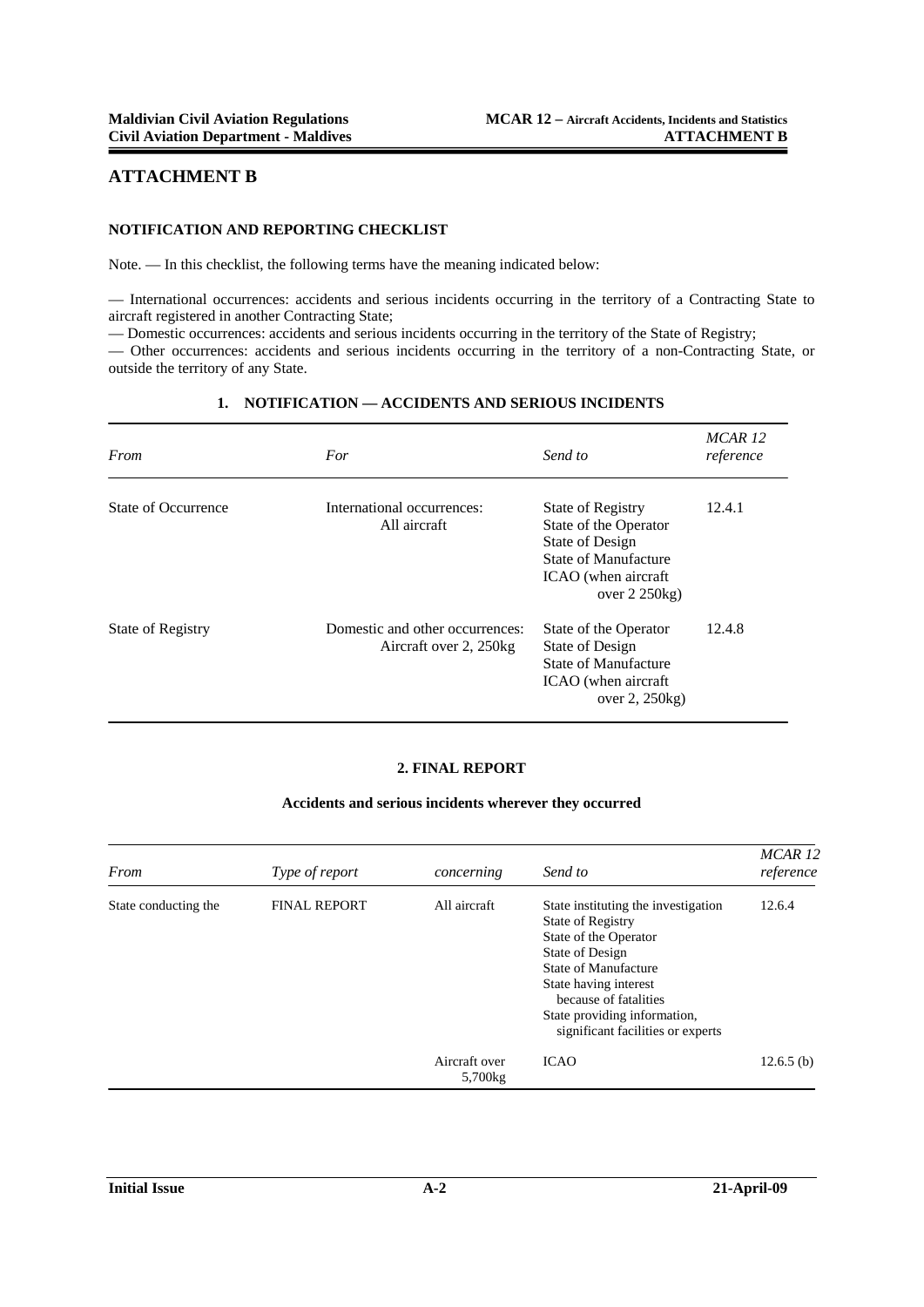| From                                                                                                                    | Type of report     | concerning                                                                                                | Send to                                                                                                                                                                                                             | MCAR <sub>12</sub><br>reference |
|-------------------------------------------------------------------------------------------------------------------------|--------------------|-----------------------------------------------------------------------------------------------------------|---------------------------------------------------------------------------------------------------------------------------------------------------------------------------------------------------------------------|---------------------------------|
| State conducting the<br>Investigation<br><b>ACCIDENT DATA</b><br><b>REPORT</b><br><b>INCIDENT DATA</b><br><b>REPORT</b> | PRELIMINARY REPORT | Accidents to aircraft<br>$2,250$ kg                                                                       | State of Registry or<br>State of Occurrence<br><b>State of Operator</b><br>State of Design<br><b>State of Manufacture</b><br>State providing<br>information.<br>Significant facilities<br>Or experts<br><b>ICAO</b> | 12.7.1                          |
|                                                                                                                         |                    | Accidents to aircraft of<br>$2,250$ kg or less if<br>Airworthiness or matters<br>of interest are involved | same as above, except<br><b>ICAO</b>                                                                                                                                                                                | 12.7.2                          |
|                                                                                                                         |                    | Accidents to aircraft over<br>$2,250$ kg                                                                  | <b>ICAO</b>                                                                                                                                                                                                         | 12.7.5                          |
|                                                                                                                         |                    | incidents to aircraft over<br>5,700 kg                                                                    | <b>ICAO</b>                                                                                                                                                                                                         | 12.7.7                          |

#### **3. ADREP REPORT Accidents and serious incidents wherever they occurred**

### **4. ACCIDENT PREVENTION MEASURES**

#### **Safety matters of interest to other States**

| From                                    | <i>Type of report</i>  | concerning                                                 | Send to                                                        | MCAR 12<br>reference |
|-----------------------------------------|------------------------|------------------------------------------------------------|----------------------------------------------------------------|----------------------|
| State analyzing safety                  | any                    | Matters considered<br>to be of interest to<br>other States | states having<br>an interest                                   | 12.8.6               |
| States making safety<br>recommendations | safety recommendations | recommendations made<br>to another States                  | Accident<br>investigation<br>authority in that<br><b>State</b> | 12.6.8<br>12.8.8     |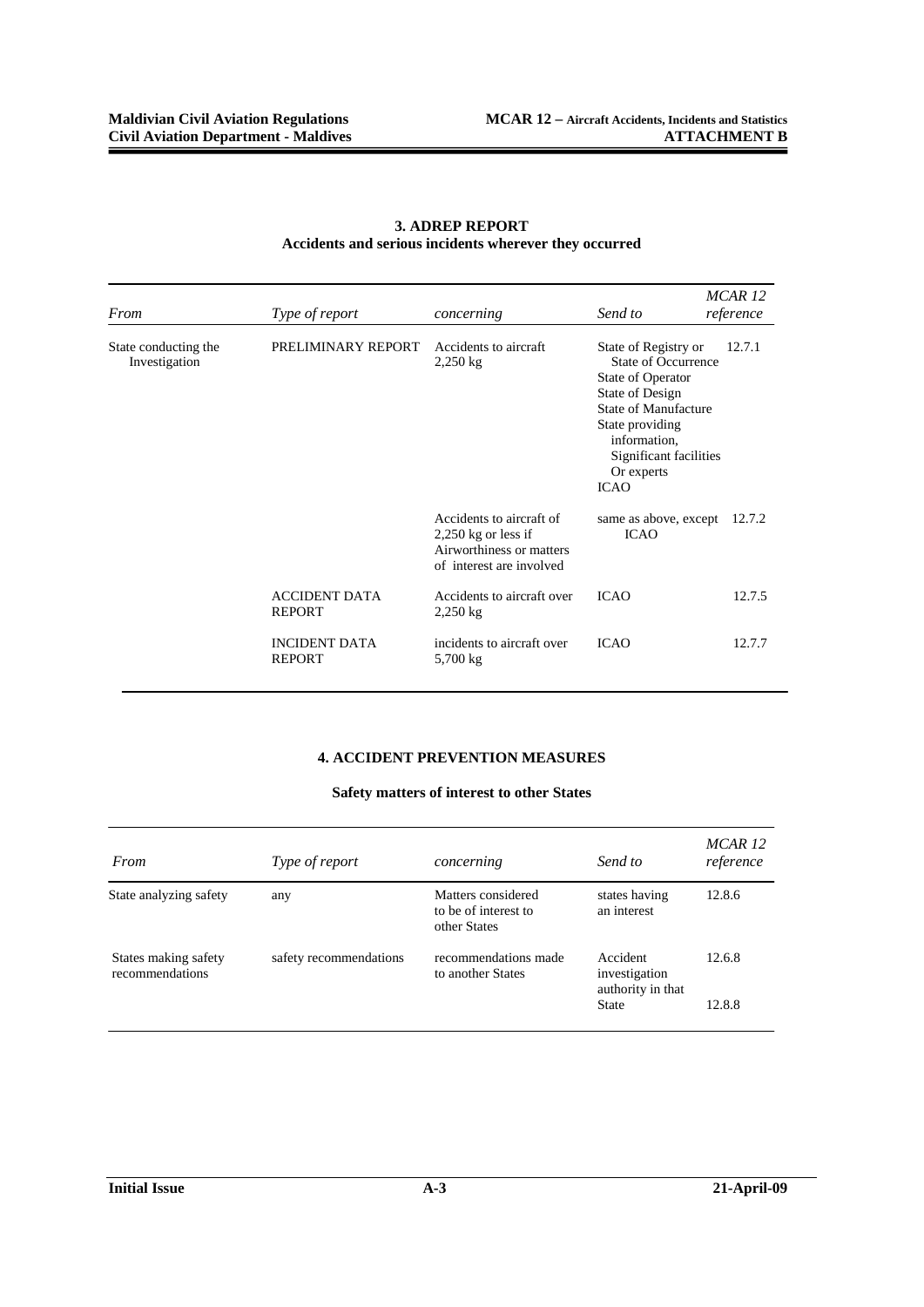#### **ATTACHMENT C**

#### **LIST OF EXAMPLES OF SERIOUS INCIDENTS**

1. The term "serious incident" is defined in Chapter 1 as follows:

*Serious incident -* An incident involving circumstances indicating that an accident nearly occurred.

2. The incidents listed are typical examples of incidents that are likely to be serious incidents. The list is not exhaustive and only serves as guidance to the definition of serious incident.

- i. Near collisions requiring an avoidance maneuver to avoid a collision or an unsafe situation or when an avoidance action would have been appropriate.
- ii. Controlled flight into terrain only marginally avoided.
- iii. Aborted take-offs on a closed or engaged runway.
- iv. Take-offs from a closed or engaged runway with marginal separation from obstacle(s).
- v. Landings or attempted landings on a closed or engaged runway.
- vi. Gross failures to achieve predicted performance during take-off or initial climb.
- vii. Fires and smoke in the passenger compartment, in cargo compartments or engine fires, even though such fires were extinguished by the use of extinguishing agents.
- viii. Events requiring the emergency use of oxygen by the flight crew.
- ix. Aircraft structural failures or engine disintegrations not classified as an accident.
- x. Multiple malfunctions of one or more aircraft systems seriously affecting the operation of the aircraft.
- xi. Flight crew incapacitation in flight.
- xii. Fuel quantity requiring the declaration of an emergency by the pilot.
- xiii. Take-off or landing incidents. Incidents such as undershooting, overrunning or running off the side of runways.
- xiv. System failures, weather phenomena, operations outside the approved flight envelope or other occurrences which could have caused difficulties controlling the aircraft.
- xv. Failures of more than one system in a redundancy system mandatory for flight guidance and navigation.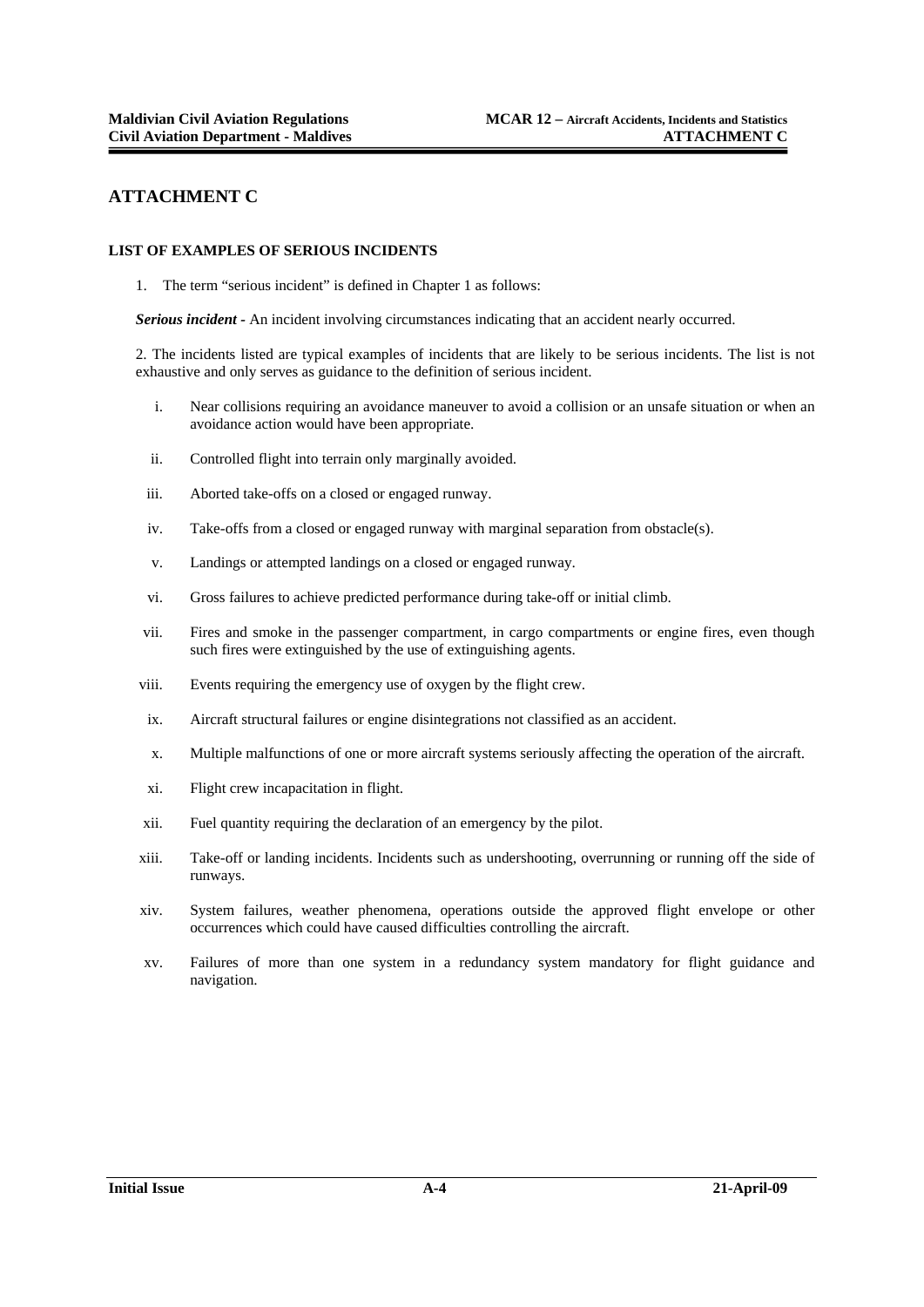### **ATTACHMENT D**

#### **GUIDELINES FOR FLIGHT RECORDER READ-OUT AND ANALYSIS**

#### **Initial response**

The aftermath of a major accident is a demanding time for any State's investigation authority. One of the immediate items requiring a decision is where to have the flight recorders read out and analysed. It is essential that the flight recorders be read out as early as possible after an accident. Early identification of problem areas can affect the investigation at the accident site where evidence is sometimes transient. Early identification of problem areas may also result in urgent safety recommendations which may be necessary to prevent a similar occurrence.

Many States do not have their own facilities for the playback and analysis of flight recorder information (both voice and data) and consequently request assistance from other States. It is essential, therefore, that the accident investigation authority of the State conducting the investigation make timely arrangements to read out the flight recorders at a suitable readout facility.

#### **Choice of facility**

The investigating State may request assistance from any State that, in its opinion, can best serve the investigation. The manufacturer's standard replay equipment and playback software, which is typically used by airlines and maintenance facilities, is not considered adequate for investigation purposes. Special recovery and analysis techniques are usually required if the recorders have been damaged.

Facilities for the read-out of flight recorders should have the following capabilities:

a) The ability to disassemble and read out recorders that have sustained substantial damage;

b) The ability to play back the original recording/memory module without the need for the use of a manufacturer's copy device or the recorder housing that was involved in the accident or incident;

c) The ability to manually analyse the raw binary waveform from digital tape flight data recorders;

d) The ability to enhance and filter voice recordings digitally by means of suitable software; and

e) The capability to graphically analyse data, to derive additional parameters not explicitly recorded, to validate the data by cross-checking and other analytical methods to determine data accuracy and limitations.

#### **Participation by the State of Manufacture (or Design) and the State of the Operator**

The State of Manufacture (or Design) has airworthiness responsibilities and the expertise normally required to read out and analyse flight recorder information. Since flight recorder information can often reveal airworthiness problems, the State of Manufacture (or Design) should have a representative present when the flight recorder readout and analysis are being conducted in a State other than the State of Manufacture (or Design).

The State of the Operator has regulatory responsibilities regarding the flight operation and can provide insights into operational issues which may be specific to the operator. Since flight recorder information can reveal operational problems, the State of the Operator should also have a representative present when the flight recorder read-out and analysis are being conducted.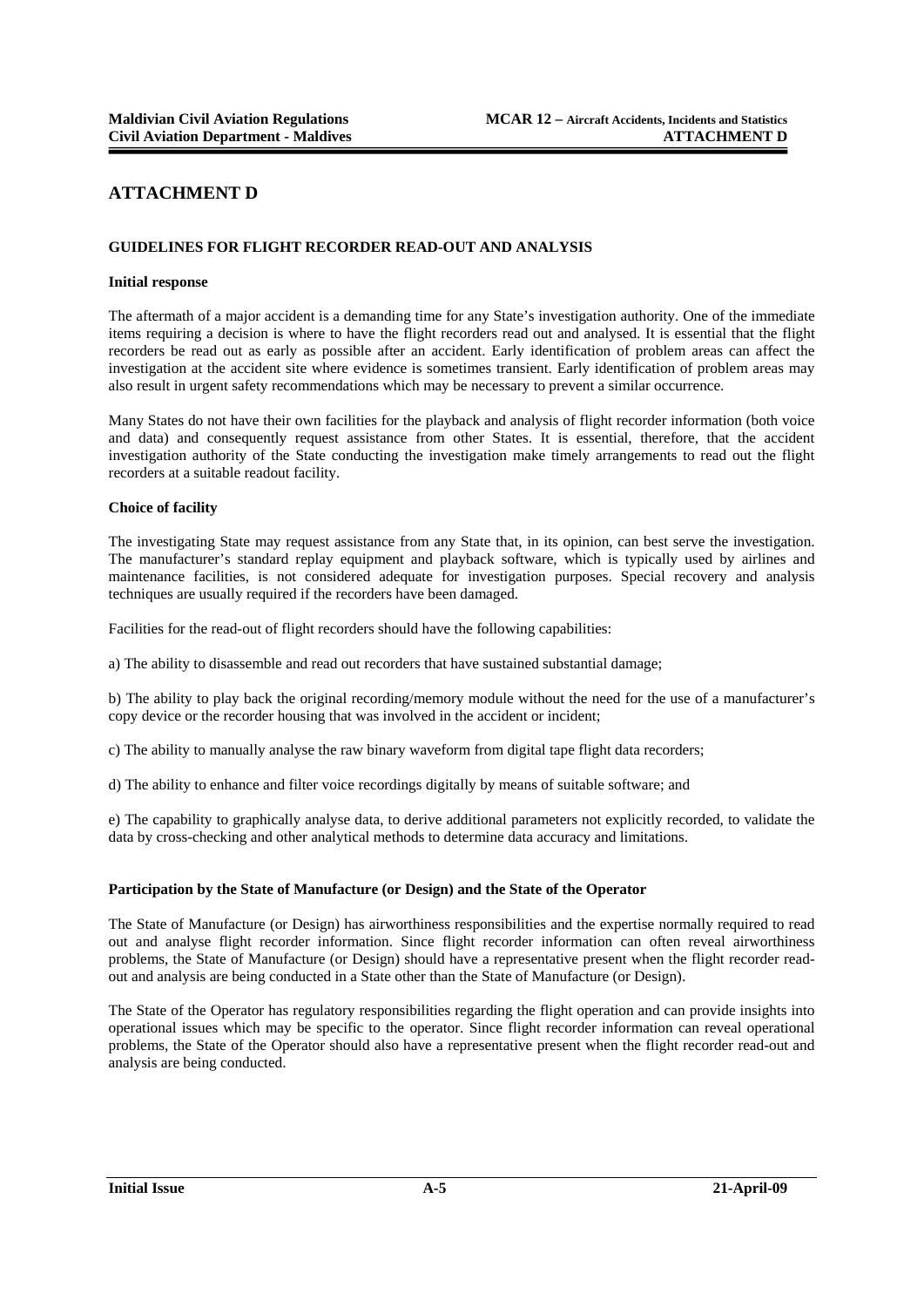#### **Recommended procedures**

The flight data recorder and the cockpit voice recorder should be read out by the same facility, because they contain complementary data which can help validate each recording and aid in determining timing and synchronization.

Flight recorders should not be opened or powered up and original recordings should not be copied (particularly not by high-speed copy devices) prior to the read-out because of the risk of damage to the recordings.

The facility at which the flight recorders are read out for another State should be given an opportunity to comment on the Final Report in order to ensure that the characteristics of the flight recorder analysis have been taken into account.

The facility at which the flight recorders are read out may require the expertise of the aircraft manufacturer and the operator in order to verify the calibration data and validate the recorded information.

The State conducting the investigation may leave the original recordings, or a copy of them, with the read-out facility until the investigation is completed, in order to facilitate the timely resolution of additional requests or clarifications, providing that the facility has adequate security procedures to safeguard the recordings.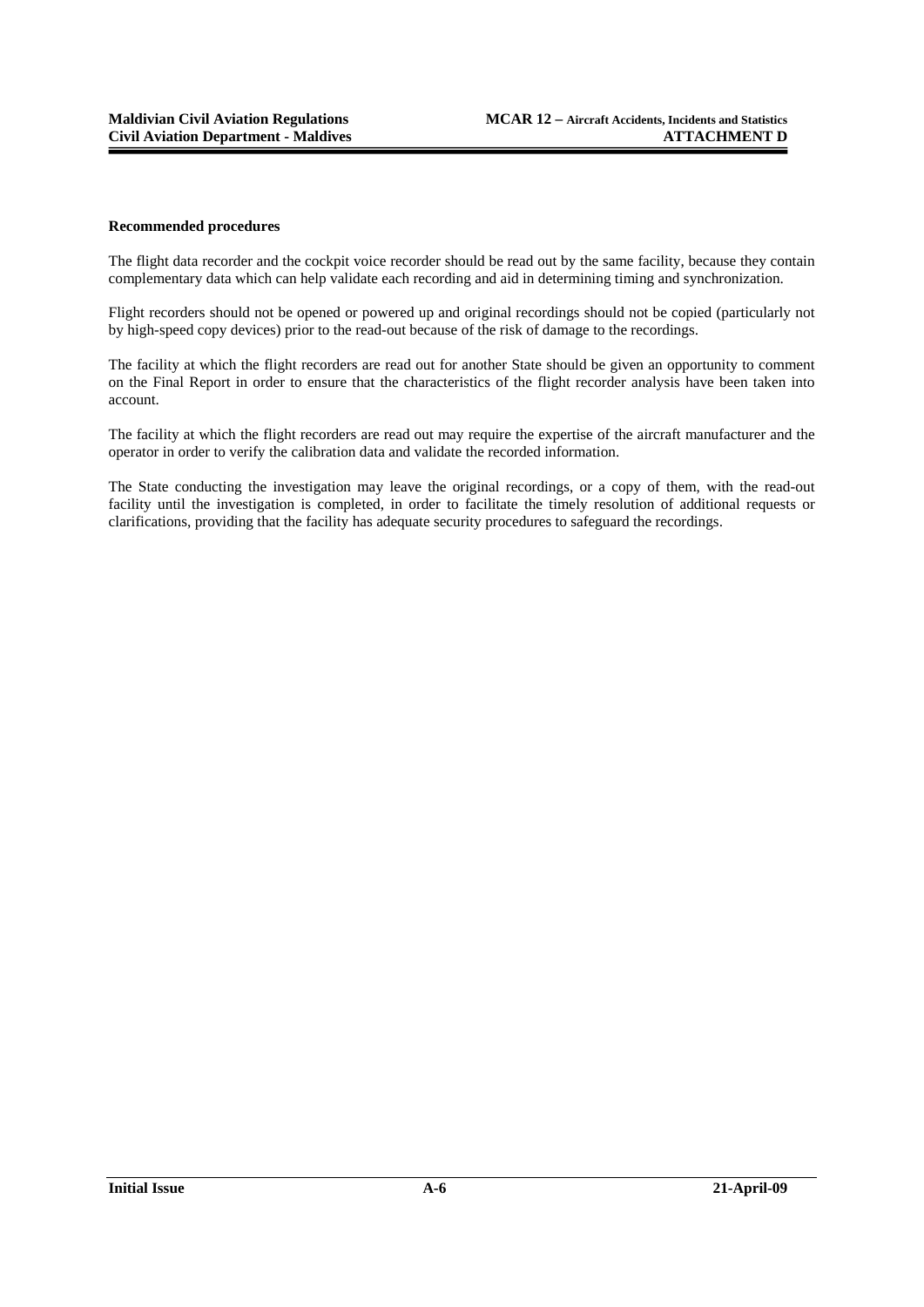#### **ATTACHMENT E**

#### **LEGAL GUIDANCE FOR THE PROTECTION OF INFORMATION FROM SAFETY DATA COLLECTION AND PROCESSING SYSTEMS**

#### **1. INTRODUCTION**

1.1 The protection of safety information from inappropriate use is essential to ensure its continued availability, since the use of safety information for other than safety-related purposes may inhibit the future availability of such information, with an adverse effect on safety. This fact was recognized by the 35th Assembly of ICAO, which noted that existing national laws and regulations in many States may not adequately address the manner in which safety information is protected from inappropriate use.

1.2 The guidance contained in this Attachment is therefore aimed at assisting States enact national laws and regulations to protect information gathered from safety data collection and processing systems (SDCPS), while allowing for the proper administration of justice. The objective is to prevent the inappropriate use of information collected solely for the purpose of improving aviation safety.

1.3 Because of the different legal systems in States, the legal guidance must allow States the flexibility to draft their laws and regulations in accordance with their national policies and practices.

1.4 The guidance contained in this Attachment, therefore, takes the form of a series of principles that have been distilled from examples of national laws and regulations provided by States. The concepts described in these principles could be adapted or modified to meet the particular needs of the State enacting laws and regulations to protect safety information.

1.5 Throughout this Attachment:

a) *Safety information* refers to information contained in SDCPS established for the sole purpose of improving aviation safety, and qualified for protection under specified conditions in accordance with 3.1 below;

b) *Operational personnel* refer to personnel involved in aviation operations who are in a position to report safety information to SDCPS. Such personnel include, but are not limited to, flight crews, air traffic controllers, aeronautical station operators, maintenance technicians, cabin crews, flight dispatchers and apron personnel;

c) *Inappropriate use* refers to the use of safety information for purposes different from the purposes for which it was collected, namely, use of the information for disciplinary, civil, administrative and criminal proceedings against operational personnel, and/or disclosure of the information to the public;

d) SDCPS refers to processing and reporting systems, databases, schemes for exchange of information, and recorded information and include:

- 1) Records pertaining to accident and incident investigations, as described in Chapter 5;
- 2) Mandatory incident reporting systems, as described in Chapter 8;
- 3) Voluntary incident reporting systems, as described in Chapter 8; and

4) self-disclosure reporting systems, including automatic data capture systems, as described in Annex 6, Part I, Chapter 3, as well as manual data capture systems.

*Note. — Information on safety data collection and processing systems can be found in the Safety Management* Manual (SMM) *(Doc 9859).*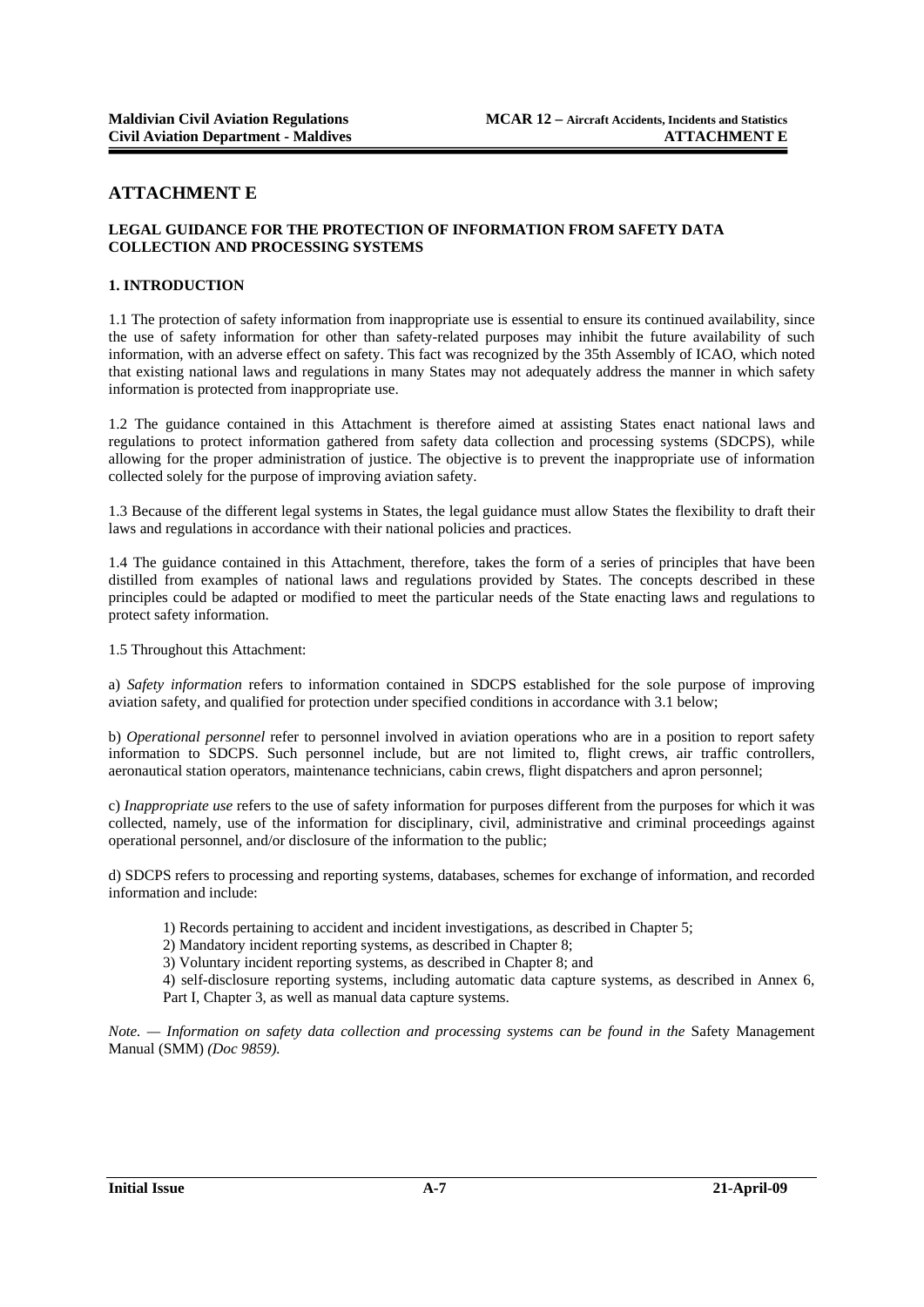#### **2. GENERAL PRINCIPLES**

2.1 The sole purpose of protecting safety information from inappropriate use is to ensure its continued availability so that proper and timely preventive actions can be taken and aviation safety improved.

2.2 It is not the purpose of protecting safety information to interfere with the proper administration of justice in States.

2.3 National laws and regulations protecting safety information should ensure that a balance is struck between the need for the protection of safety information in order to improve aviation safety, and the need for the proper administration of justice.

2.4 National laws and regulations protecting safety information should prevent its inappropriate use.

2.5 Providing protection to qualified safety information under specified conditions is part of a State's safety responsibilities.

#### **3. PRINCIPLES OF PROTECTION**

3.1 Safety information should qualify for protection from inappropriate use according to specified conditions that should include, but not necessarily be limited to: the collection of information was for explicit safety purposes and the disclosure of the information would inhibit its continued availability.

3.2 The protection should be specific for each SDCPS, based upon the nature of the safety information it contains.

3.3 A formal procedure should be established to provide protection to qualified safety information, in accordance with specified conditions.

3.4 Safety information should not be used in a way different from the purposes for which it was collected.

3.5 The use of safety information in disciplinary, civil, administrative and criminal proceedings should be carried out only under suitable safeguards provided by national law.

#### **4. PRINCIPLES OF EXCEPTION**

Exceptions to the protection of safety information should only be granted by national laws and regulations when:

a) There is evidence that the occurrence was caused by an act considered, in accordance with the law, to be conduct with intent to cause damage, or conduct with knowledge that damage would probably result, equivalent to reckless conduct, gross negligence or willful misconduct;

b) An appropriate authority considers that circumstances reasonably indicate that the occurrence may have been caused by conduct with intent to cause damage, or conduct with knowledge that damage would probably result, equivalent to reckless conduct, gross negligence or willful misconduct; or

c) A review by an appropriate authority determines that the release of the safety information is necessary for the proper administration of justice, and that its release outweighs the adverse domestic and international impact such release may have on the future availability of safety information.

#### **5. PUBLIC DISCLOSURE**

5.1 Subject to the principles of protection and exception outlined above, any person seeking disclosure of safety information should justify its release.

5.2 Formal criteria for disclosure of safety information should be established and should include, but not necessarily be limited to, the following: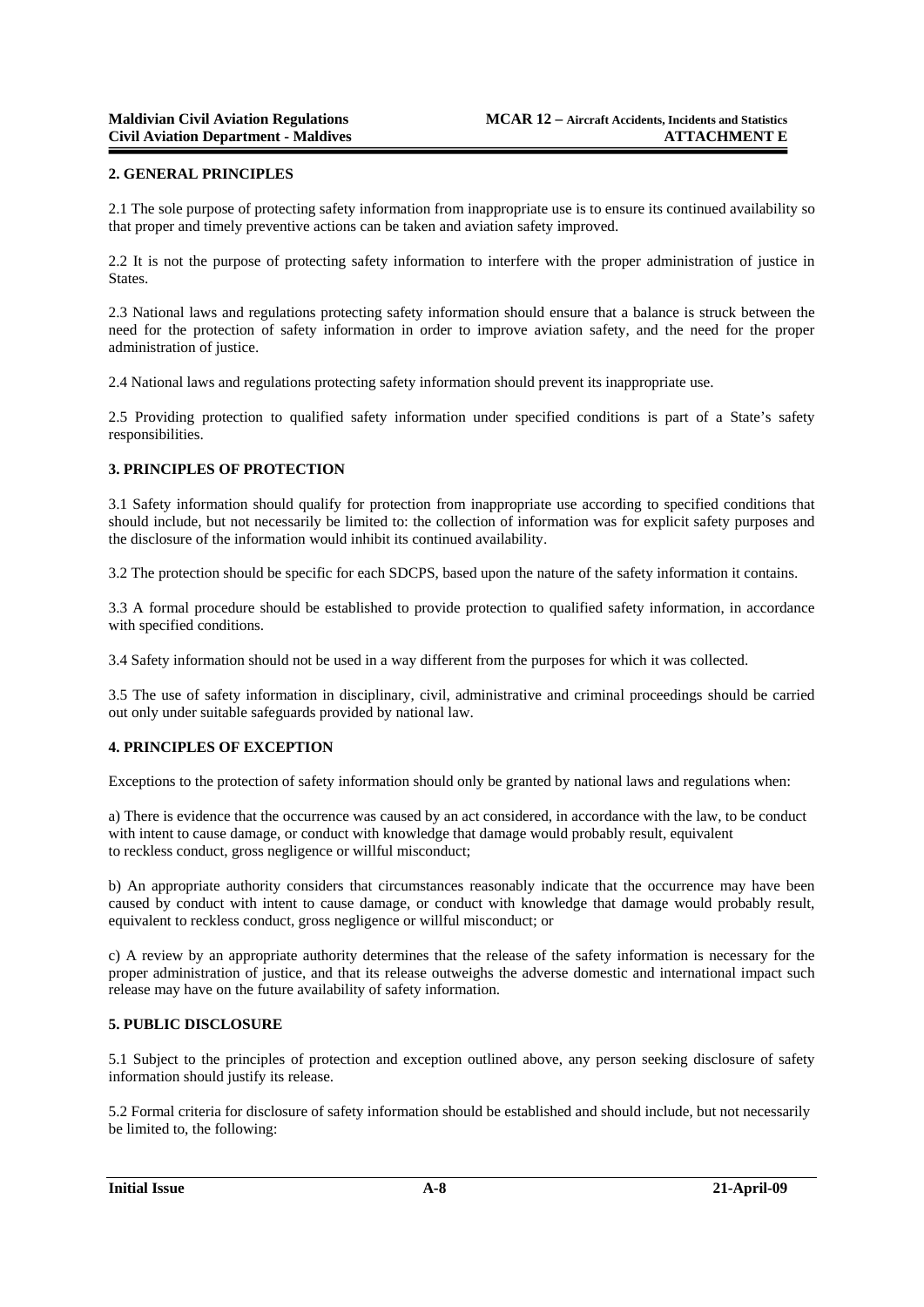a) Disclosure of the safety information is necessary to correct conditions that compromise safety and/or to change policies and regulations;

b) Disclosure of the safety information does not inhibit its future availability in order to improve safety;

c) Disclosure of relevant personal information included in the safety information complies with applicable privacy laws; and

d) Disclosure of the safety information is made in a deidentified, summarized or aggregate form.

#### **6. RESPONSIBILITY OF THE CUSTODIAN OF SAFETY INFORMATION**

Each SDCPS should have a designated custodian. It is the responsibility of the custodian of safety information to apply all possible protection regarding the disclosure of the information, unless:

a) The custodian of the safety information has the consent of the originator of the information for disclosure; or

b) The custodian of the safety information is satisfied that the release of the safety information is in accordance with the principles of exception.

#### **7. PROTECTION OF RECORDED INFORMATION**

Considering that ambient workplace recordings required by legislation, such as cockpit voice recorders (CVRs), may be perceived as constituting an invasion of privacy for operational personnel that other professions are not exposed to:

a) Subject to the principles of protection and exception above, national laws and regulations should consider ambient workplace recordings required by legislation as privileged protected information, i.e. information deserving enhanced protection; and

b) National laws and regulations should provide specific measures of protection to such recordings as to their confidentiality and access by the public. Such specific measures of protection of workplace recordings required by legislation may include the issuance of orders of non-public disclosure.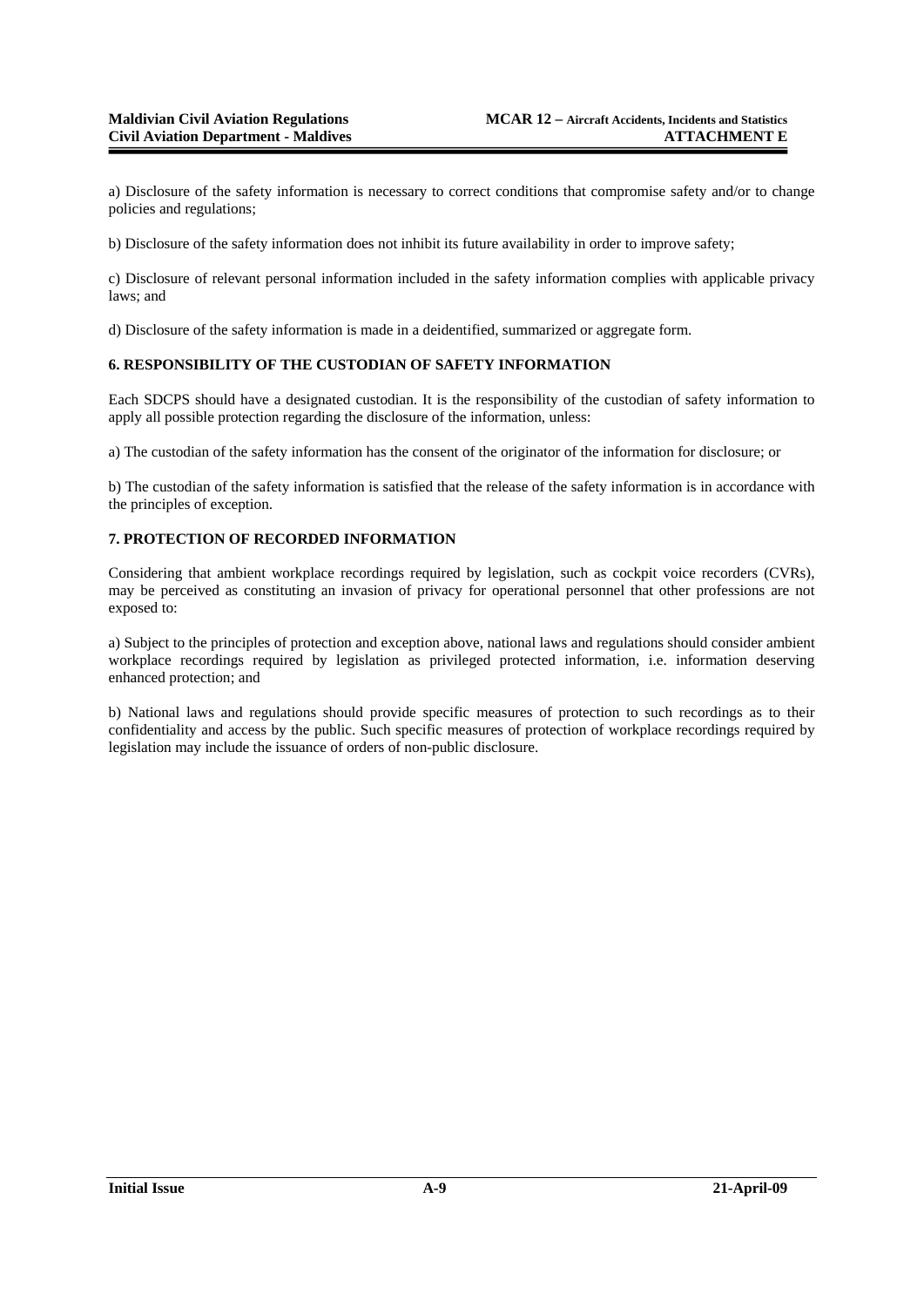# **SECTION 2 - ACCEPTABLE MEANS OF COMPLIANCE 12.8.1(a)**

#### **1. PURPOSE**

This AMC is interpretative material and provides guidance in order to determine which occurrences should be reported to CAD and it provides guidance on the timescale for submission of such reports.

It also describes the objective of the overall occurrence reporting system including internal and external functions.

#### **2. APPLICABILITY**

- (a) In most cases the obligation to report is on the holders of a certificate or approval, which in most cases are organisations, but in some cases can be a single person. In addition some reporting requirements are directed to persons. However, in order not to complicate the text, only the term 'organisation' is used.
- (b) The AMC also does not apply to dangerous goods reporting. The definition of reportable dangerous goods occurrences is different from the other occurrences and the reporting system is also separate. This subject is covered in specific operating requirements and guidance and ICAO Documents namely:
- (i) ICAO Annex 18, The safe Transport of Dangerous Goods by Air, Chapter 12
- (ii) ICAO Doc 9284-AN/905, Technical Instructions for the Safe Transport of Dangerous Goods by Air

#### **3. OBJECTIVE OF OCCURRENCE REPORTING**

- (a) The occurrence reporting system is an essential part of the overall monitoring function. The objective of the occurrence reporting, collection, investigation and analysis systems described in the operating rules, and the airworthiness rules is to use the reported information to contribute to the improvement of aviation safety, and not to attribute blame, impose fines or take other enforcement actions.
- (b) The detailed objectives of the occurrence reporting systems are:
- (i) To enable an assessment of the safety implications of each occurrence to be made, including previous similar occurrences, so that any necessary action can be initiated. This includes determining what and why it had occurred and what might prevent a similar occurrence in the future.
- (ii) To ensure that knowledge of occurrences is disseminated so that other persons and organisations may learn from them.
- c) The occurrence reporting system is complementary to the normal day to day procedures and

**Amendment 1 2-1 26 May 2009**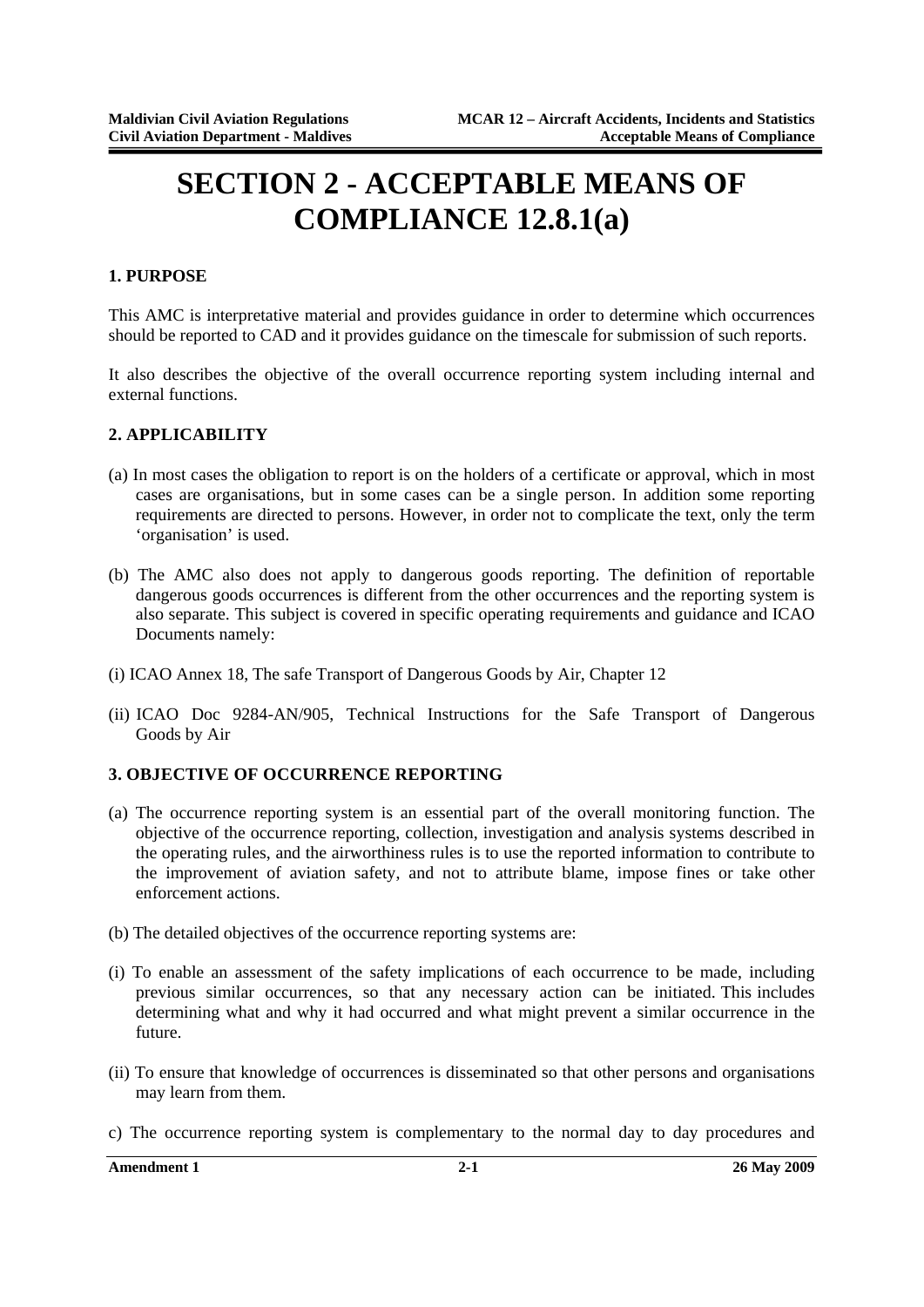'control' systems and is not intended to duplicate or supersede any of them. The occurrence reporting system is a tool to identify those occasions where routine procedures have failed.

d) Occurrences should remain in the database when judged reportable by the person submitting the report as the significance of such reports may only become obvious at a later date.

#### **4. REPORTING TO CAD**

- (a) Requirements
- (i) As detailed in the operating rules, occurrences defined as an incident, malfunction, defect, technical defect or exceedence of technical limitations that endangers or could endanger the safe operation of the aircraft must be reported to CAD.
- (ii) Reserved
- (iii) Reserved
- (iv) The maintenance rules stipulate that occurrences defined as any condition of the aircraft or aircraft component that has resulted or may result in an unsafe condition that could seriously hazard the aircraft must be reported to CAD.
- (v) Reporting does not remove the reporter's or organisation's responsibility to commence corrective actions to prevent similar occurrences in the future. Known and planned preventive actions should be included within the report.
- (vi) Reports relating to 'security incidents' should be notified to CAD.
- (vii) Reports relating to air traffic, aerodrome occurrences or bird strikes should also be notified to CAD.
- (b) Paragraph 10.g. of this AMC provides guidance as to what should be reported by an organisation to CAD. The list of criteria provided may be used as guidance for establishing which occurrences shall be reported by which organisation.

#### **5. NOTIFICATION OF ACCIDENTS AND SERIOUS INCIDENTS**

In addition to the requirement to notify the appropriate accident to AICC directly of any accident or serious incident, operators should also report to CAD.

#### **6. REPORTING TIME**

- (a) The period of 72 hours is normally understood to start from when the occurrence took place or from the time when the reporter determined that there was, or could have been, a potentially hazardous or unsafe condition.
- (b) For many occurrences there is no evaluation needed; it must be reported. However, there will be occasions when, as part of Safety Management System (SMS) or Quality Programme, a previously non-reportable occurrence is determined to be reportable.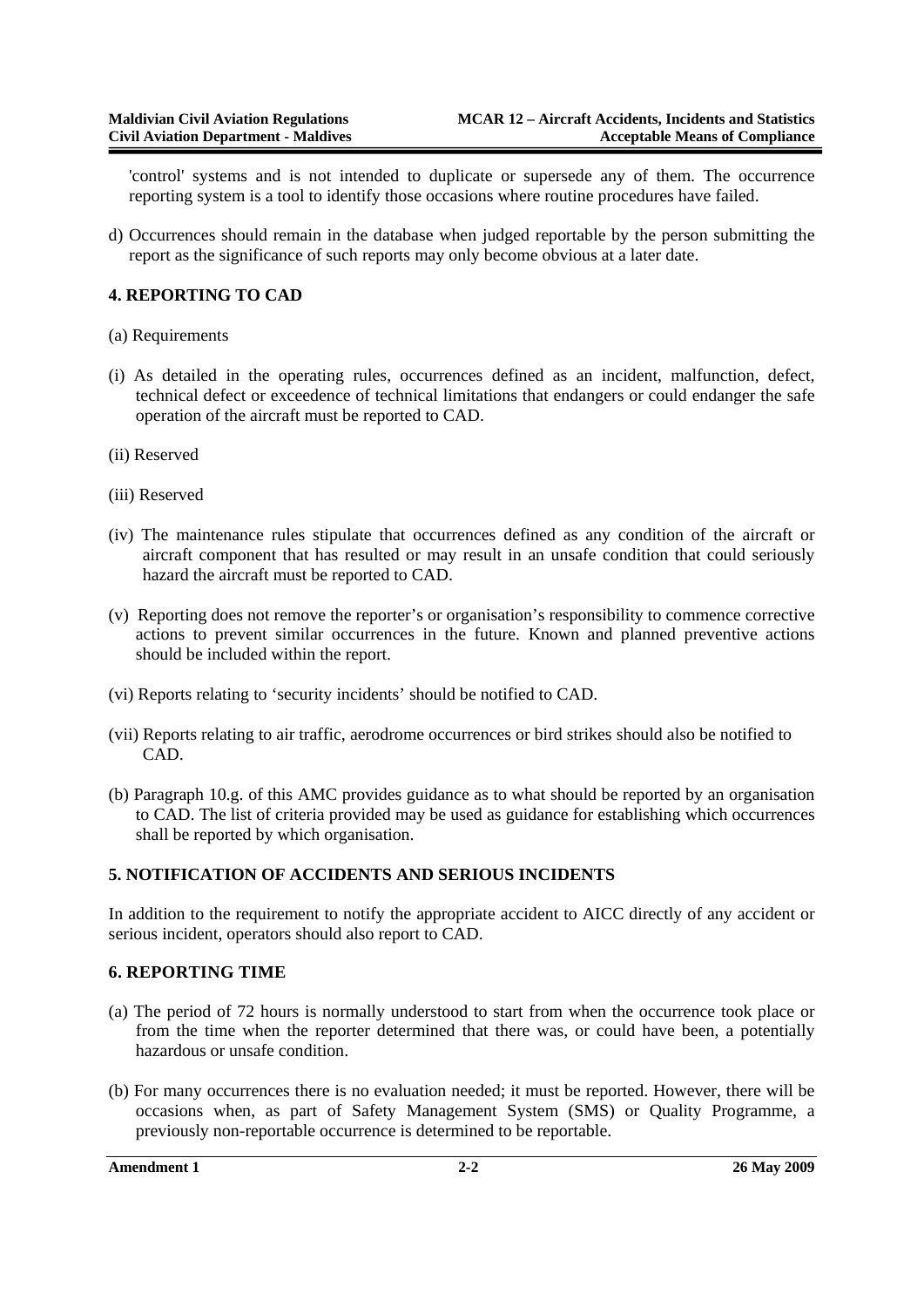- (c) Within the overall limit of 72 hours for the submission of a report, the degree of urgency should be determined by the level of hazard judged to have resulted from the occurrence:
- (i) Where an occurrence is judged to have resulted in an immediate and particularly significant hazard CAD expects to be advised immediately, and by the fastest possible means (e.g. telephone, fax, telex, e-mail) of whatever details are available at that time. This initial notification should then be followed up by a report within72 hours.
- (ii) Where the occurrence is judged to have resulted in a less immediate and less significant hazard, report submission may be delayed up to the maximum of 72 hours in order to provide more details or more reliable information.

#### **7. CONTENT OF REPORTS**

- (a) Notwithstanding other required reporting means as promulgated in national requirements, reports may be transmitted in any form considered acceptable to CAD. The amount of information in the report should be commensurate with the severity of the occurrence. Each report should at least contain the following elements, as applicable to each organisation:
- (i) Organisation name
- (ii) Approval reference (if relevant)
- (iii) Information necessary to identify the aircraft or part affected.
- (iv) Date and time if relevant
- (v) A written summary of the occurrence
- (vi) Any other specific information required
- (b) For any occurrence involving a system or component, which is monitored or protected by a warning and/or protection system (for example: fire detection/extinguishing) the occurrence report should always state whether such system(s) functioned properly.

#### **8. RESERVED**

#### **9. REPORTING BETWEEN ORGANISATIONS**

- (a) Requirements exist that address the reporting of data relating to unsafe or unairworthy conditions. These reporting lines are:
- (i) Reserved;
- (ii) Maintenance organisation to the organisation responsible for the design;
- (iii) Maintenance organisation to operator;

```
Amendment 1 2-3 26 May 2009
```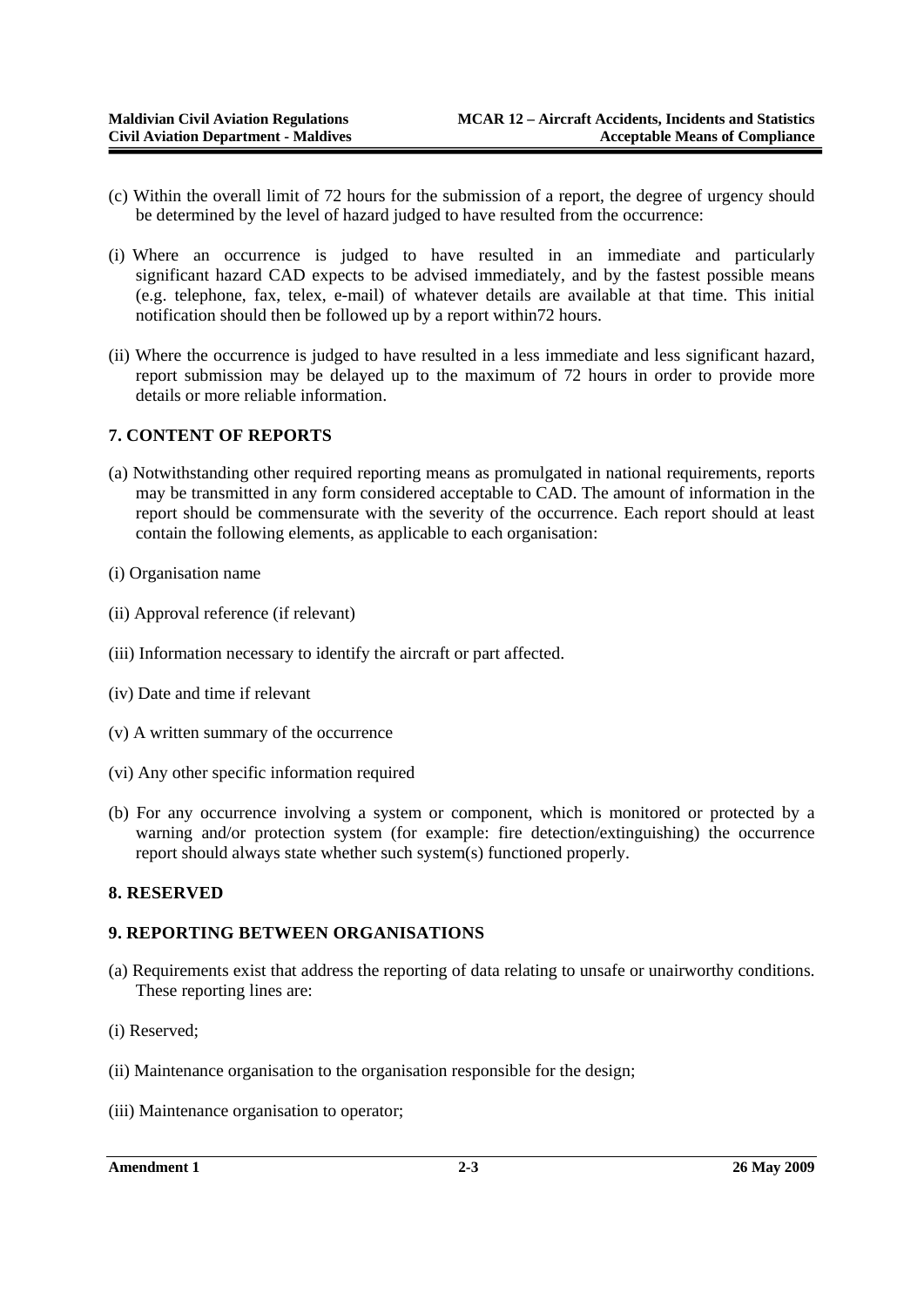- (iv) Operator to organisation responsible for the design;
- (v) Reserved.
- (b) The 'Organisation responsible for the design' is a general term, which can be any one or a combination of the following organisations
- (i) Holder of Type Certificate (TC) of an Aircraft, Engine or Propeller;
- (ii) Holder of a Supplemental Type Certificate (STC) on an Aircraft, Engine or Propeller;
- (iii) Holder of a Technical Standard Order (TSO) Authorisation; or
- (iv) Holder of a European Part Approval (EPA), Parts Manufacturer Approval (PMA) or equivalent
- (c) If it can be determined that the occurrence has an impact on or is related to an aircraft component which is covered by a separate design approval (TC, STC, TSO, EPA, PMA or equivalent), then the holders of such approval/authorization should be informed. If an occurrence happens on a component which is covered by an TC, STC or TSO, EPA, PMA or equivalent (e.g. during maintenance), then only that TC, STC, TSO Authorisation, EPA, PMA or equivalent holder needs to be informed.
- (d) The form and timescale for reports to be exchanged between organisations is left for individual organisations to determine. What is important is that a relationship exists between the organisations to ensure that there is an exchange of information relating to occurrences.
- (e) Paragraph 10.g. of this AMC provides guidance as to what should be reported by an organisation to CAD. The list of criteria provided may be used as guidance for establishing which occurrences shall be reported to which organisation. For example, certain operational occurrences will not need to be reported by an operator to the design or production organisation.

#### **10. REPORTABLE OCCURRENCES**

- (a) *General*. There are different reporting requirements for operators (and/or commanders) and maintenance organisations. Moreover, as explained in paragraph 4. and 9. above, there are not only requirements for reporting to CAD, but also for reporting to other entities. The criteria for all these different reporting lines are not the same.
- (b) *Operations and Maintenance.* The list of examples of reportable occurrences offered below under g. is established from the perspective of primary sources of occurrence information in the operational area (operators and maintenance organisations) to provide guidance for those persons developing criteria for individual organisations on what they need to report to CAD. The list is neither definitive nor exhaustive and judgement by the reporter of the degree of hazard or potential hazard involved is essential.
- (c) Reserved.
- (d) Reserved.

**Amendment 1 2-4 26 May 2009**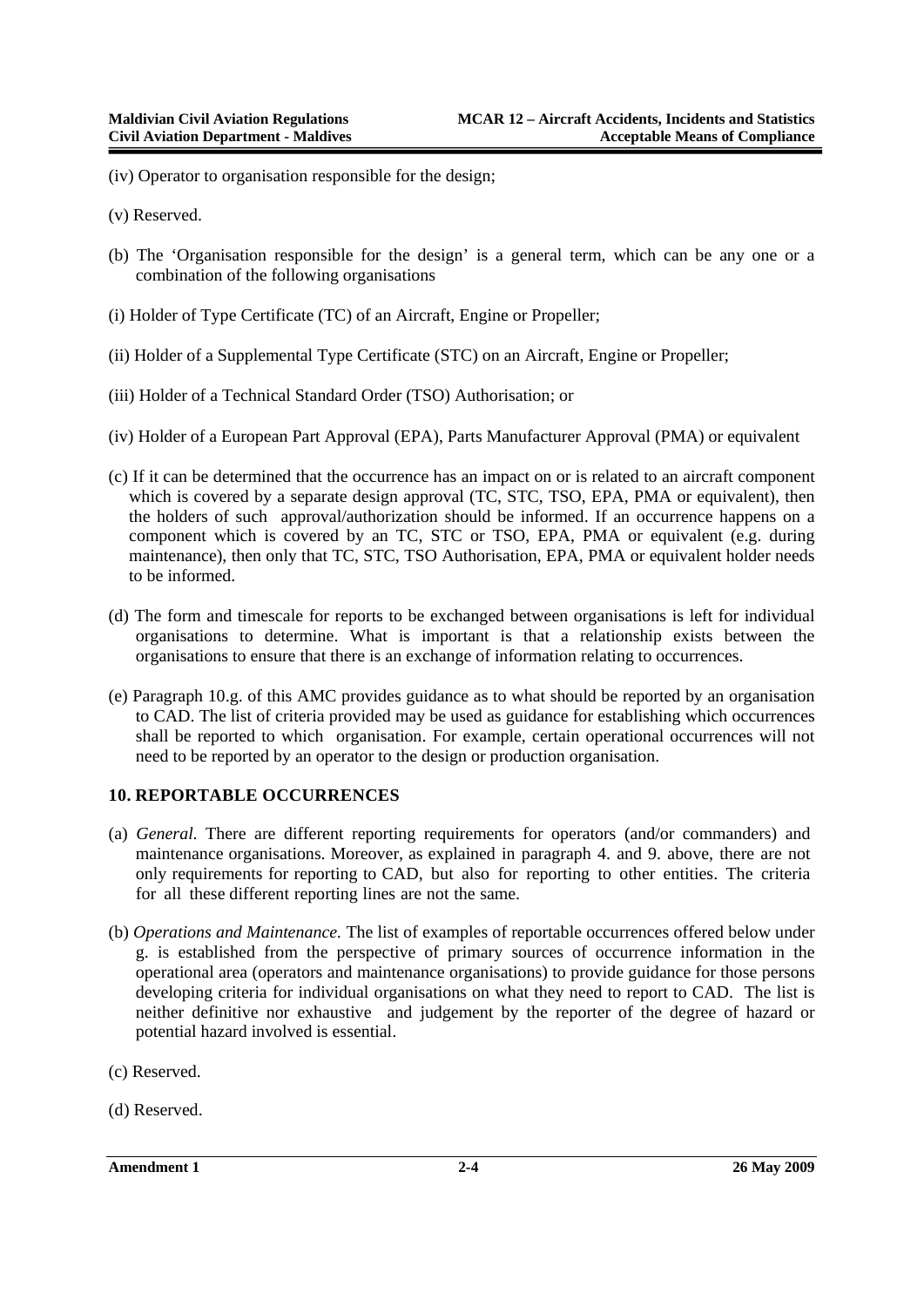- (e) *Customised list.* Each approval, certificate, authorisation, should develop a customised list adapted to its aircraft, operation or product. The list of reportable occurrences applicable to an organisation is usually published within the organisation's expositions/handbooks/manuals.
- (f) *Internal reporting*. The perception of safety is central to occurrence reporting. It is for each organisation to determine what is safe and what is unsafe and to develop its reporting system on that basis. The organisation should establish an internal reporting system whereby reports are centrally collected and reviewed to establish which reports meet the criteria for occurrence reporting to CAD and other organisations, as required.
- (g) *List of examples of reportable occurrences.* The following is a generic list. Not all examples are applicable to each reporting organisation. Therefore each organisation should define and agree with CAD a specific list of reportable occurrences or a list of more generic criteria, tailored to its activity and scope of work (see also 10.e above). In establishing that customised list, the organisation should take into account the following considerations:

Reportable occurrences are those where the safety of operation was or could have been endangered or which could have led to an unsafe condition. If in the view of the reporter an occurrence did not hazard the safety of the operation but if repeated in different but likely circumstances would create a hazard, then a report should be made. What is judged to be reportable on one class of product, part or appliance may not be so on another and the absence or presence of a single factor, human or technical, can transform an occurrence into a serious incident or accident.

Specific operational approvals, e.g. RVSM, ETOPS, RNAV, or a design or maintenance programme, may have specific reporting requirements for failures or malfunctions associated with that approval or programme.

A lot of the qualifying adjectives like 'significant' have been deleted from the list. Instead it is expected that all examples are qualified by the reporter using the general criteria that are applicable in his field, and specified in the requirement. (e.g. for operators: 'hazards or could have hazarded the operation').

#### CONTENTS:

### I. AIRCRAFT FLIGHT OPERATIONS

II. AIRCRAFT TECHNICAL

### III. AIRCRAFT MAINTENANCE AND REPAIR

### IV. AIR NAVIGATION SERVICES, FACILITIES AND GROUND SERVICES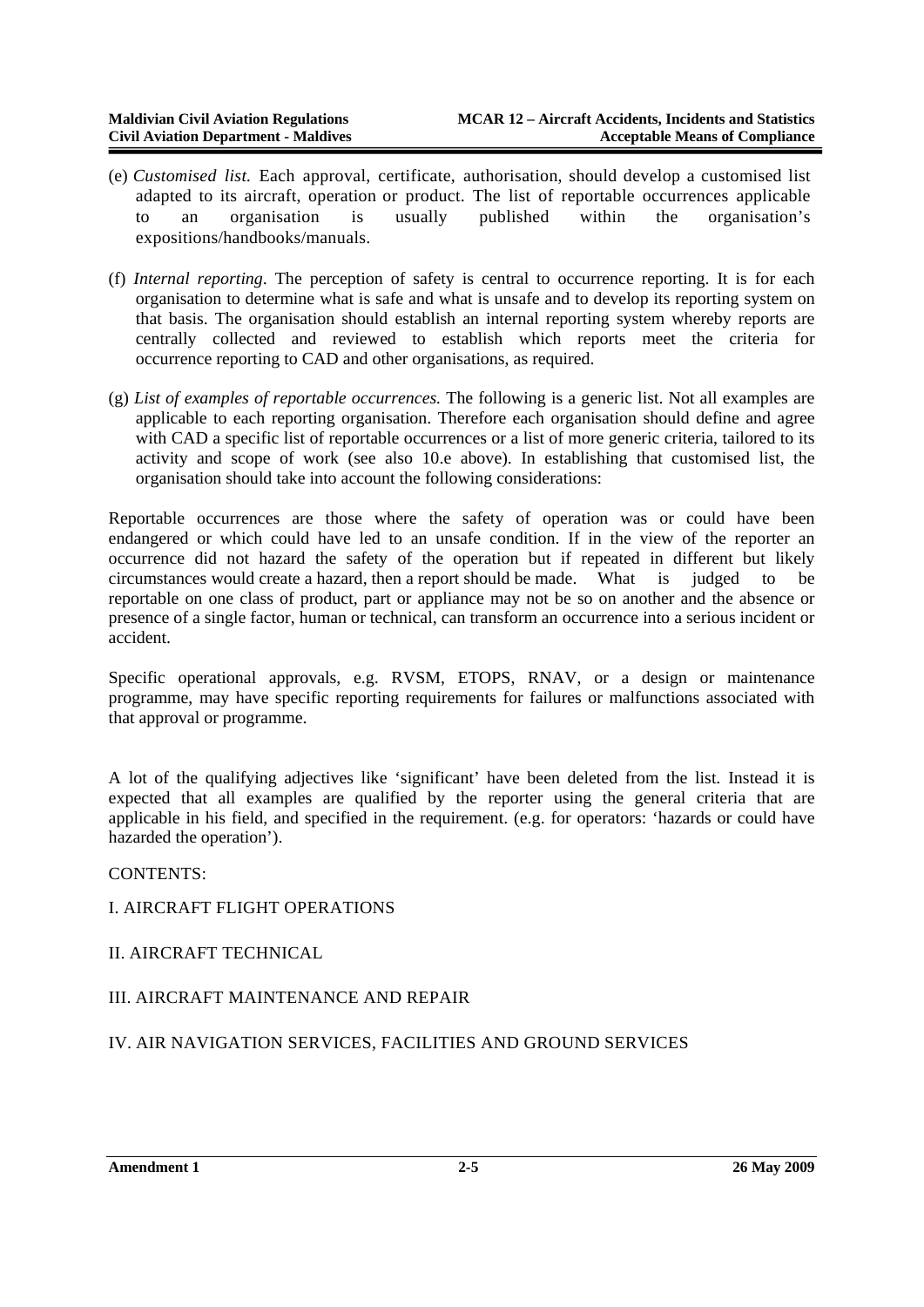#### **I. AIRCRAFT FLIGHT OPERATIONS**

#### **A. Operation of the Aircraft**

- (1) (a) Risk of collision with an aircraft, terrain or other object or an unsafe situation when avoidance action would have been appropriate.
	- (b) An avoidance manoeuvre required to avoid a collision with an aircraft, terrain or other object.
	- (c) An avoidance manoeuvre to avoid other unsafe situations.
- (2) Take-off or landing incidents, including precautionary or forced landings. Incidents such as under-shooting, overrunning or running off the side of runways. Take-offs, rejected takeoffs, landings or attempted landings on a closed, occupied or incorrect runway. Runway incursions.
- (3) Inability to achieve predicted performance during take-off or initial climb.
- (4) Critically low fuel quantity or inability to transfer fuel or use total quantity of usable fuel.
- (5) Loss of control (including partial or temporary loss of control) from any cause.
- (6) Occurrences close to or above V1 resulting from or producing a hazardous or potentially hazardous situation (e.g. rejected take-off, tail strike, engine power loss etc.).
- (7) Go-around producing a hazardous or potentially hazardous situation.
- (8) Unintentional significant deviation from airspeed, intended track or altitude. (more than 91 m (300 ft)) from any cause.
- (9) Descent below decision height/altitude or minimum descent height/altitude without the required visual reference.
- (10) Loss of position awareness relative to actual position or to other aircraft.
- (11) Breakdown in communication between flight crew (CRM) or between Flight crew and other parties (cabin crew, ATC, engineering).
- (12) Heavy landing a landing deemed to require a 'heavy landing check'.
- (13) Exceedance of fuel imbalance limits.
- (14) Incorrect setting of an SSR code or of an altimeter subscale.
- (15) Incorrect programming of, or erroneous entries into, equipment used for navigation or performance calculations, or use of incorrect data.
- (16) Incorrect receipt or interpretation of radiotelephony messages.

**Amendment 1 2-6 26 May 2009**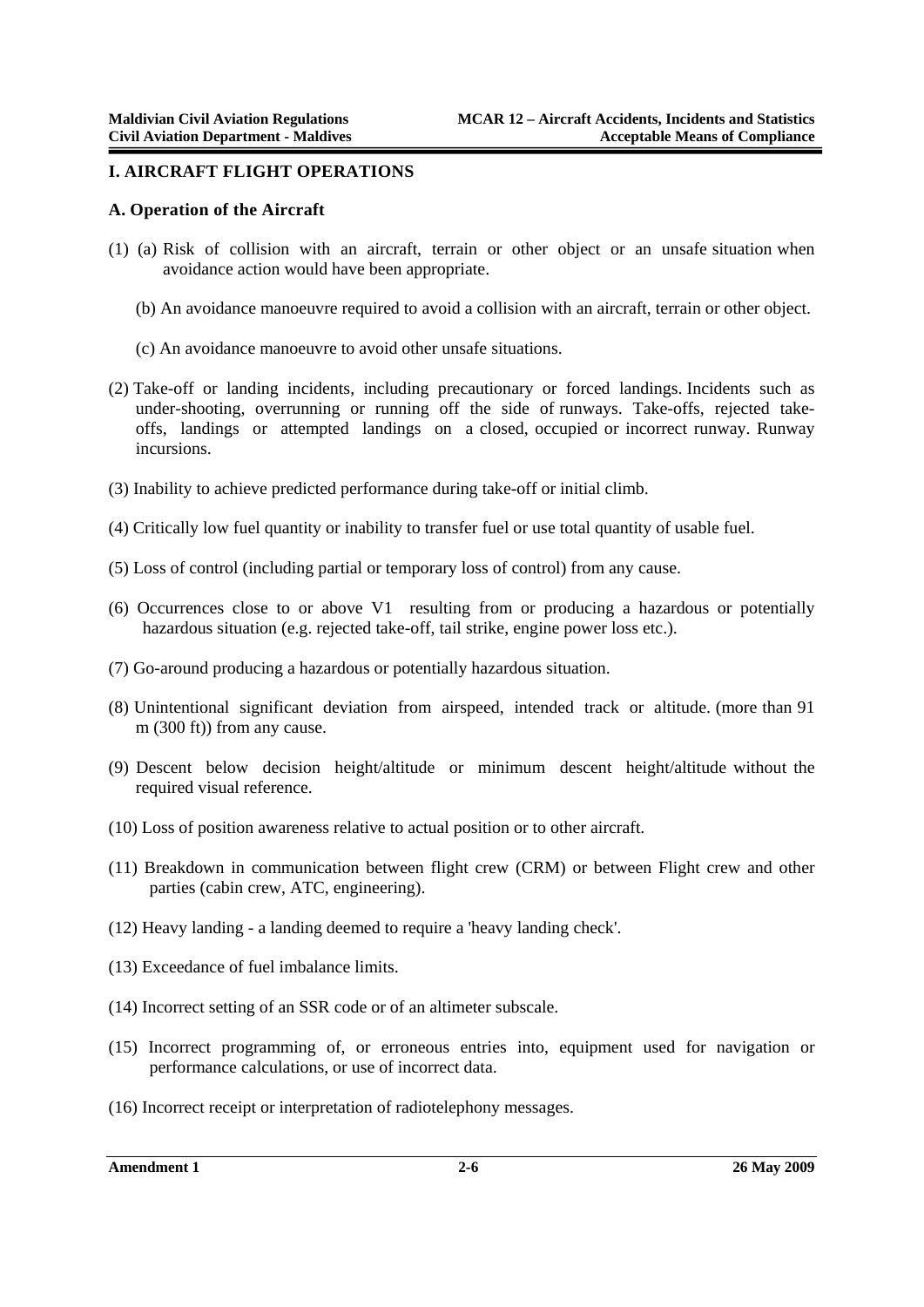- (17) Fuel system malfunctions or defects, which had an effect on fuel supply and/or distribution.
- (18) Aircraft unintentionally departing a paved surface.
- (19) Collision between an aircraft and any other aircraft, vehicle or other ground object.
- (20) Inadvertent and/or incorrect operation of any controls.
- (21) Inability to achieve the intended aircraft configuration for any flight phase (e.g. landing gear and doors, flaps, stabilisers, slats etc).
- (22) A hazard or potential hazard which arises as a consequence of any deliberate simulation of failure conditions for training, system checks or training purposes.
- (23) Abnormal vibration.
- (24) Operation of any primary warning system associated with manoeuvring of the aircraft e.g. configuration warning, stall warning (stick shake), over speed warning etc. unless:
- (a) the crew conclusively established that the indication was false. Provided that the false warning did not result in difficulty or hazard arising from the crew response to the warning; or
- (b) operated for training or test purposes.
- (25) GPWS/TAWS 'warning' when:
- (a) the aircraft comes into closer proximity to the ground than had been planned or anticipated; or
- (b) the warning is experienced in IMC or at night and is established as having been triggered by a high rate of descent (Mode 1); or
- (c) the warning results from failure to select landing gear or land flap by the appropriate point on the approach (Mode 4); or
- (d) any difficulty or hazard arises or might have arisen as a result of crew response to the 'warning' e.g. possible reduced separation from other traffic. This could include warning of any Mode or Type i.e. genuine, nuisance or false.
- (26) GPWS/TAWS 'alert' when any difficulty or hazard arises or might have arisen as a result of crew response to the 'alert'.
- (27) ACAS RAs.
- (28) Jet or prop blast incidents resulting in significant damage or serious injury.

#### **B. Emergencies**

(1) Fire, explosion, smoke or toxic or noxious fumes, even though fires were extinguished.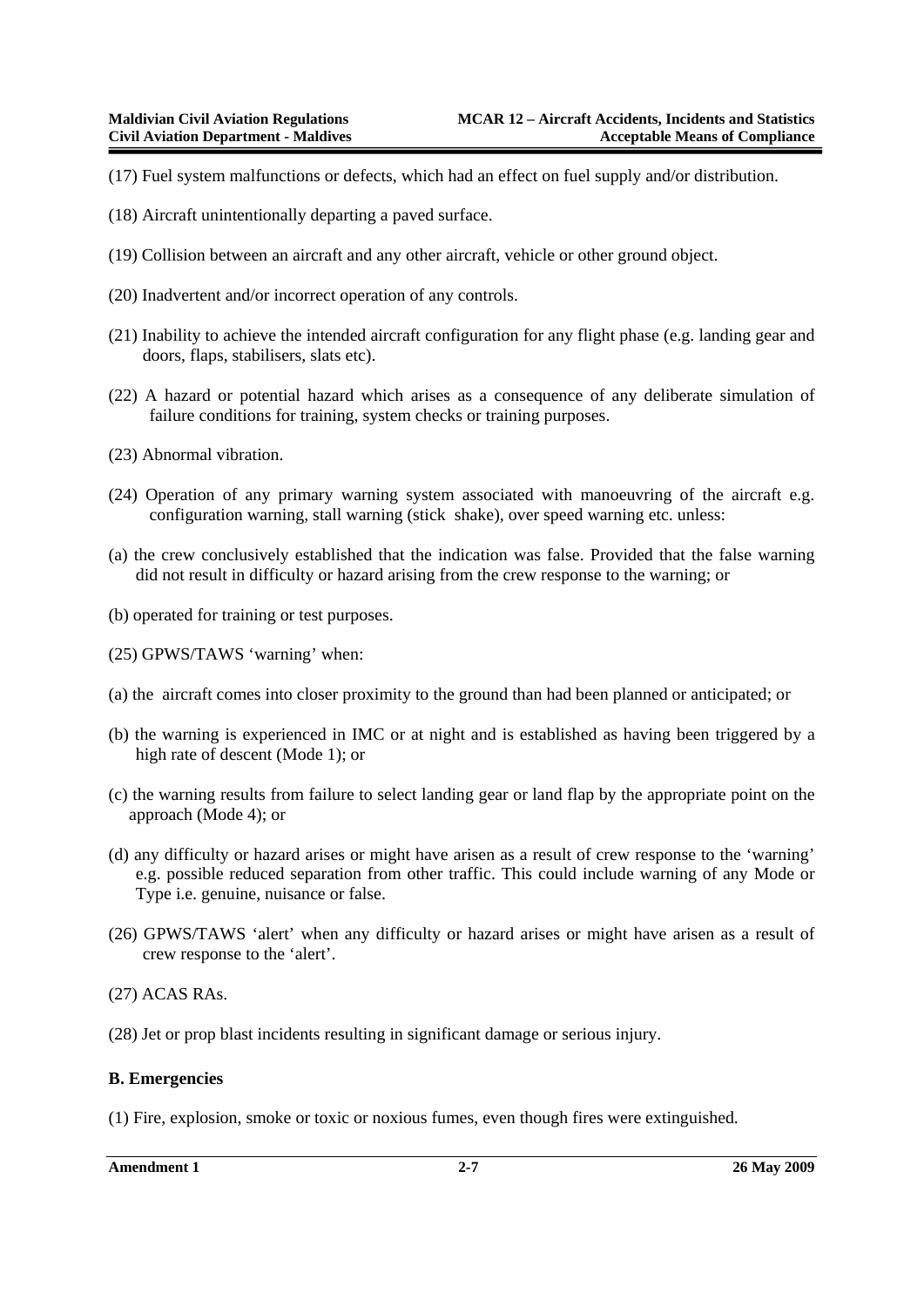- (2) The use of any non-standard procedure by the flight or cabin crew to deal with an emergency when:
- (a) the procedure exists but is not used; or
- (b) a procedure does not exist; or
- (c) the procedure exists but is incomplete or inappropriate; or
- (d) the procedure is incorrect; or
- (e) the incorrect procedure is used.
- (3) Inadequacy of any procedures designed to be used in an emergency, including when being used for maintenance, training or test purposes.
- (4) An event leading to an emergency evacuation.
- (5) Depressurisation.
- (6) The use of any emergency equipment or prescribed emergency procedures in order to deal with a situation.
- (7) An event leading to the declaration of an emergency ('Mayday' or 'Pan').
- (8) Failure of any emergency system or equipment, including all exit doors and lighting, to perform satisfactorily, including when being used for maintenance, training or test purposes.
- (9) Events requiring any emergency use of oxygen by any crew member.

#### **C. Crew Incapacitation**

- (1) Incapacitation of any member of the flight crew, including that which occurs prior to departure if it is considered that it could have resulted in incapacitation after take-off.
- (2) Incapacitation of any member of the cabin crew which renders them unable to perform essential emergency duties.

#### **D. Injury**

(1) Occurrences, which have or could have led to significant injury to passengers or crew but which are not considered reportable as an accident.

#### **E. Meteorology**

(1) A lightning strike which resulted in damage to the aircraft or loss or malfunction of any essential service.

**Amendment 1 2-8 26 May 2009**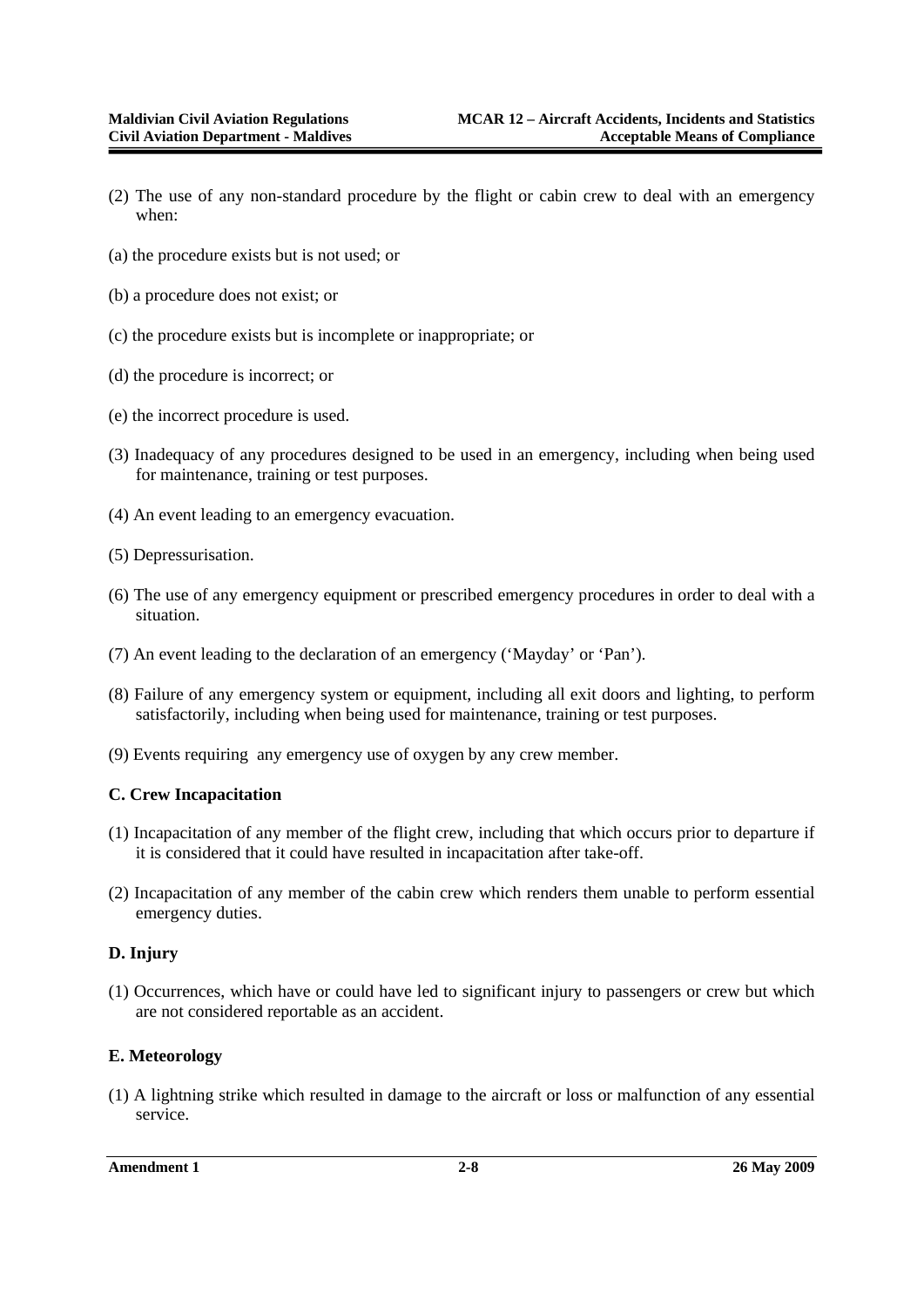- (2) A hail strike which resulted in damage to the aircraft or loss or malfunction of any essential service.
- (3) Severe turbulence encounter an encounter resulting in injury to occupants or deemed to require a 'turbulence check' of the aircraft.
- (4) A windshear encounter
- (5) Icing encounter resulting in handling difficulties, damage to the aircraft or loss or malfunction of any essential service.

#### **F. Security**

- (1) Unlawful interference with the aircraft including a bomb threat or hijack.
- (2) Difficulty in controlling intoxicated, violent or unruly passengers.
- (3) Discovery of a stowaway.

#### **G. Other Occurrences**

- (1) Repetitive instances of a specific type of occurrence which in isolation would not be considered 'reportable' but which due to the frequency at which they arise, form a potential hazard.
- (2) A bird strike which resulted in damage to the aircraft or loss or malfunction of any essential service.
- (3) Wake turbulence encounters.
- (4) Any other occurrence of any type considered to have endangered or which might have endangered the aircraft or its occupants on board the aircraft or on the ground.

#### **II. AIRCRAFT TECHNICAL**

#### **A. Structural**

Not all structural failures need to be reported. Engineering judgement is required to decide whether a failure is serious enough to be reported. The following examples can be taken into consideration:

- (1) Damage to a Principal Structural Element that has not been qualified as damage tolerant (life limited element). Principal Structural Elements are those which contribute significantly to carrying flight, ground, and pressurisation loads, and whose failure could result in a catastrophic failure of the aircraft.
- (2) Defect or damage exceeding admissible damages to a Principal Structural Element that has been qualified as damage tolerant.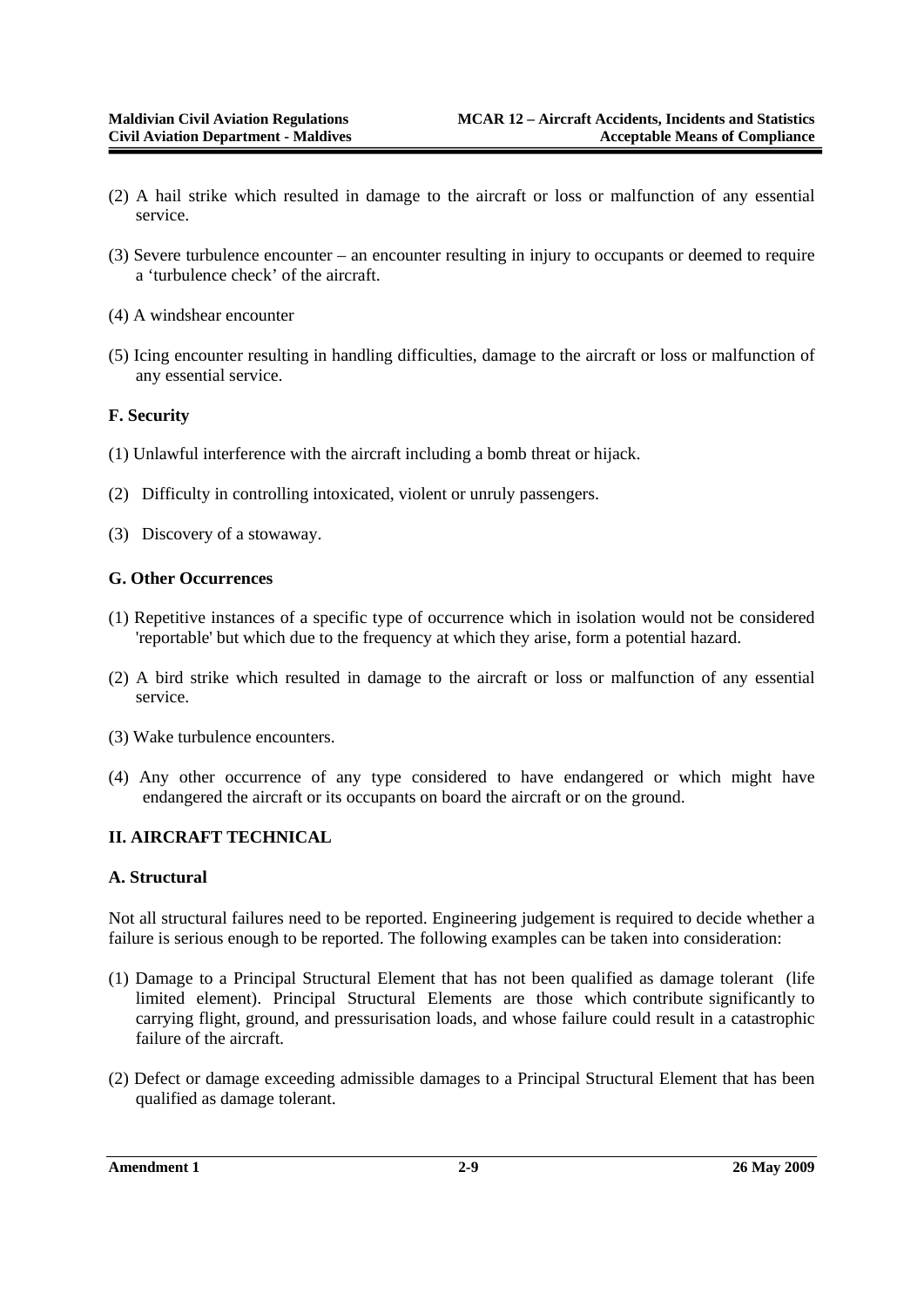- (3) Damage to or defect exceeding allowed tolerances of a structural element which failure could reduce the structural stiffness to such an extent that the required flutter, divergence or control reversal margins are no longer achieved.
- (4) Damage to or defect of a structural element, which could result in the liberation of items of mass that may injure occupants of the aircraft.
- (5) Damage to or defect of a structural element, which could jeopardise proper operation of systems. See paragraph II.B. below.
- (6) Loss of any part of the aircraft structure in flight.

#### **B. Systems**

The following generic criteria applicable to all systems are proposed:

- (1) Loss, significant malfunction or defect of any system, subsystem or set of equipment when standard operating procedures, drills etc. could not be satisfactorily accomplished.
- (2) Inability of the crew to control the system, e.g.:
- (a) uncommanded actions;
- (b) incorrect and or incomplete response, including limitation of movement or stiffness;
- (c) runaway;
- (d) mechanical disconnection or failure.
- (3) Failure or malfunction of the exclusive function(s) of the system (one system could integrate several functions).
- (4) Interference within or between systems.
- (5) Failure or malfunction of the protection device or emergency system associated with the system.
- (6) Loss of redundancy of the system.
- (7) Any occurrence resulting from unforeseen behaviour of a system.
- (8) For aircraft types with single main systems, subsystems or sets of equipment: Loss, significant malfunction or defect in any main system, subsystem or set of equipment.
- (9) For aircraft types with multiple independent main systems, subsystems or sets of equipment: The loss, significant malfunction or defect of more than one main system, subsystem or set of equipment
- (10) Operation of any primary warning system associated with aircraft systems or equipment unless

**Amendment 1 2-10 26 May 2009**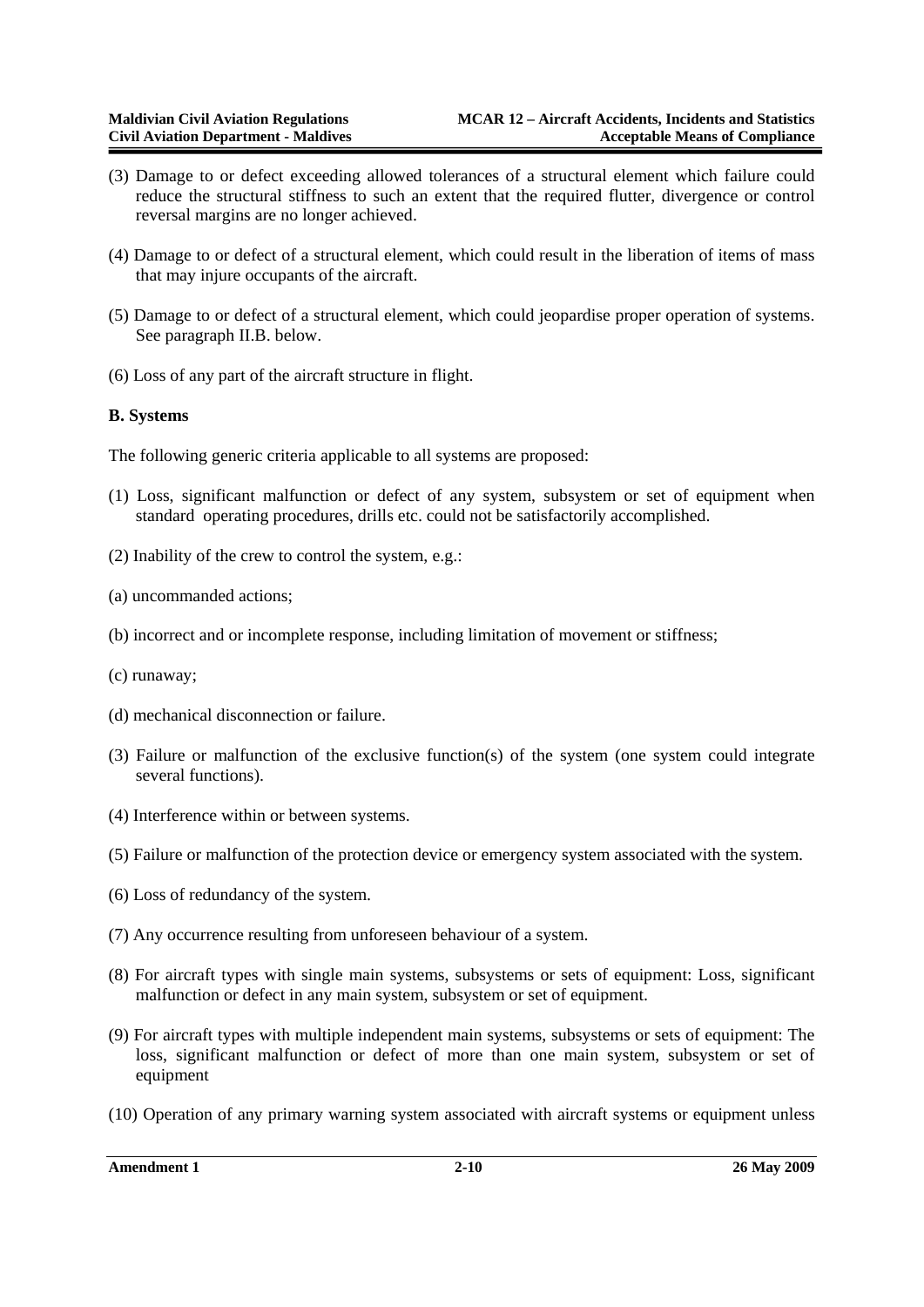the crew conclusively established that the indication was false provided that the false warning did not result in difficulty or hazard arising from the crew response to the warning.

- (11) Leakage of hydraulic fluids, fuel, oil or other fluids which resulted in a fire hazard or possible hazardous contamination of aircraft structure, systems or equipment, or risk to occupants.
- (12) Malfunction or defect of any indication system when this results in the possibility of misleading indications to the crew.
- (13) Any failure, malfunction or defect if it occurs at a critical phase of flight and relevant to the operation of that system.
- (14) Occurrences of significant shortfall of the actual performances compared to the approved performance which resulted in a hazardous situation (taking into account the accuracy of the performance calculation method) including braking action, fuel consumption etc.
- (15) Asymmetry of flight controls; e.g. flaps, slats, spoilers etc.

Annex 1 to this ASC gives a list of examples of reportable occurrences resulting from the application of these generic criteria to specific systems

#### **C. Propulsion (including Engines, Propellers and Rotor Systems) and APUs**

- (1) Flameout, shutdown or malfunction of any engine.
- (2) Overspeed or inability to control the speed of any high speed rotating component (for example: Auxiliary power unit, air starter, air cycle machine, air turbine motor, propeller or rotor).
- (3) Failure or malfunction of any part of an engine or powerplant resulting in any one or more of the following:
- (a) non containment of components/debris;
- (b) uncontrolled internal or external fire, or hot gas breakout;
- (c) thrust in a different direction from that demanded by the pilot;
- (d) thrust reversing system failing to operate or operating inadvertently;
- (e) inability to control power, thrust or rpm;
- (f) failure of the engine mount structure;
- (g) partial or complete loss of a major part of the powerplant;
- (h) Dense visible fumes or concentrations of toxic products sufficient to incapacitate crew or passengers;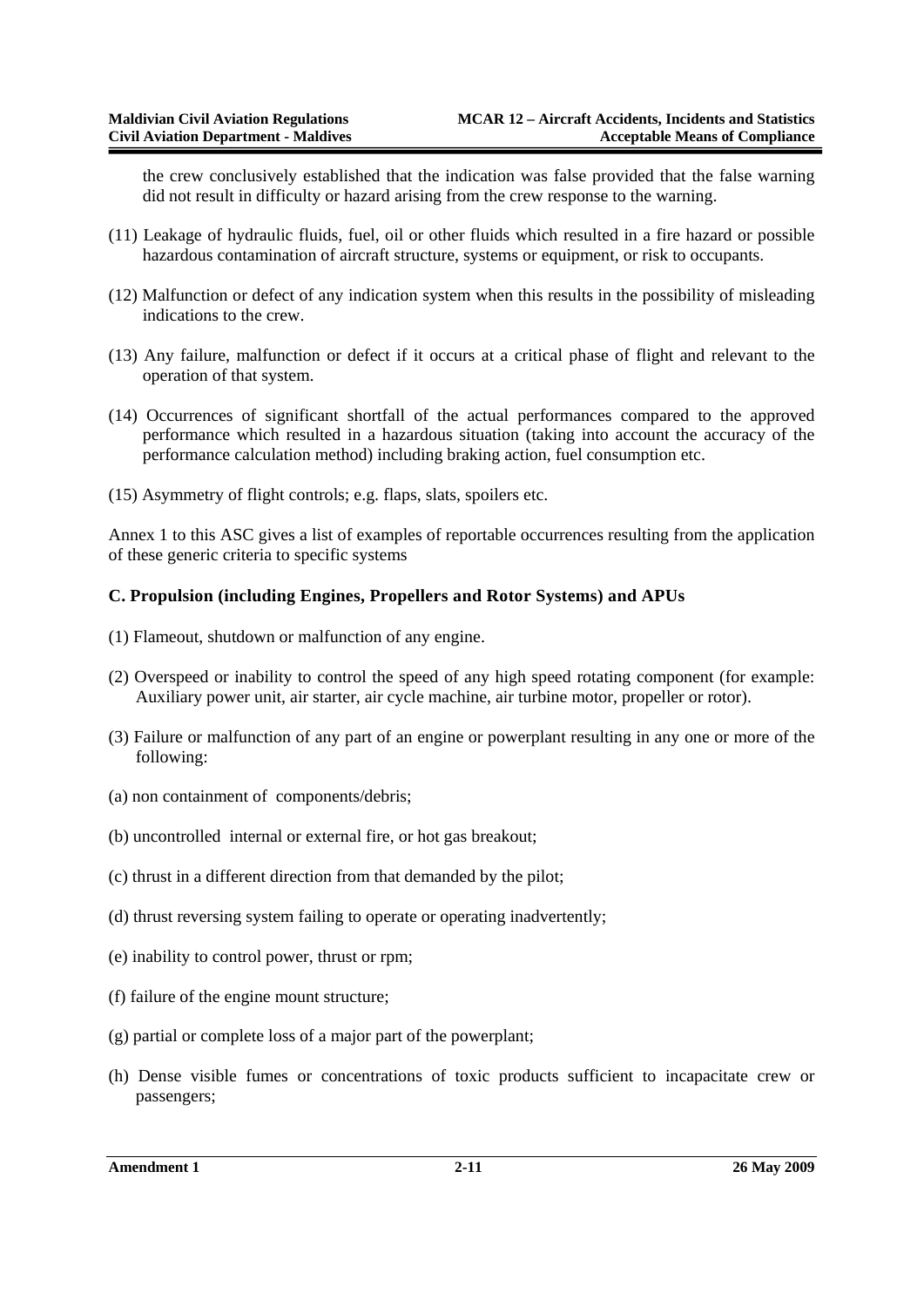- (i) inability, by use of normal procedures, to shutdown an engine;
- (j) inability to restart a serviceable engine.
- (4) An uncommanded thrust/power loss, change or oscillation which is classified as a loss of thrust or power control (LOTC).
- (a) for a single engine aircraft; or
- (b) where it is considered excessive for the application, or
- (c) where this could affect more than one engine in a multi-engine aircraft, particularly in the case of a twin engine aircraft; or
- (d) for a multi engine aircraft where the same, or similar, engine type is used in an application where the event would be considered hazardous or critical.
- (5) Any defect in a life controlled part causing retirement before completion of its full life.
- (6) Defects of common origin which could cause an in flight shut down rate so high that there is the possibility of more than one engine being shut down on the same flight.
- (7) An engine limiter or control device failing to operate when required or operating inadvertently.
- (8) Exceedance of engine parameters.
- (9) FOD resulting in damage.

#### *Propellers and -transmission*

- (10) Failure or malfunction of any part of a propeller or powerplant resulting in any one or more of the following:
- (a) An overspeed of the propeller;
- (b) The development of excessive drag;
- (c) A thrust in the opposite direction to that commanded by the pilot;
- (d) A release of the propeller or any major portion of the propeller;
- (e) A failure that results in excessive unbalance;
- (f) The unintended movement of the propeller blades below the established minimum in-flight lowpitch position;
- (g) An inability to feather the propeller;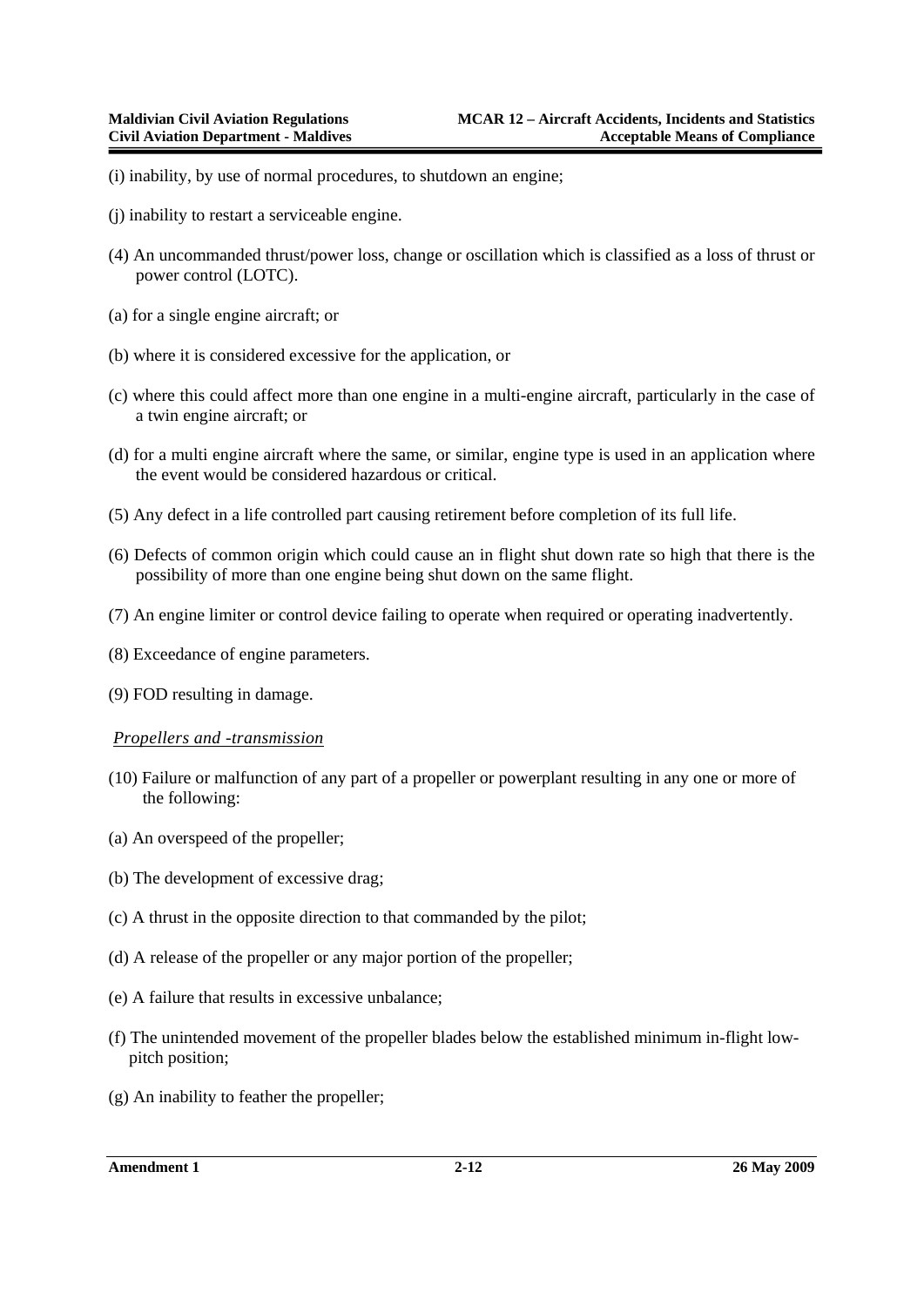- (h) An inability to command a change in propeller pitch;
- (i) An uncommanded change in pitch;
- (j) An uncontrollable torque or speed fluctuation;
- (k) The release of low energy parts.

#### *Rotors and -transmission*

- (11) Damage or defect of main rotor gearbox / attachment which could lead to in flight separation of the rotor assembly, and /or malfunctions of the rotor control.
- (12) Damage to tail rotor, transmission and equivalent systems.

#### *APUs*

- (13) Shut down or failure when the APU is required to be available by operational requirements, e.g. ETOPS, MEL.
- (14) Inability to shut down the APU.
- (15) Overspeed.
- (16) Inability to start the APU when needed for operational reasons.

#### **D. Human Factors**

(1) Any incident where any feature or inadequacy of the aircraft design could have led to an error of use that could contribute to a hazardous or catastrophic effect.

#### **E. Other Occurrences**

- (1) Any incident where any feature or inadequacy of the aircraft design could have led to an error of use that could contribute to a hazardous or catastrophic effect.
- (2) An occurrence not normally considered as reportable (for example, furnishing and cabin equipment, water systems), where the circumstances resulted in endangering of the aircraft or its occupants.
- (3) A fire, explosion, smoke or toxic or noxious fumes.
- (4) Any other event which could hazard the aircraft, or affect the safety of the occupants of the aircraft, or people or property in the vicinity of the aircraft or on the ground.
- (5) Failure or defect of passenger address system resulting in loss or inaudible passenger address system.

**Amendment 1 2-13 26 May 2009**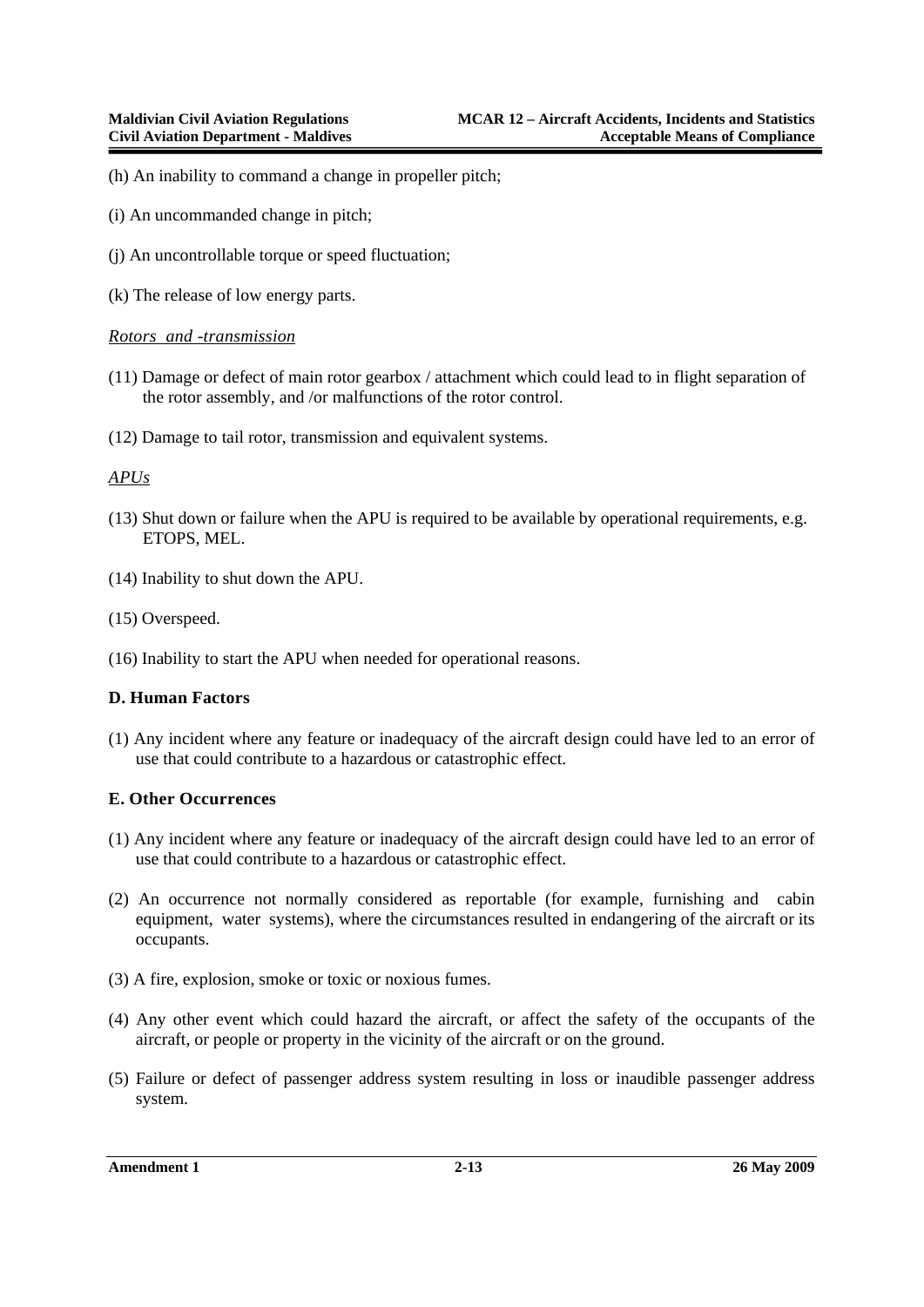(6) Loss of pilots seat control during flight.

#### **III. AIRCRAFT MAINTENANCE AND REPAIR**

- A. Incorrect assembly of parts or components of the aircraft found during an inspection or test procedure not intended for that specific purpose.
- B. Hot bleed air leak resulting in structural damage.
- C. Any defect in a life controlled part causing retirement before completion of its full life.
- D. Any damage or deterioration (i.e. fractures, cracks, corrosion, delamination, disbonding etc) resulting from any cause (such as flutter, loss of stiffness or structural failure) to:
- (1) primary structure or a principal structural element (as defined in the manufacturers' Repair Manual) where such damage or deterioration exceeds allowable limits specified in the Repair Manual and requires a repair or complete or partial replacement of the element;
- (2) secondary structure which consequently has or may have endangered the aircraft;
- (3) the engine, propeller or rotorcraft rotor system.
- E. Any failure, malfunction or defect of any system or equipment, or damage or deterioration found as a result of compliance with an Airworthiness Directive or other mandatory instruction issued by a Regulatory Authority, when:
- (1) it is detected for the first time by the reporting organisation implementing compliance;
- (2) on any subsequent compliance where it exceeds the permissible limits quoted in the instruction and/or published repair/rectification procedures are not available.
- F. Failure of any emergency system or equipment, including all exit doors and lighting, to perform satisfactorily, including when being used for maintenance or test purposes.
- G. Non compliance or significant errors in compliance with required maintenance procedures.
- H. Products, parts, appliances and materials of unknown or suspect origin.
- I. Misleading, incorrect or insufficient maintenance data or procedures that could lead to maintenance errors.
- J. Failure, malfunction or defect of ground equipment used for test or checking of aircraft systems and equipment when the required routine inspection and test procedures did not clearly identify the problem when this results in a hazardous situation.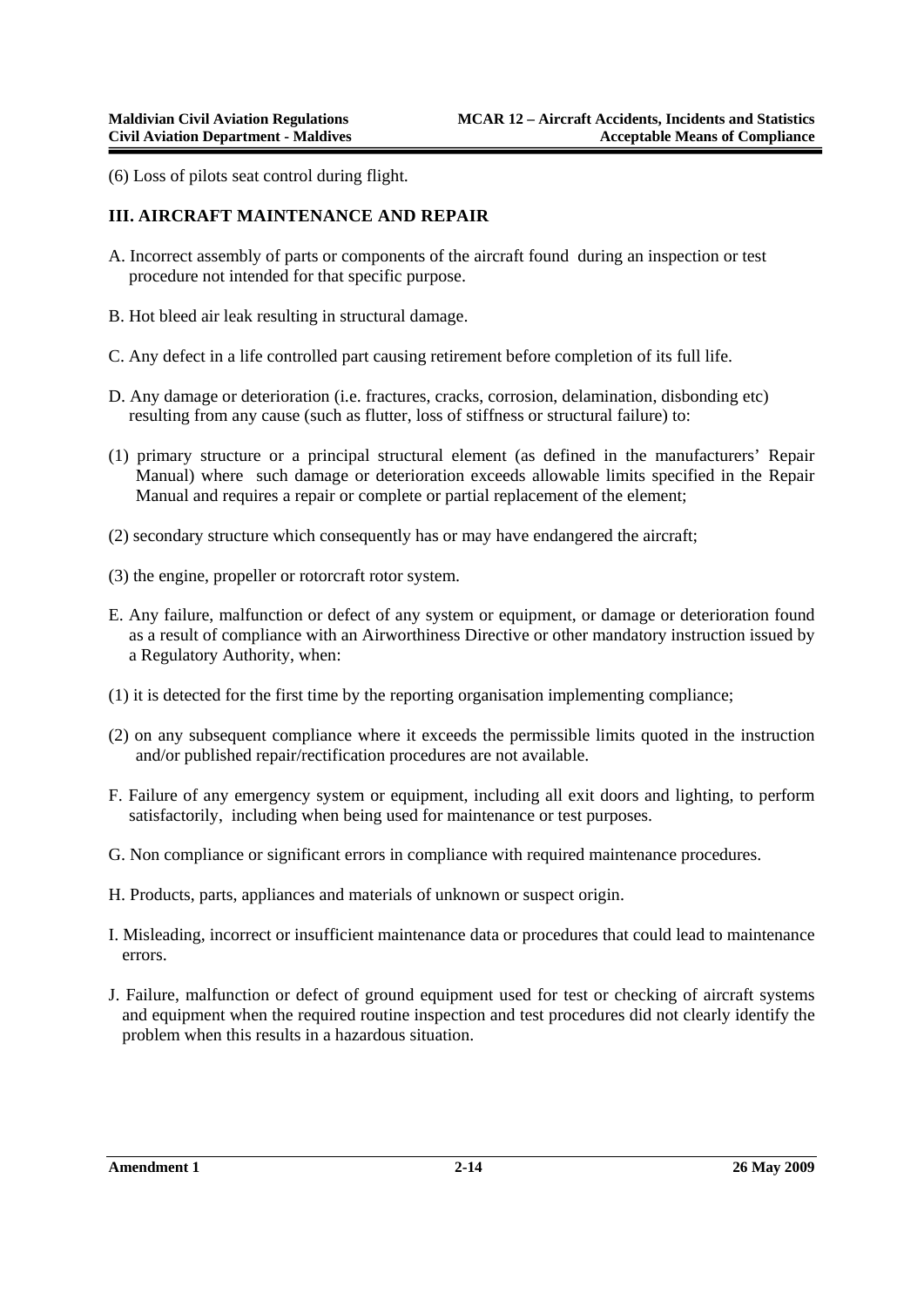#### **IV. AIR NAVIGATION SERVICES, FACILITIES AND GROUND SERVICES**

#### **A. Air Navigation Services**

- (1) Provision of significantly incorrect, inadequate or misleading information from any ground sources, e.g. Air Traffic Control (ATC), Automatic Terminal Information Service (ATIS), Meteorological Services, navigation databases, maps, charts, manuals, etc.
- (2) Provision of less than prescribed terrain clearance.
- (3) Provision of incorrect pressure reference data (i.e. altimeter setting).
- (4) Incorrect transmission, receipt or interpretation of significant messages when this results in a hazardous situation.
- (5) Separation minima infringement.
- (6) Unauthorised penetration of airspace
- (7) Unlawful radio communication transmission.
- (8) Failure of ANS ground or satellite facilities.
- (9) Major ATC/ Air Traffic Management (ATM) failure or significant deterioration of aerodrome infrastructure.
- (10) Aerodrome movement areas obstructed by aircraft, vehicles, animals or foreign objects, resulting in a hazardous or potentially hazardous situation.
- (11) Errors or inadequacies in marking of obstructions or hazards on aerodrome movement areas resulting in a hazardous situation.
- (12) Failure, significant malfunction or unavailability of airfield lighting.

#### **B. Aerodrome and Aerodrome Facilities**

- (1) Significant spillage during fuelling operations.
- (2) Loading of incorrect fuel quantities likely to have a significant effect on aircraft endurance, performance, balance or structural strength.
- (3) Unsatisfactory ground de-icing / anti-icing

#### **C. Passenger Handling, Baggage and Cargo**

(1) Significant contamination of aircraft structure, or systems and equipment arising from the carriage of baggage or cargo.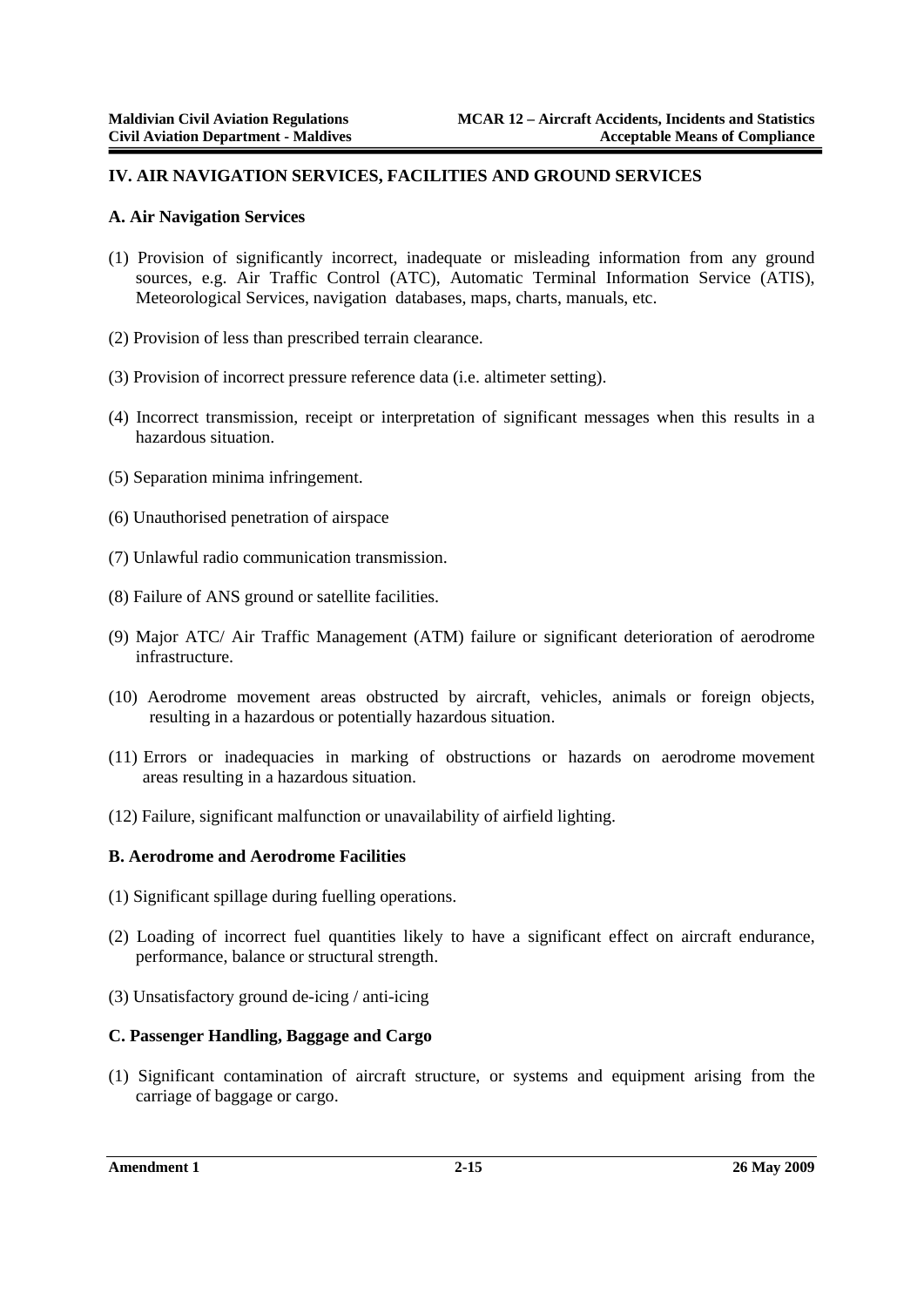- (2) Incorrect loading of passengers, baggage or cargo, likely to have a significant effect on aircraft mass and/or balance.
- (3) Incorrect stowage of baggage or cargo (including hand baggage) likely in any way to hazard the aircraft, its equipment or occupants or to impede emergency evacuation.
- (4) Inadequate stowage of cargo containers or other substantial items of cargo.
- (5) Dangerous goods incidents reporting: see operating rules.

#### **D. Aircraft Ground Handling and Servicing**

- (1) Failure, malfunction or defect of ground equipment used for test or checking of aircraft systems and equipment when the required routine inspection and test procedures did not clearly identify the problem when this results in a hazardous situation.
- (2) Non compliance or significant errors in compliance with required servicing procedures.
- (3) Loading of contaminated or incorrect type of fuel or other essential fluids (including oxygen and potable water).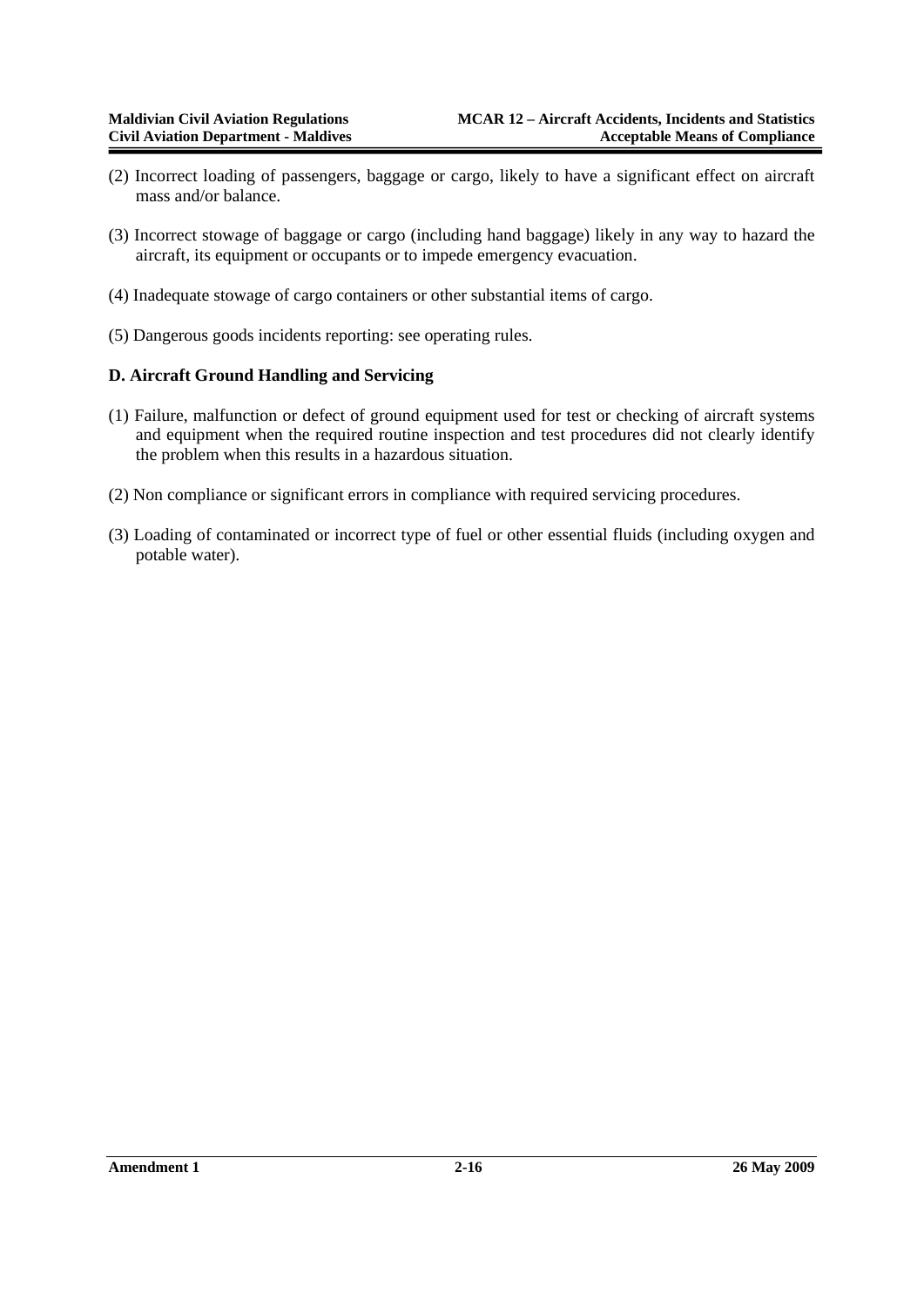# **Annex 1 to AMC 12.8.1(a)**

#### **Reportable occurrences to specific systems**

The following subparagraphs give examples of reportable occurrences resulting from the application of the generic criteria to specific systems listed in paragraph 10.g. II.B of this AMC.

- 1.Air conditioning/ventilation
- (a) complete loss of avionics cooling
- (b) depressurisation
- 2. Autoflight system
- (a) failure of the autoflight system to achieve the intended operation while engaged
- (b) significant reported crew difficulty to control the aircraft linked to autoflight system functioning
- (c) failure of any autoflight system disconnect device
- (d) Uncommanded autoflight mode change
- 3. Communications
- (a) failure or defect of passenger address system resulting in loss or inaudible passenger address
- (b) total loss of communication in flight
- 4. Electrical system
- (a) loss of one electrical system distribution system (AC or DC)
- (b) total loss or loss or more than one electrical generation system
- (c) failure of the back up (emergency) electrical generating system
- 5. Cockpit/Cabin/Cargo
- (a) pilot seat control loss during flight
- (b) failure of any emergency system or equipment, including emergency evacuation signalling system, all exit doors, emergency lighting, etc
- (c) loss of retention capability of the cargo loading system
- 6. Fire protection system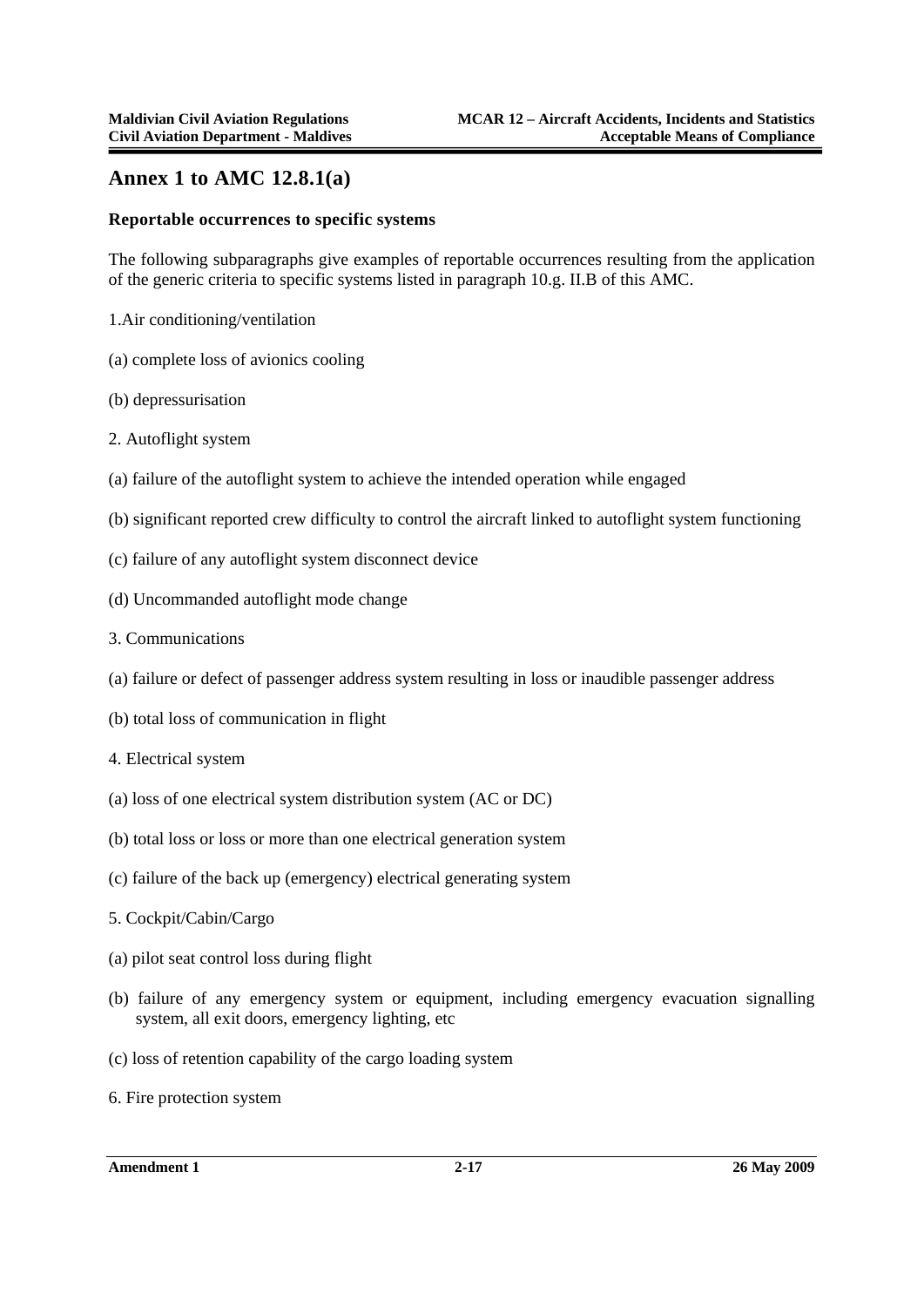- (a) fire warnings, except those immediately confirmed as false
- (b) undetected failure or defect of fire/smoke detection/protection system, which could lead to loss or reduced fire detection/protection
- (c) absence of warning in case of actual fire or smoke
- 7. Flight controls
- (a) Asymmetry of flaps, slats, spoilers etc.
- (b) Limitation of movement, stiffness or poor or delayed response in the operation of primary flight control systems or their associated tab and lock systems
- (c) Flight control surface run away
- (d) Flight control surface vibration felt by the crew
- (e) Mechanical flight control disconnection or failure
- (f) Significant interference with normal control of the aircraft or degradation of flying qualities
- 8. Fuel system
- (a) Fuel quantity indicating system malfunction resulting in total loss or erroneous indicated fuel quantity on board
- (b) Leakage of fuel which resulted in major loss, fire hazard, significant contamination
- (c) Malfunction or defects of the fuel jettisoning system which resulted in inadvertent loss of significant quantity, fire hazard, hazardous contamination of aircraft equipment or inability to jettison fuel
- (d) Fuel system malfunctions or defects which had a significant effect on fuel supply and/or distribution
- (e) Inability to transfer or use total quantity of usable fuel
- 9. Hydraulics
- (a) Loss of one hydraulic system (ETOPS only)
- (b) Failure of the isolation system to operate
- (c) Loss of more than one hydraulic circuits
- (d) Failure of the back up hydraulic system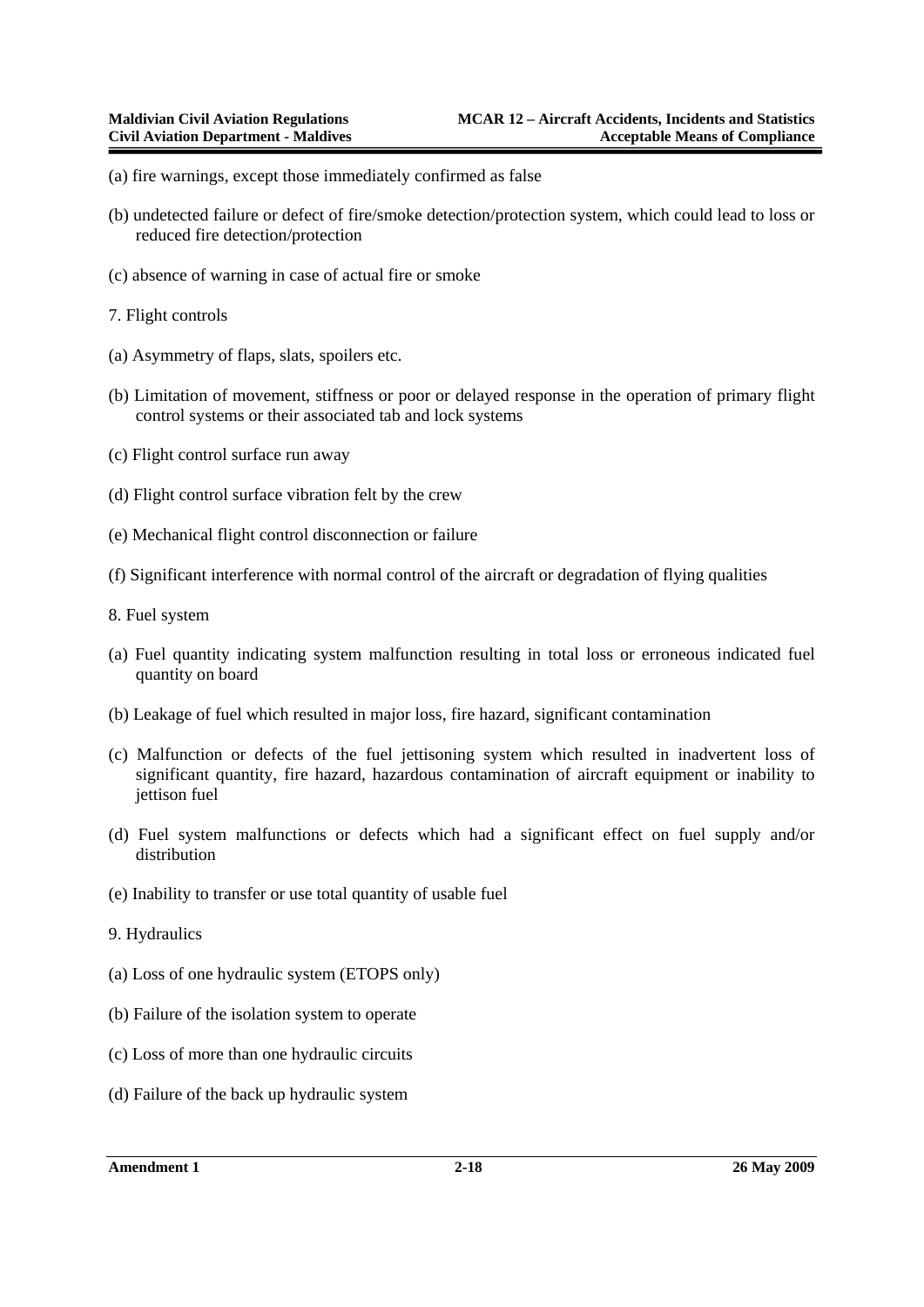- (e) Inadvertent Ram Air Turbine extension
- 10. Ice detection/protection system
- (a) Undetected loss or reduced performance of the anti-ice/de-ice system
- (b) Loss of more than one of the probe heating systems
- (c) Inability to obtain symmetrical wing de icing
- (d) Abnormal ice accumulation leading to significant effects on performance or handling qualities
- (e) Crew vision significantly affected
- 11. Indicating/warning/recording systems
- (a) Malfunction or defect of any indicating system when the possibility of significant misleading indications to the crew could result in an inappropriate crew action on an essential system
- (b) Loss of a red warning function on a system
- (c) For glass cockpits: loss or malfunction of more than one display unit or computer involved in the display/warning function
- 12. Landing gear system /brakes/tyres
- (a) Brake fire
- (b) Significant loss of braking action
- (c) Unsymmetrical braking leading to significant path deviation
- (d) Failure of the L/G free fall extension system ( including during scheduled tests)
- (e) Unwanted gear or gear doors extension/retraction
- (f) Multiple tyres burst
- 13. Navigation systems (including precision approaches system) and air data systems
- (a) Total loss or multiple navigation equipment failures
- (b) Total failure or multiple air data system equipment failures
- (c) Significant misleading indication
- (d) Significant navigation errors attributed to incorrect data or a database coding error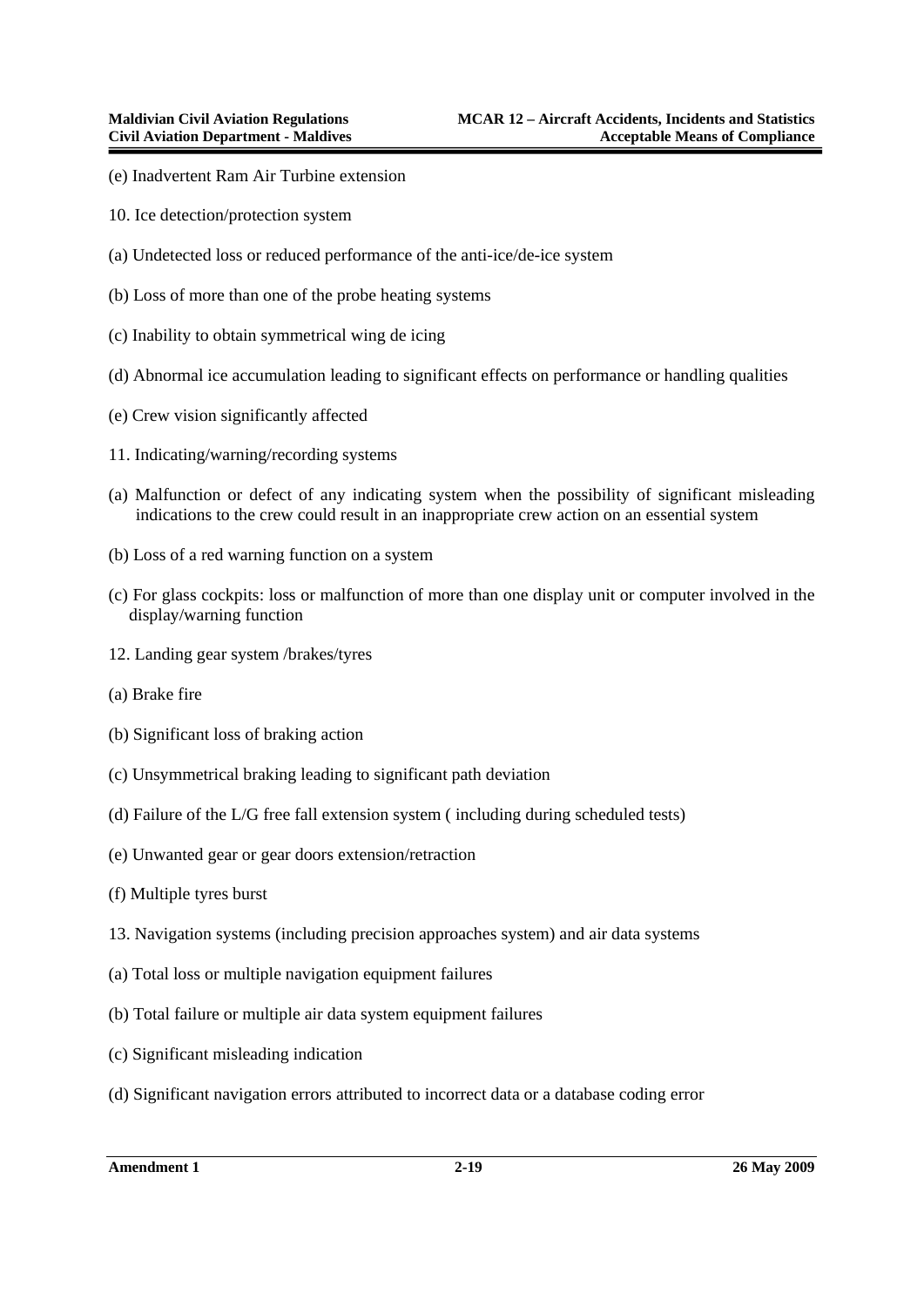(e) Unexpected deviations in lateral or vertical path not caused by pilot input.

- (f) Problems with ground navigational facilities leading to significant navigation errors not associated with transitions from inertial navigation mode to radio navigation mode.
- 14. Oxygen
- (a) For pressurised aircraft: loss of oxygen supply in the cockpit
- (b) Loss of oxygen supply to a significant number of passengers ( more than 10%), including when found during maintenance or training or test purposes
- 15. Bleed air system
- (a) Hot bleed air leak resulting in fire warning or structural damage
- (b) Loss of all bleed air systems
- (c) Failure of bleed air leak detection system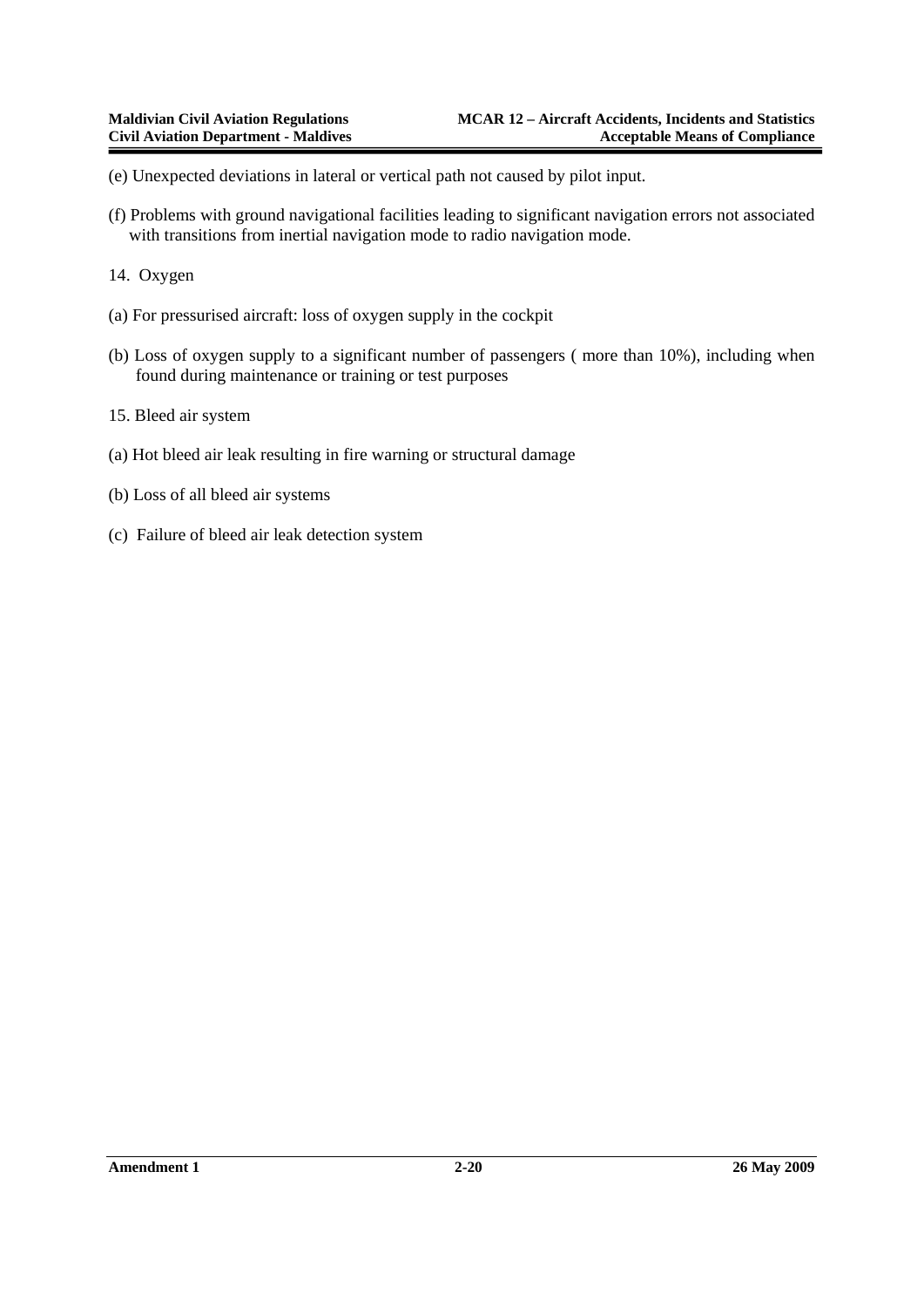# **Annex II to AMC 12.8.1(a)**

#### **List of air navigation services related occurrences to be reported**

Note 1: Although this Annex lists the majority of reportable occurrences, it cannot be completely comprehensive. Any other occurrences, which are judged by those involved to meet the criteria, should also be reported.

Note 2: This Annex does not include accidents and serious incidents.

Note 3: This Annex includes ANS occurrences which pose an actual or potential threat to flight safety, or can compromise the provision of safe ANS services.

Note 4: The contents of this Annex shall not preclude the reporting of any occurrence, situation or condition which, if repeated in different but likely circumstances or allowed to continue uncorrected, could create a hazard to aircraft safety.

- (i) **Near collision incidents (encompassing specific situations where one aircraft and another aircraft/the ground/a vehicle/person or object are perceived to be too close to each other):**
- (a) separation minima infringement;
- (b) inadequate separation;
- (c) near-controlled flight into terrain (near CFIT);
- (d) runway incursion where avoiding action was necessary.
- (ii) **Potential for collision or near collision (encompassing specific situations having the**  potential to be an accident or a near collision, if another aircraft is in the vicinity):
- (a) runway incursion where no avoiding action is necessary;
- (b) runway excursion;
- (c) aircraft deviation from ATC clearance;
- (d) aircraft deviation from applicable air traffic management (ATM) regulation:
- 1. aircraft deviation from applicable published ATM procedures;
- 2. unauthorised penetration of airspace;
- 3. deviation from aircraft ATM-related equipment carriage and operations, as mandated by applicable regulation(s).
- (iii) **ATM-specific occurrences (encompassing those situations where the ability to provide safe ATM services is affected, including situations where, by chance, the safe operation**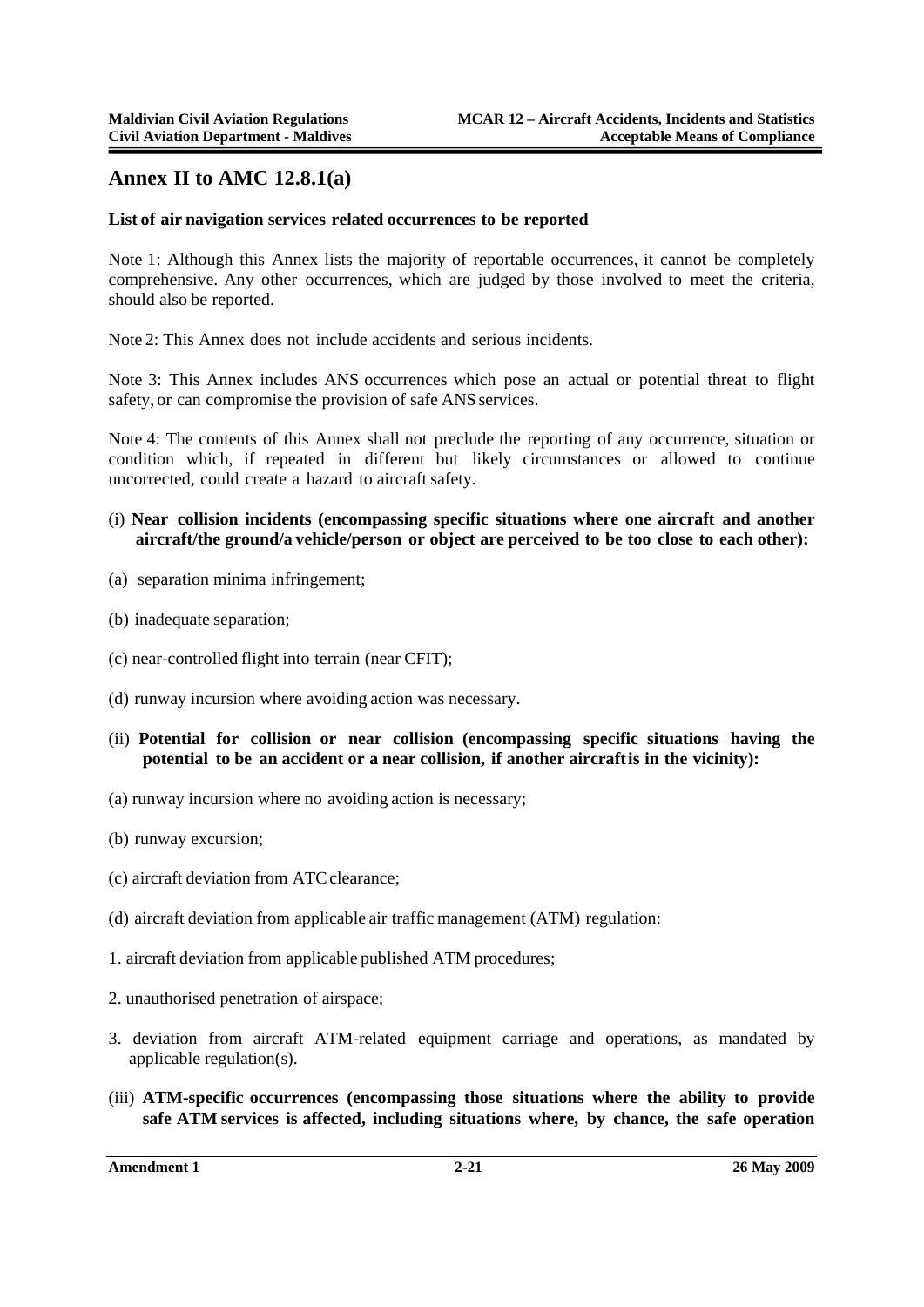#### **of aircraft has not been jeopardised). This shall include the following occurrences:**

- (a) inability to provide ATM services:
- 1. inability to provide air traffic services;
- 2. inability to provide airspace management services;
- 3. inability to provide air traffic flow management services; (b) failure of Communication function;
- (c) failure of Surveillance function;
- (d) failure of Data Processing and Distribution function;
- (e) failure of Navigation function;
- (f) ATM system security.

### **Appendix to Annex II**

The following subparagraphs give examples of reportable ATM occurrences resulting from the application of the general criteria listed in paragraph (iii) of Annex II to aircraft operations.

- 1. Provision of significantly incorrect, inadequate or misleading information from any ground sources, e.g. air traffic control (ATC), automatic terminal information service (ATIS), meteorological services, navigation databases, maps, charts, manuals, etc.
- 2. Provision of less than prescribed terrain clearance.
- 3. Provision of incorrect pressure reference data (i.e. altimeter setting).
- 4. Incorrect transmission, receipt or interpretation of significant messages when this results in a hazardous situation.
- 5. Separation minima infringement.
- 6. Unauthorised penetration of airspace.
- 7. Unlawful radio communication transmission.
- 8. Failure of ANS ground or satellite facilities.
- 9. Major ATC/ATM failure or significant deterioration of aerodrome infrastructure.
- 10. Aerodrome movement areas obstructed by aircraft, vehicles, animals or foreign objects, resulting in a hazardous or potentially hazardous situation.
- 11. Errors or inadequacies in marking of obstructions or hazards on aerodrome movement

**Amendment 1 2-22 26 May 2009**